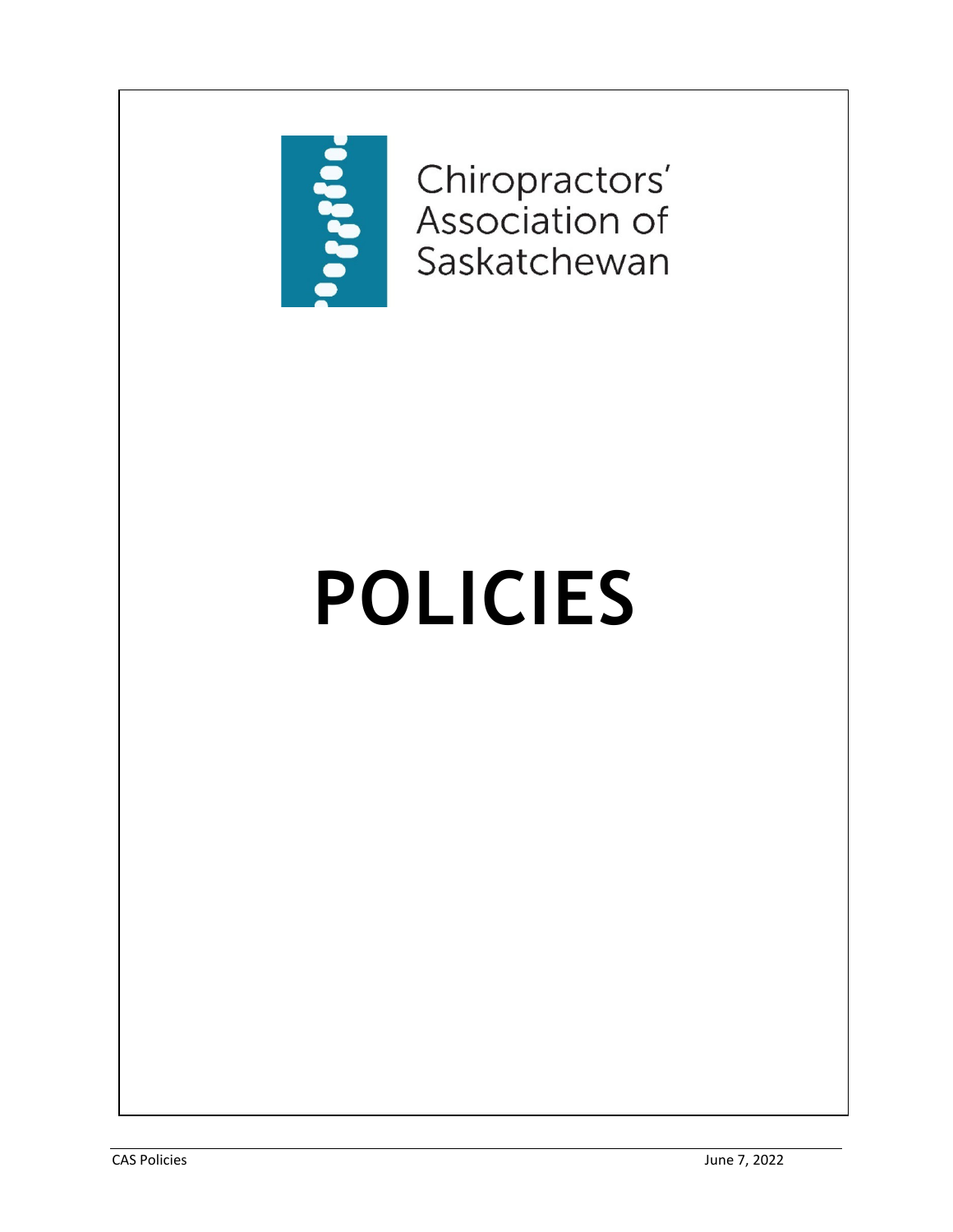

# **POLICIES**

### **TABLE OF CONTENTS**

- A. Advertising in Direct West Yellow Pages
- B. Persons infected with HIV
- C. Continuing Education Credit Guidelines
- D. Treating and Billing at Sporting and Other Special Events
- E. Teaching Manipulative Techniques to Non-Chiropractors
- F. Acupuncture
- G. Hospital Privileges (X-Ray & Treating) and Diagnostic Imaging and Ultrasound
- H. Independent Chiropractic Examiners
- I. Billings/Treatment Incentives
	- 1. Missed Appointments
	- 2. Two Treatments or More Per Day
	- 3. Treatment Incentives 4. Prepaid Fees, Free or Discounted Services
- J. Public Relation Activities
- K. Informed Consent
- L. Registered Massage Therapists
- M. CCA Position Statement on Education and the Controlled Act of Spinal Manipulation
- O. Agreement on Internal Trade
- P. SEMG
- P-2. Mechanical Adjusting Devices
- Q. Hygiene
- R. Disclosure of Investigation/Discipline
- S. Chiropractic/Physical Therapy Inter-Professional Conduct
- T. Immunization
- U. Letters of Good Standing
- V. Advertising in Membership Communications
- W. Retention of Patient Files
- W-2. Confidentiality Agreement between Chiropractic Practice and File Destruction Facility
- W-3. Confidentiality Agreement for Employees
- X. Processing Complaints
- Y. Processing Complaints with the Alternate Dispute Resolution Process
- Y-2. Alternate Dispute Resolution Process (A.D.R.P.)
- Z. Portable Signage
- AA. Memorial Donations
- BB. Canadian Chiropractic Examining Board Requirements
- EE. Chiropractic Care of Animals
- GG. Low-Level Laser
- HH. Extracorporeal Shockwave Therapy (ESWT)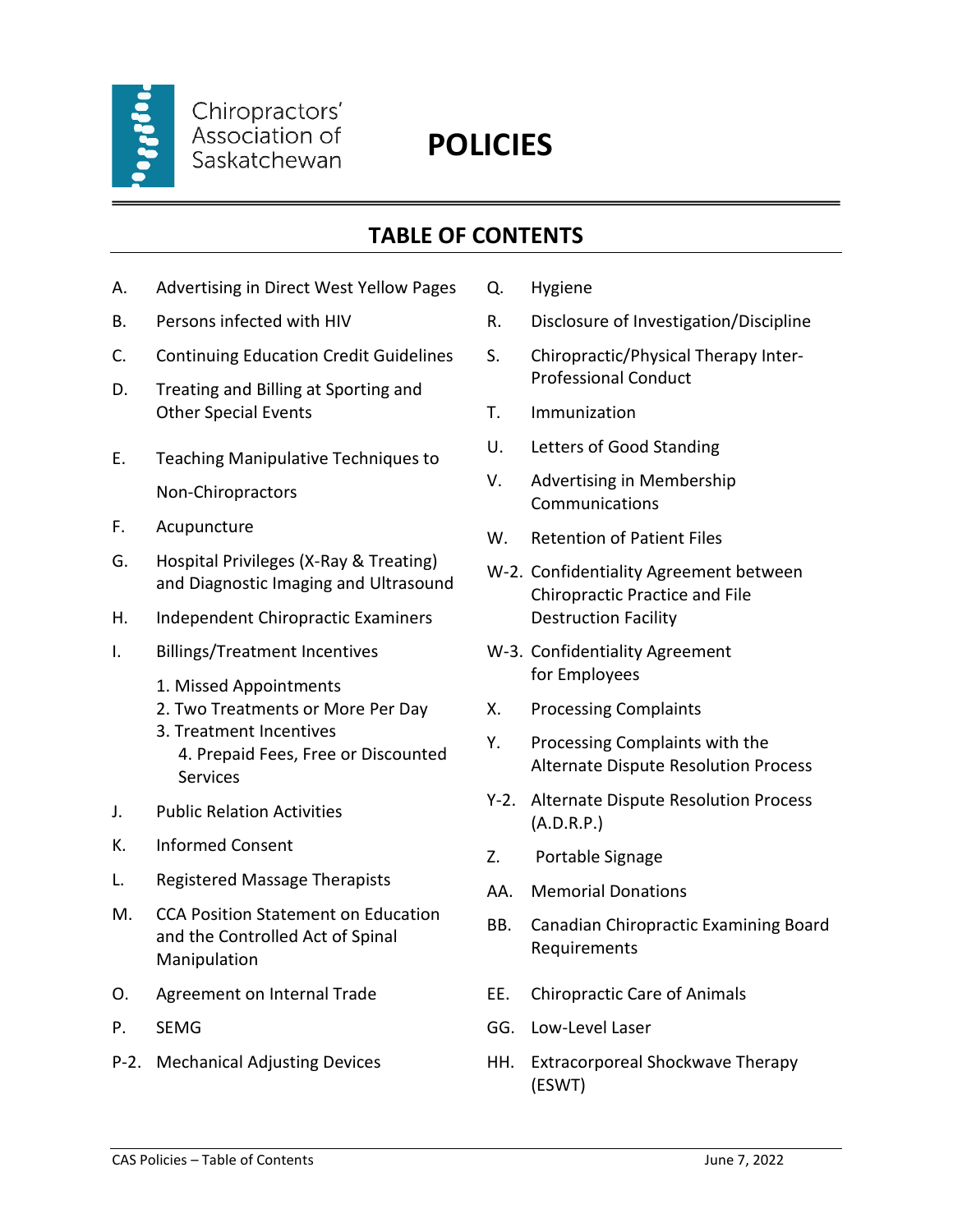

# **POLICIES**

## **TABLE OF CONTENTS** (cont.)

- II. Written Material Displayed or Distributed by Members
- JJ. Locum Tenens Memberships
- KK. Trade Shows
- LL. Staff Hiring
- MM. Media Interviews
- NN. Temporary Membership
- OO. Delegation of Clinical Duties
- PP. Member Fee Adjustments
- RR. Electronic Health Records
- TT. Social Media Usage
- UU. Temporary Policy on Virtual Care
- VV. COVID-19 Infection Prevention and Control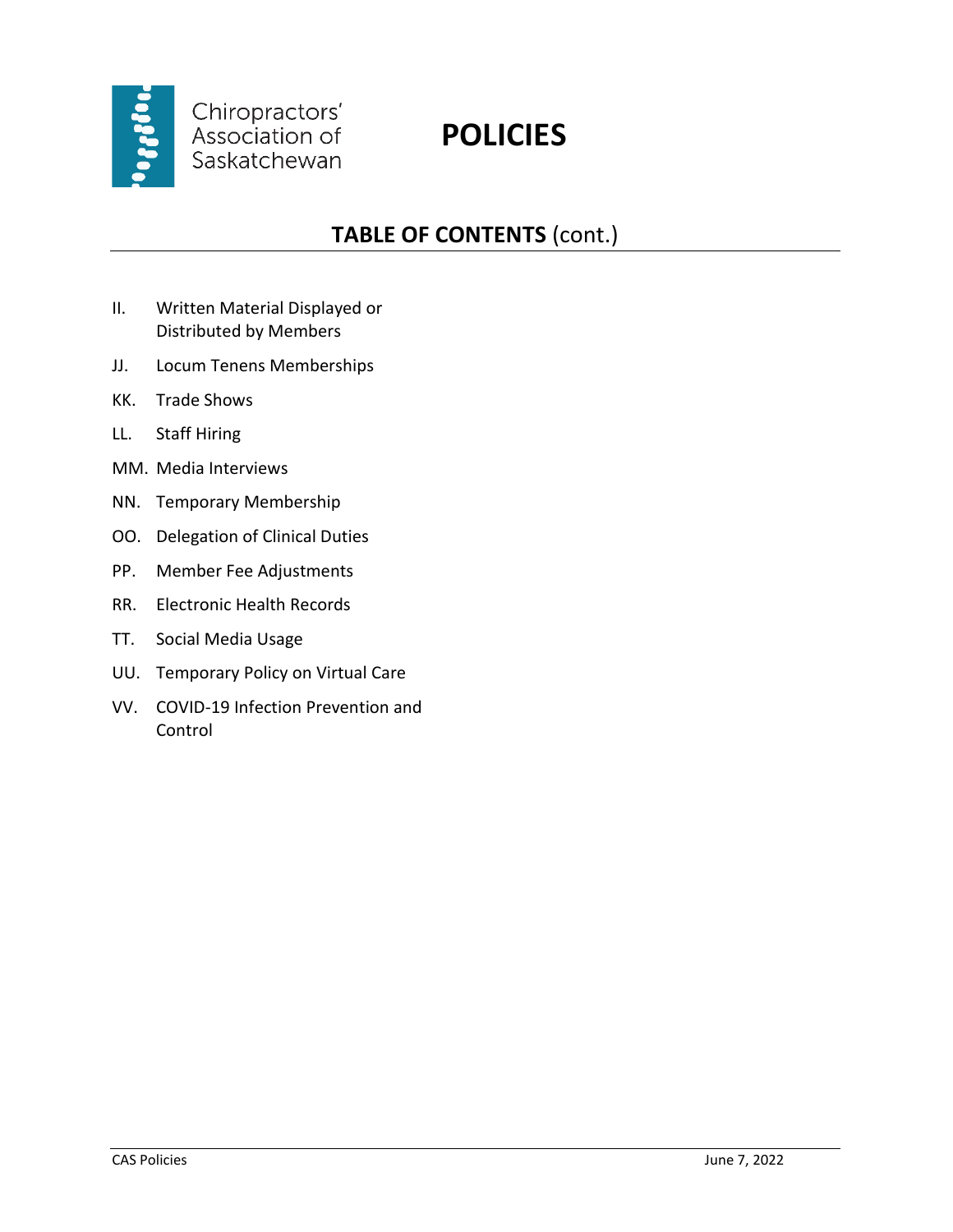#### **POLICY ON ADVERTISING IN DIRECT WEST YELLOW PAGES**

All members are required to comply with the advertising standards set out in Regulatory Bylaw 22 of *The Chiropractic Regulatory Bylaws*. Breach of any of these standards is deemed to be professional misconduct pursuant to Regulatory Bylaw 26 and Section 27 of *The Chiropractic Act, 1994*.

The purpose of Section 22 of the Regulatory Bylaws is to maintain a professional image for the chiropractic profession in Saskatchewan, and all CAS members, as well as to facilitate communication of information to the public concerning chiropractic and the availability of chiropractic care, to assist the public in making informed choices for chiropractic care and in assessing chiropractic care.

Pursuant to a resolution passed by the members at the Annual General Meeting held September 23, 2017, the CAS will no longer place a group co-operative advertisement of CAS practicing members in the Yellow Pages of selected telephone books.

Any advertising in the Yellow Pages will be the responsibility of individual members, at their own expense.

To ensure compliance with the Advertising Standards contained in Regulatory Bylaw 22, all Yellow Pages advertisements must be approved, in advance, by the CAS Registrar. This approval requirement is mandated due to the nature and length of time that these ads will be in effect.

October 2017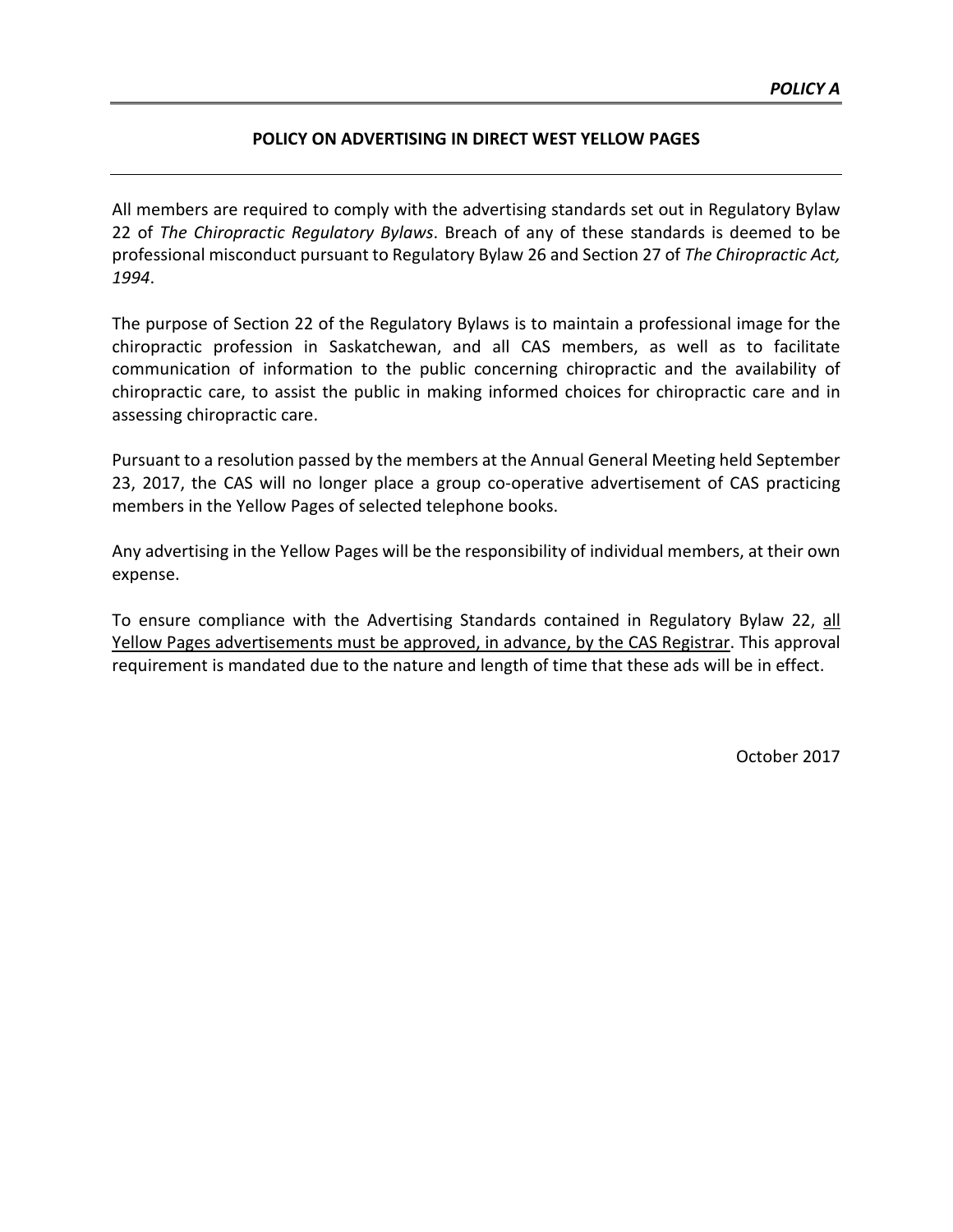#### **POLICY ON PERSONS INFECTED WITH HUMAN IMMUNODEFICIENCY VIRUS (HIV)**

#### *AFTER SYMPTOMS APPEAR IT IS KNOWN AS:* **ACQUIRED IMMUNE DEFICIENCY SYNDROME (AIDS)**

#### **A CHIROPRACTOR'S ETHICAL POSITION:**

#### **A. THE SASKATCHEWAN CODE OF PROFESSIONAL ETHICS Article I, Section 8**

"A chiropractor shall recognize that s/he has a responsibility to render health service to any person regardless of race, religion or political belief.

A chiropractor shall have the right to refuse to accept a patient. In an emergency s/he shall render all assistance in his/her power to any person where an urgent need for health care exists."

#### **B. THE CHIROPRACTIC OATH Paragraph 4**

"I will at all times stand ready to serve my fellow man, without distinction of race, creed or colour, in my lifelong vocation of preventing and alleviating human suffering, wherever it may be found, by exemplifying in my own life a pattern of living in harmony with the Laws of Nature."

#### **THE SITUATION:**

**When a person has tested positive for HIV antibodies it means that the virus has entered their bloodstream and that person may infect others through the four means set out below.**

#### **HIV has been shown to be transmitted:**

- $\cdot$  through sexual contact with an infected person;
- $\cdot$  through sharing contaminated needles or syringes;
- $\cdot$  through direct infusion of infected blood or blood products;
- $\hat{P}$  from an infected mother to an infant in the womb or during breast feeding.

#### **There is no known cure.**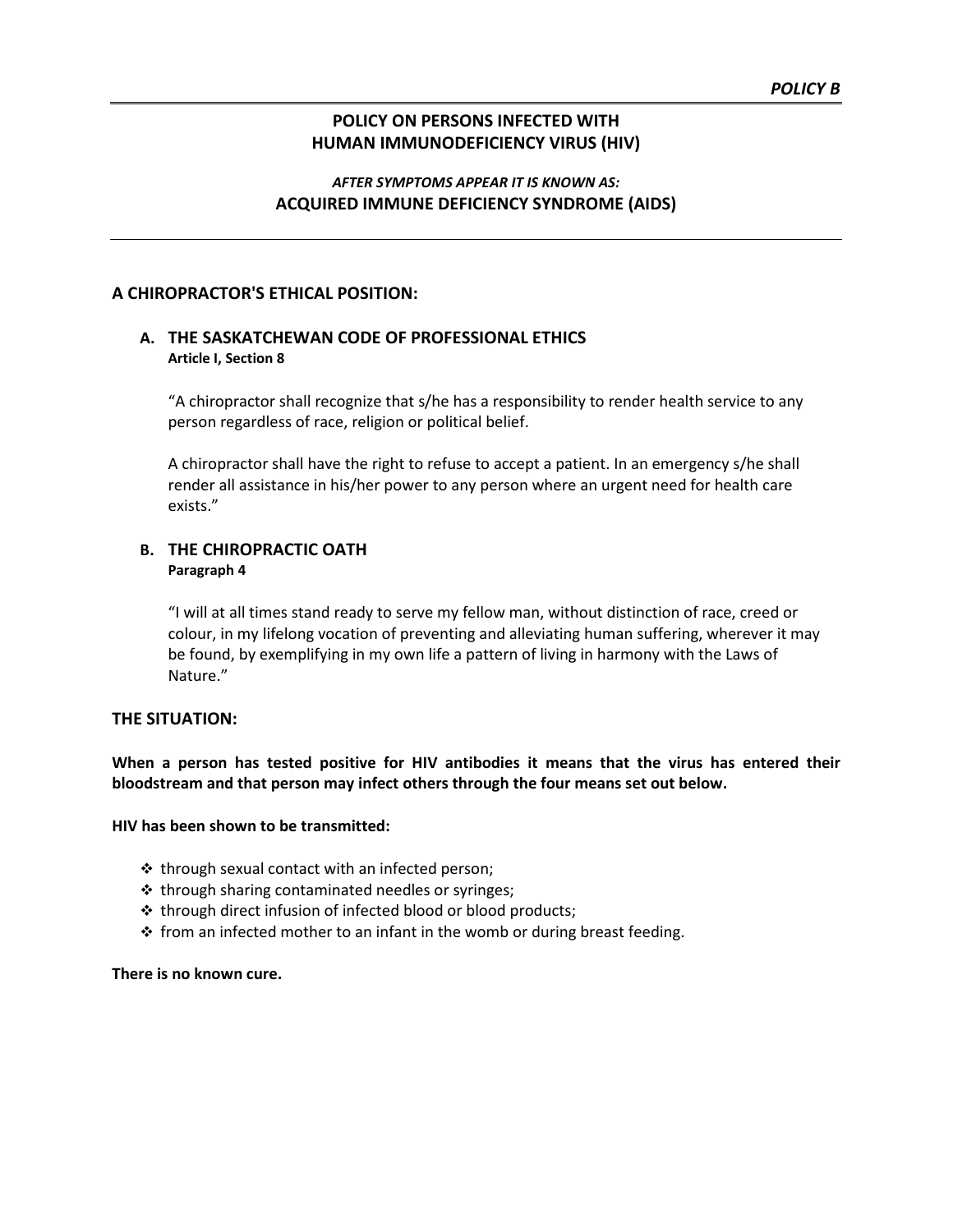#### **PROTECTION:**

Universal Precautions are intended to prevent parenteral, mucous membranes and non-intact skin exposures of health-care workers to blood-borne pathogens.

Body Fluids to which Universal Precautions Apply:

- ❖ blood and other body fluids containing visible blood;
- $\div$  semen and vaginal secretions (sexual transmission);
- ❖ tissues;
- $\cdot$  the following fluids: cerebrospinal fluid, synovial fluid, pleural fluids, peritoneal fluids, pericardial fluid, and amniotic fluid. The risk of transmission of HIV and HBV from these fluids in unknown.
- $\cdot \cdot$  The same precautions taken against other blood-borne infections are equally applicable against the HIV, namely:
	- $\triangleright$  washing of hands;
	- $\triangleright$  covering of cuts or sores on hands;
	- $\triangleright$  cleaning equipment according to recommended procedures;
	- using disposable **latex** gloves, gowns, face and eye protection and other protective clothing and equipment pursuant to established procedures;
	- $\triangleright$  cleaning anything contaminated with blood or other body fluids, using rubbing alcohol or a 1:9 solution of bleach and water **mixed daily**, or an approved bactericidal or viralcidal solution;
	- $\triangleright$  mess kits and communicable disease kits must be placed at designated sites in each clinic for use in such spills.

Personnel may come into contact with blood and other body fluids of another person at any time. It is important that procedures be established and protective equipment provided to guard against infection of any kind.

Clinicians should be aware that **patients are concerned about infection and, in order to reassure them** as well as to protect themselves, should **demonstrate** a high level for professional competence and **attention to hygienic techniques**.

- $\triangleleft$  All practicing phlebotomy must wear latex gloves.
- $\div$  All clinicians must use examination latex gloves for procedures involving contact with mucous membranes, unless otherwise indicated, and for other patient care or diagnostic procedures that do not require the use of sterile gloves.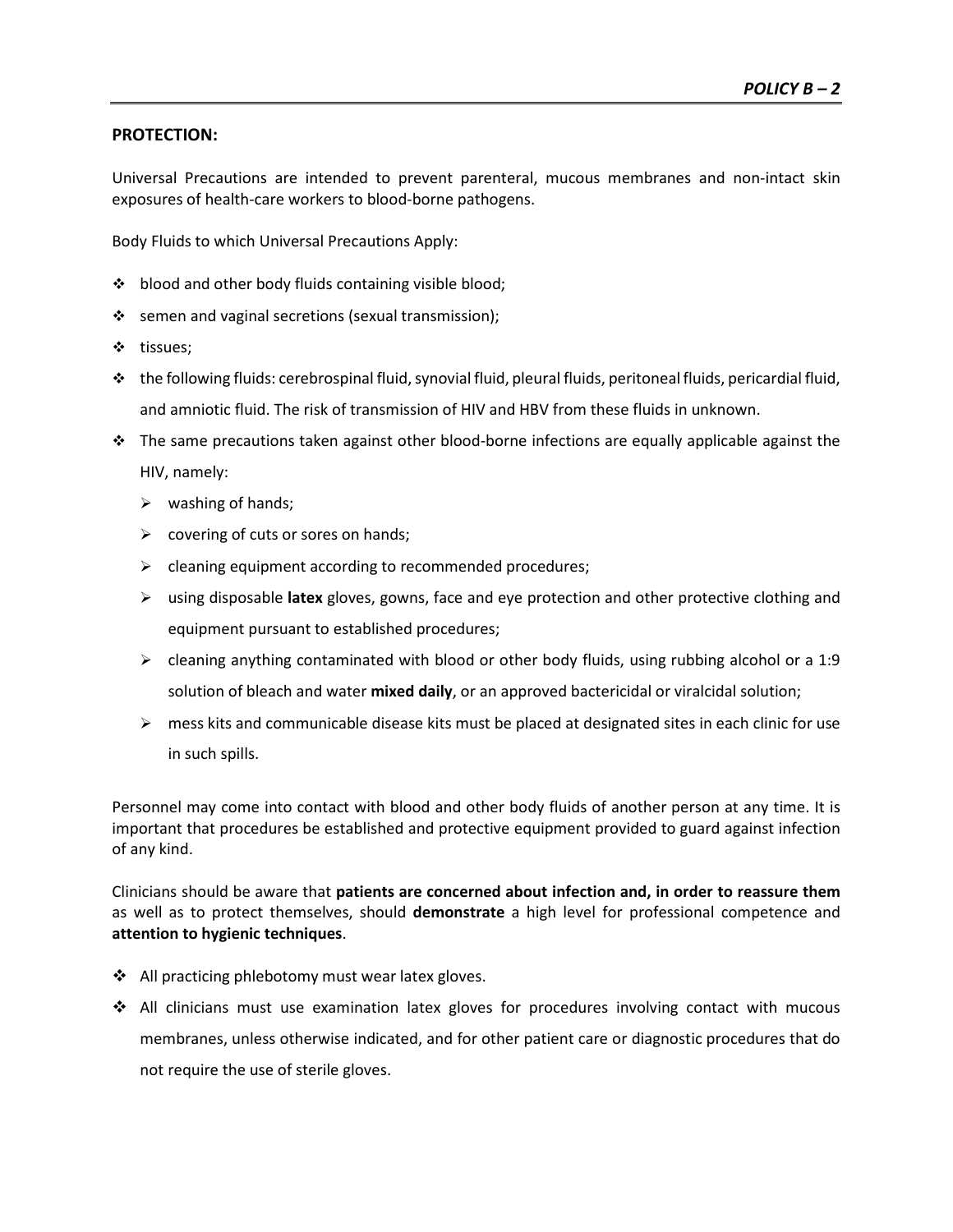- It is not recommended that clinicians wear protective gloves when performing routine chiropractic treatment unless they have cuts, scratches, or other breaks in their skin, and/or the patient's skin.
- Protective latex gloves must be made available to all health-care givers in each clinic.

#### *The Recommendation of the CAS in Dealing with Employees and Patients Who Have HIV Infection (AIDS):*

- $\clubsuit$  As long as the employee is able to perform the duties of his or her job, the approach will be the same as with any other employee.
- Infected employees may continue to work as long as their health-care professional certifies that they are well enough to do so and that they pose no risk to others.
- Persons who are known to be HIV positive, accepted as patients, will be given the same standard of chiropractic care as all patients.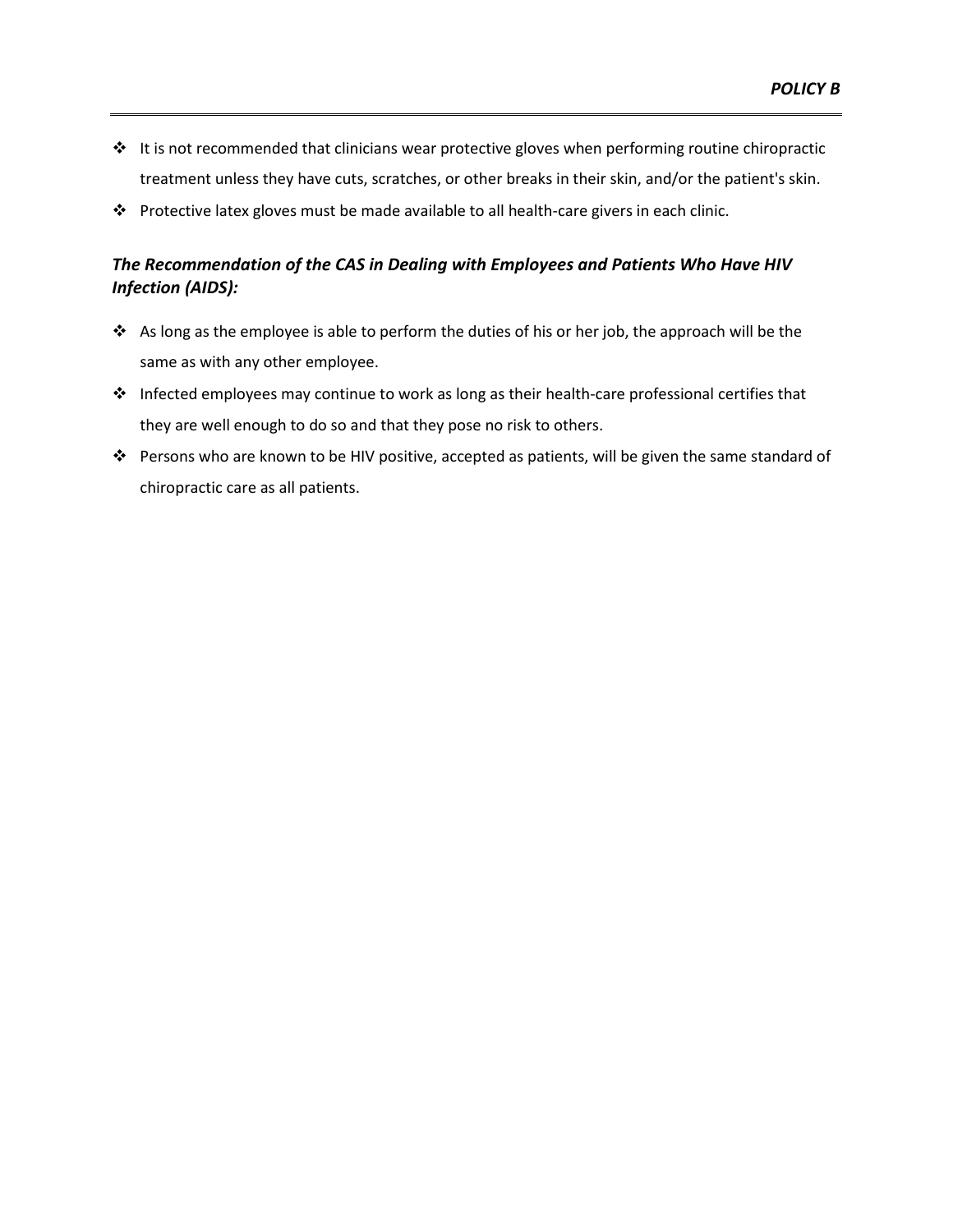#### **CONTINUING EDUCATION POLICY**

#### **Legislative Authority 14(1) and 14(2)**

#### *(Developed through a Delphi Review of CE credit protocol)*

#### **PREAMBLE:**

The Continuing Education Committee has been established to ensure that all members of the Chiropractors' Association of Saskatchewan have the opportunity of sharing in continuing education for the benefit of the profession, their patients and themselves.

#### **REQUIREMENTS:**

- **All practicing members of the CAS must obtain 30 hours of approved continuing education credit** hours (or as indicated in the bylaws under *The Chiropractic Act, 1994*) during each two-year period.
- Ten (10) of these required hours must be obtained through attendance at CAS provided seminars ("inside" hours).
- Continuing education credit hours will be given for seminars, online education, conventions, and tutorials, pertinent to the advancement of the chiropractic profession.
- Each CE offering will be judged on its merits including the course curriculum, course lectures and course protocol.
- **The CAS Continuing Education Committee accepts most seminars provided by CMCC and other** CCE approved colleges (adhering to CAS guidelines).
- Validation of attendance for both morning and afternoon session is required.
- Seminars that promote monetary gain and unethical patient procurement are not acceptable.

#### **Mandatory Continuing Education Requirements**

- 1. **CPR**  (Regulatory Bylaw) 4(6)(a) Required every three (3) years. **Four** (**4) inside hours** will be given upon proof of recertification.
- 2. **Record Keeping** (Regulatory Bylaw) 4(6)(b) Required every four (4) years. **Six (6) inside hours** will be given upon proof of completion. The CAS will provide this course twice in the spring, twice in the fall of the year 2008 and every  $4<sup>th</sup>$  year thereafter. New members of the CAS will be required to review the material which will also be included in the Provincial Exam. No CE credits will be provided for this review.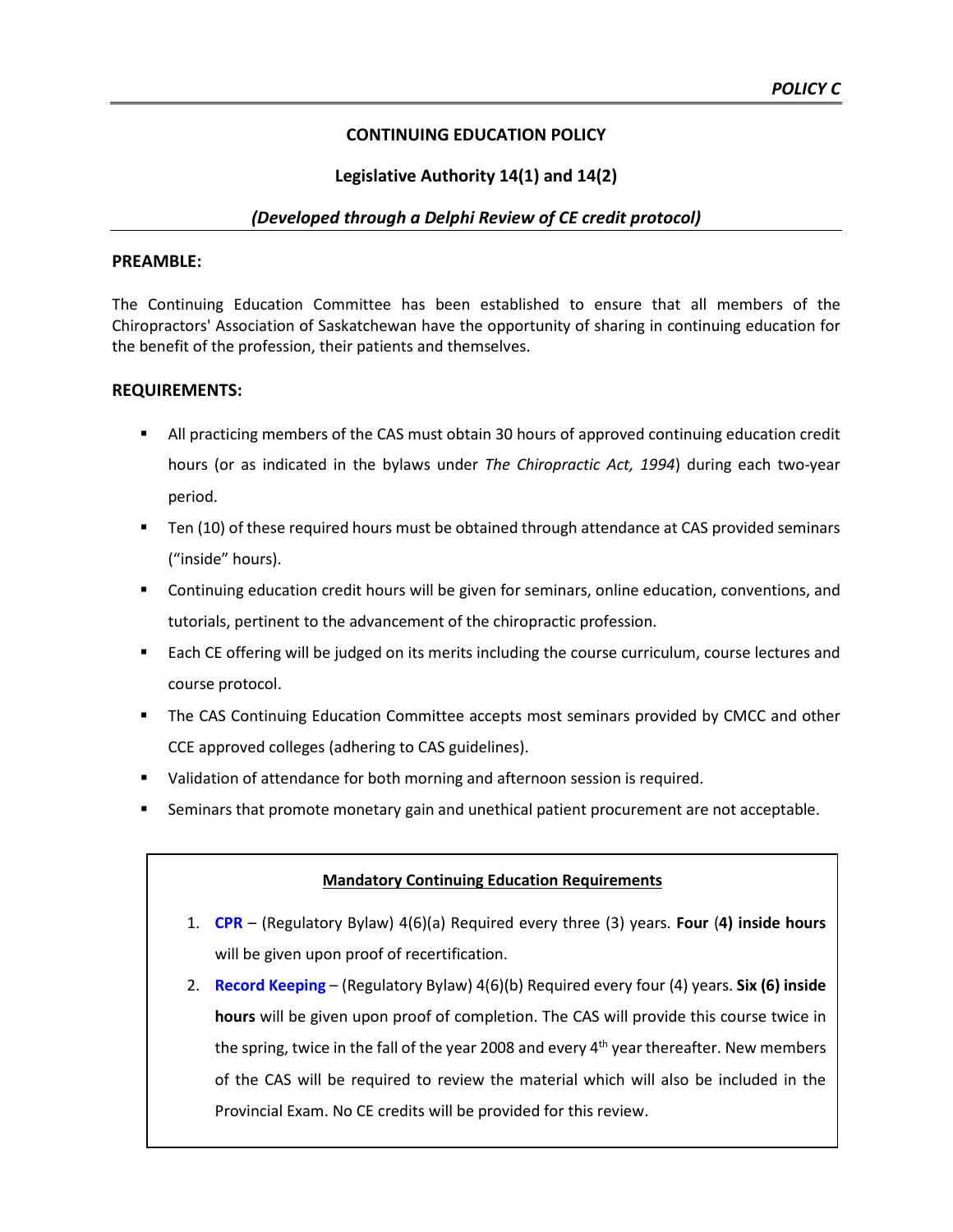#### *PRIMARY COMPONENTS (MAINSTREAM SEMINARS)*

Continuing education credit hours will be given for material approved through CCE recognized institutions, upon review. The CAS, through *The Chiropractic Act, 1994* and regulations, may stipulate areas in which it feels appropriate emphasis should be placed. Automatic approval of hours is not necessarily given if these hours do not fall within the bounds of the following criteria. Each seminar therefore is to be reviewed based upon:

- **1. syllabus/curriculum/material to be presented;**
- **2. the speaker(s) involved, (curriculum vitae, academic/lecture experience, reputation);**
- **3. format for presentation (lecture set up, hours, attendance monitoring).**

Each seminar must meet one of the following curricular areas in order for credit hours:

- 1. **The Basic Sciences** anatomy, physiology, pathology, microbiology, biochemistry, etc.
- 2. **Clinical Sciences** orthopedics, neurology, chronic care, acute care, radiology, nutrition, sports injuries, psychology, diagnosis, toxicology, rheumatology, drug/alcohol addiction counseling, etc.
- 3. **Chiropractic Sciences**
	- a. **technique seminars** those taught at CMCC or other CCE approved colleges. They should only include modality seminars that are sanctioned as acceptable by *The Chiropractic Act, 1994* and its bylaws.
	- b. **philosophy seminars** these seminars would include four (4) categories:
		- a. pure history seminars;
		- b. metaphysical seminars those seminars pertaining to basic concepts and underlying assumptions concerning chiropractic;
		- c. epistemology seminars those pertaining to the study of knowledge of chiropractic, such as the acquiring and verification of this knowledge;
		- d. ethics seminars those pertaining to the development of a professional moral code (inclusive of standards of practice seminars -Donahue J; JCCA Vol.34, no.4, December, 1990).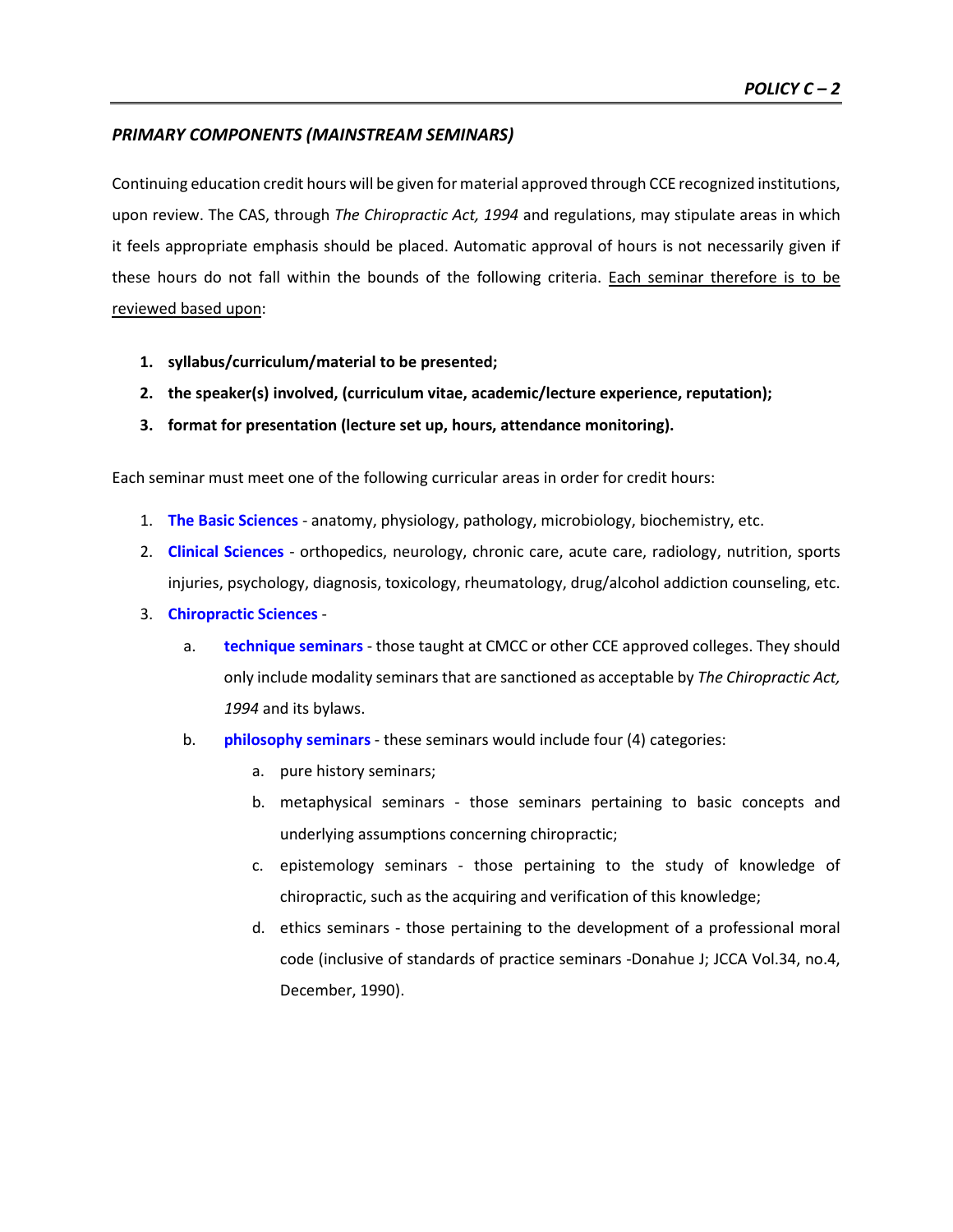#### *SECONDARY COMPONENTS*

These are components of the Continuing Education program which are composed of educational processes which demand variable amounts of time and minimal structured supervision.

- 1. **Manuscripts**  all academic works submitted for publication, meeting professional standards (ie submitted to a reputable journal, **not necessarily a referred journal**), including academic historical or philosophical material meeting appropriate journal standards. This process is limited to three categories:
	- a. case studies/literature reviews four (4) hours;
	- b. clinical investigations (in-house surveys of practices not necessarily meeting rigid research guidelines) – six (6) hours;
	- c. major research publications (meeting strict research guidelines) ten (10) hours.

The manuscript category is **limited to a maximum of ten (10) outside hours** accepted in a twoyear period.

- 2. **Exam Preparation:**
	- a. A limit of 3.75 outside hours will be accepted in a two-year period for participating on the CAS Examination Committee.
	- b. A limit of fifteen (15) outside hours will be accepted in a two-year period for CCEB examination participation or exam preparation, which may include, but not necessarily be limited to, the role of the chiropractor as a Standardized Chiropractic Treatment Patient, a Component C Examiner, or a member of any CCEB Committee that strives for the improvement and monitoring of the examination content, process and administration. Hours will be given for the preparation of exam questions based upon the certification of time allocation submitted by the respective Boards.
	- c. A limit of fifteen (15) outside hours in a two-year period for work on the 1. Accreditation Committee (Parent Committee) and; 2. Accreditation Standards and Policy Committee (ASPC) of the Federation of Canadian Chiropractic.
- 3. **Distance Education/Online: Unlimited outside hours**.Must be approved by the CE Committee Chair.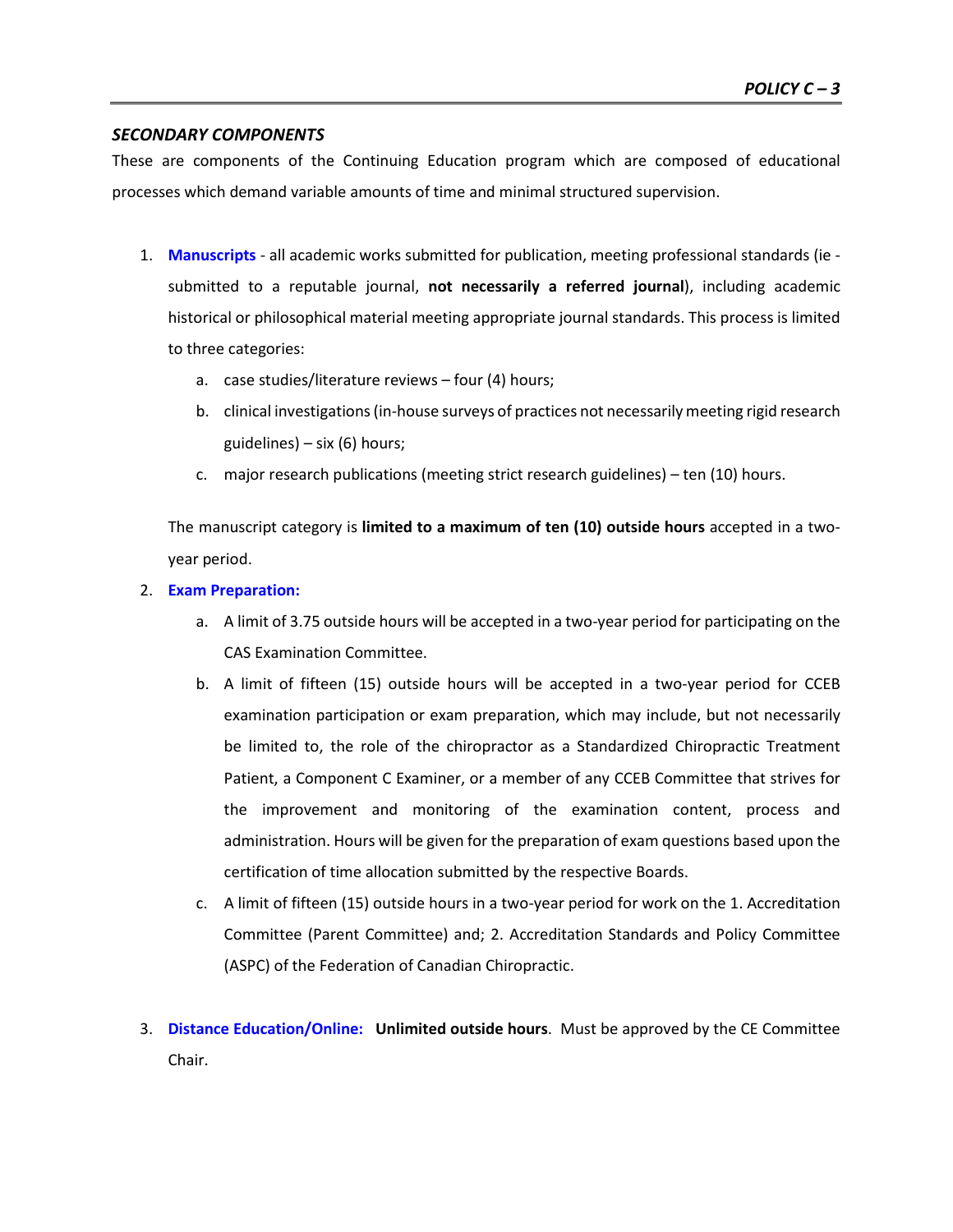- 4. **Surgical Procedures** (observing/participating): a **maximum of three (3) hours** for any particular surgery, adhering to the following criteria (if less hours, the time spent would be the credit):
	- a. neuromusculoskeletal surgeries are given credit for the times;
	- b. non-neuromusculoskeletal surgeries, (left to the discretion of the CE committee based upon a submitted report).

**A maximum of three (3) outside hours (10%) will be allowed for each two-year period**.

- 5. **Sitting of Exams/Courses:** this category is limited to a **maximum of 25% of total credit hours**. Hours given will be based upon a structured course program. This category has two areas:
	- a. certain recognized courses that have relevant practical/clinical guidelines that meet the standards of the mainstream seminar format, (see primary components section);
	- b. University courses pertinent to professional development and continuing education (ie physiology 204, biology 101).
- 6. **Rounds:** Any member attending Rounds in a hospital setting will receive credit based on time spent. The member must submit proper documentation to the CE committee for approval. A **maximum of 7.5 outside hours will be allowed for each two-year period.**
- 7. **Inter-Professional Mentoring**: Any member who provides a mentoring service to students from another regulated health profession, to inform them about the chiropractic profession, by permitting such students to "shadow" them in a clinic setting will receive credit for the time spent preparing for and providing such mentoring. The member must submit written documentation to the satisfaction of the Chair of the CE Committee for approval. A maximum of 7.5 outside hours will be permitted for each two-year CE cycle.
- 8. **First Aid:** A member who successfully completes a First Aid Course provided by a recognized First Aid provider will receive credit based on length of course to a maximum of fifteen (15) outside hours in a two-year period.
- 9. **Board Member or Committee Chair:** Members of the Board of Directors and Chairs of the Investigation, Discipline, Quality Assurance and Continuing Education Committees will receive five (5) outside hours for each two year cycle in which they hold that position. The hours for the Investigation Committee will be shared by those members taking on the rotating Chair position during the two year cycle.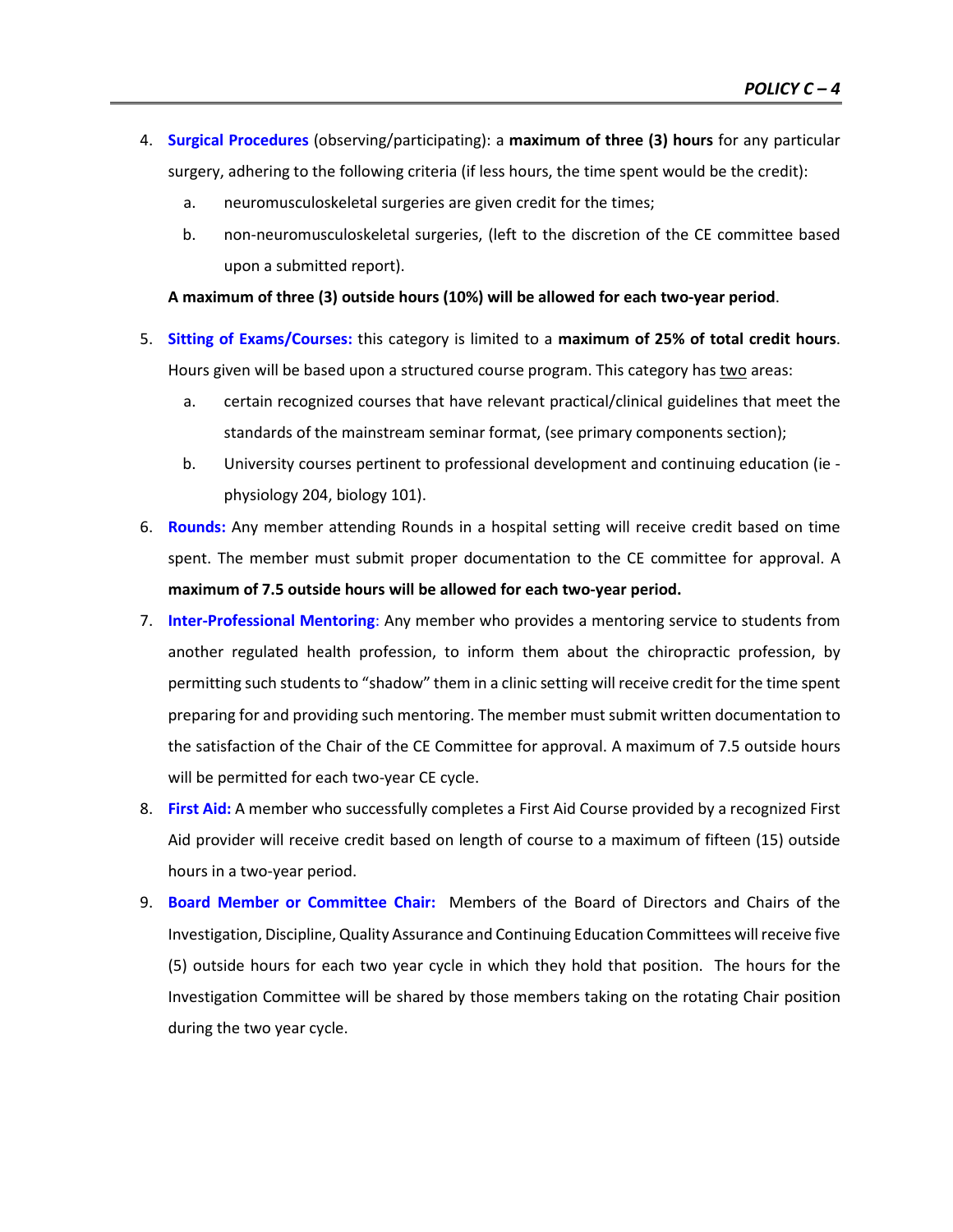- 10. A new member entering the province will be granted a six (6) month period of grace from the day the clinical exam was written where CE hours are not required and the balance of CE hours would be prorated.
- 11. The writing of national board exams is not eligible for hours.

| <b>Mandatory Requirements</b>       | <b>Max Hours Allowed in two-year period</b> |
|-------------------------------------|---------------------------------------------|
| 30 hours every two years - 10 hours |                                             |
| from CAS provided seminars          |                                             |
| ("inside")                          |                                             |
| $CPR$ – renew every three years     | 4 inside hours                              |
| Record Keeping Workshop - once      | 6 inside hours                              |
| every four years                    |                                             |
| <b>Secondary Components</b>         |                                             |
| 1. Manuscripts                      | 10 outside hours                            |
| 2. a. Exam Preparation              | 3.75 outside hours                          |
| 2. b. CCEB Exam Preparation         | 15 outside hours                            |
| 2. c. Federation Standards          | 15 outside hours                            |
| 3. Distance Education/Online        | Unlimited outside hours                     |
| 4. Surgical procedures              | 3 outside hours                             |
| 5. Sitting of exams/courses         | 7.5 outside hours                           |
| 6. Rounds                           | 7.5 outside hours                           |
| 7. Inter-Professional Mentoring     | 7.5 outside hours                           |
| 8. First Aid                        | 15 outside hours                            |
| 9. Board Member & Committee         | 5 outside hours                             |
| Chair                               |                                             |

#### **Summary:**

August 23, 2011 Amended January 1, 2017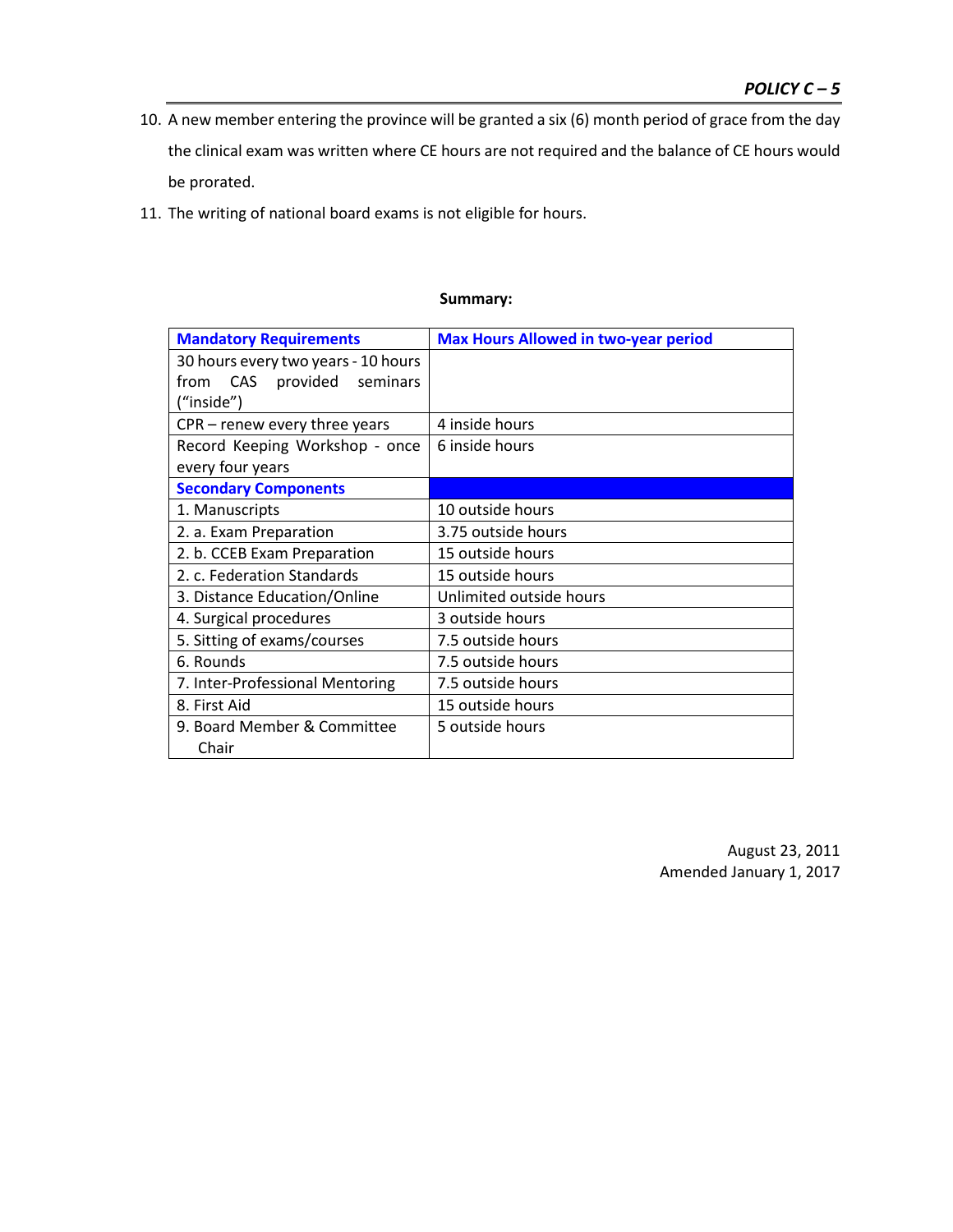#### **POLICY FOR TREATING AND BILLING AT SPORTING AND OTHER SPECIAL EVENTS**

*Regulatory Bylaws, Appendix IV - Code of Professional Ethics, Appendix V – Practice Procedures*

#### **A. PROFESSIONAL TEAMS, ATHLETES AND PERFORMING GROUPS:**

When dealing with a professional team/athletes/performing groups, a contractual paid relationship should exist between the chiropractor and the sports team or group for the duration of the season. A record of any assessment and/or treatment provided must be kept. If a chiropractor is requested to treat or consult with either the home (Saskatchewan-based) or visiting professional team/group on a one-time basis during the season, a fee should be charged and records must be kept.

#### **B. NON-PROFESSIONAL TEAMS, ATHLETES AND PERFORMING GROUPS:**

When dealing with a non-professional team/athletes/performing groups, a contractual paid relationship may be entered between the chiropractor and the sports team/group for the duration of the season. A record of any assessment and/or treatment provided must be kept.

#### **C. ONE-TIME SPECIAL EVENTS SUCH LOCAL, PROVINCIAL, NATIONAL OR INTERNATIONAL COMPETITIONS, CONCERTS AND OTHER PUBLIC EVENTS:**

If athletes or performers are treated on site or in the clinic during the period of the event, a record of any assessment and/or treatment provided must be kept.

#### **D. TRAINING OR ADVISING ATHLETES, TEAMS AND PERFORMERS:**

Any advice or training which is not strictly covered under the scope of practice of chiropractic in terms of what constitutes a billable procedure is to be donated.

#### **E. TREATMENT LOCATION:**

All services provided at the event site or in the field are to be carried out in a location providing as much privacy as possible, as is acceptable to the patient and chiropractor, and similar in nature to services provided by other health professionals.

All services, whether provided pursuant to paragraph A, B, C, or D (at the event site, on the field or in the clinic) are subject to the Regulatory Bylaws, Appendix IV – Code of Professional Ethics, and Appendix V – Practice Procedures.

> Amended December 2017 Amended March 25, 2022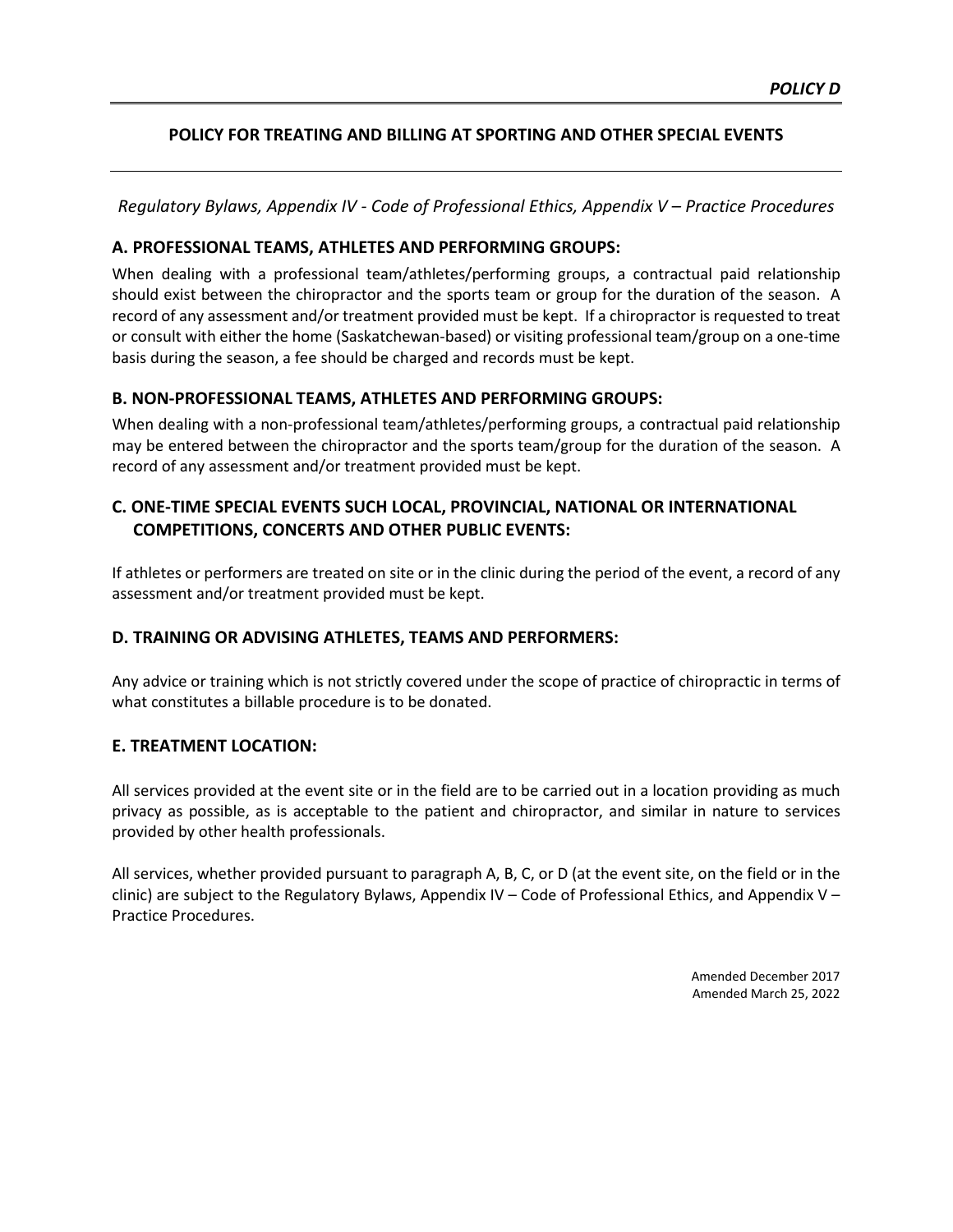#### **POLICY ON THE TEACHING OF MANIPULATIVE TECHNIQUES TO NON-CHIROPRACTORS**

#### **The Chiropractors' Association of Saskatchewan adopts the following policy of the CCA:**

"Whereas, the knowledge to know when, and when not, to manipulate, and which type of manipulative technique to use is a diagnostic decision requiring years of study and a high degree of knowledge and skill, and

Whereas, the acquisition of that knowledge which embodies the principles and practice of chiropractic requires extensive formal training in an accredited chiropractic program or institution, and

Whereas, these skills and knowledge are competency tested at national and provincial levels,

Therefore, be it resolved that the CCA strongly disapproves of its members teaching chiropractic manipulative techniques to other health care professionals or lay persons outside of an accredited chiropractic educational institution".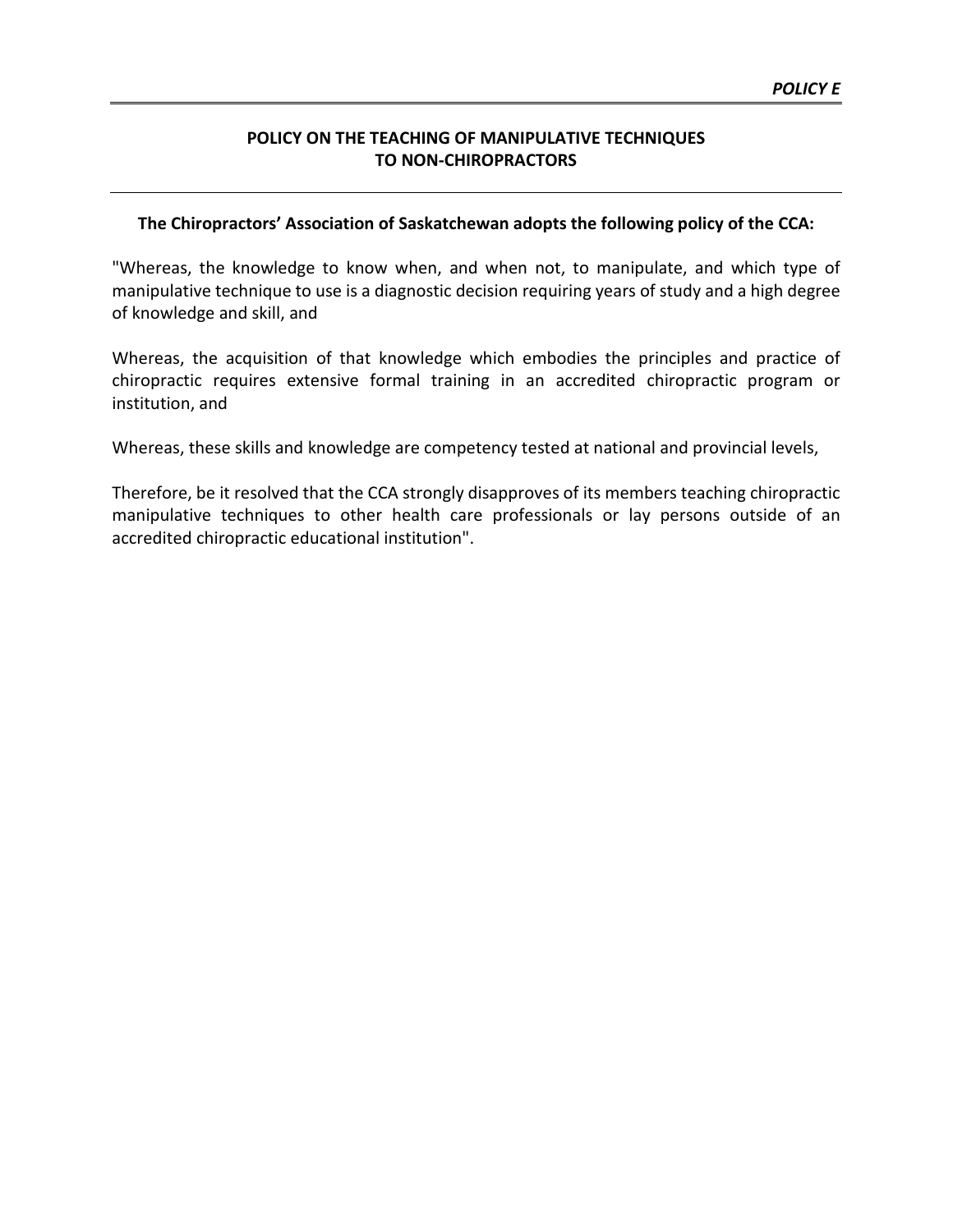#### **POLICY ON ACUPUNCTURE**

The CAS recognizes that some members have been providing acupuncture treatments separately from their chiropractic practice for many years. The purpose of a chiropractic policy is to protect the public by ensuring that members of the profession who wish to provide acupuncture as an adjunctive therapy have the requisite skill sets. This policy outlines the elements necessary to maintain a high level of skill in the application of acupuncture as an adjunctive therapy in the chiropractic practice.

- A. The use of acupuncture, as an adjunctive therapy, may have significant benefits for patients, but also carries some risk. As such, members must be:
	- 1) skilled at prevention of infection and familiar with clean needle techniques;
	- 2) aware of any and all contradictions to the use of acupuncture;
	- 3) trained in the appropriate responses at accidents and untoward reactions;
	- 4) aware of precautions necessary to prevent injury;
	- 5) in possession of current liability coverage as provided by CCPA or its equivalent through another vendor.
- B. Members are required to obtain patient consent prior to treatment by acupuncture that is:
	- 1) fully informed;
	- 2) voluntarily given;
	- 3) related to the patient's condition and circumstances;
	- 4) not obtained through fraud or misrepresentation and;
	- 5) evidenced in a written form signed by the patient or otherwise documented in the patient's health record.
- C. Members must have completed specific acupuncture training as taught in the core curriculum, post-graduate curriculum or continuing education division of one or more colleges accredited by the Council on Chiropractic Education (Canada), or in an accredited Canadian or American college/university, or in an accredited school of acupuncture.
- D. The CAS requires the following minimum formal training for those members who intend to use acupuncture as an adjunctive procedure in the primary practice:
	- 1) Acupuncture Canada, Level AA1 3; or
	- 2) McMaster University Contemporary Medical Acupuncture Program, Units  $1 5$ ;
	- 3) CMCC Clinical Acupuncture Certificate Program; or
	- 4) the equivalent which is satisfactory to the Board.
- E. Chiropractors who have actively practised acupuncture as a separate and distinct therapy from their chiropractic practice for a minimum of five (5) consecutive years immediately before the enactment of this policy will be deemed to have met the qualifications to practice acupuncture as an adjunctive therapy as outlined above.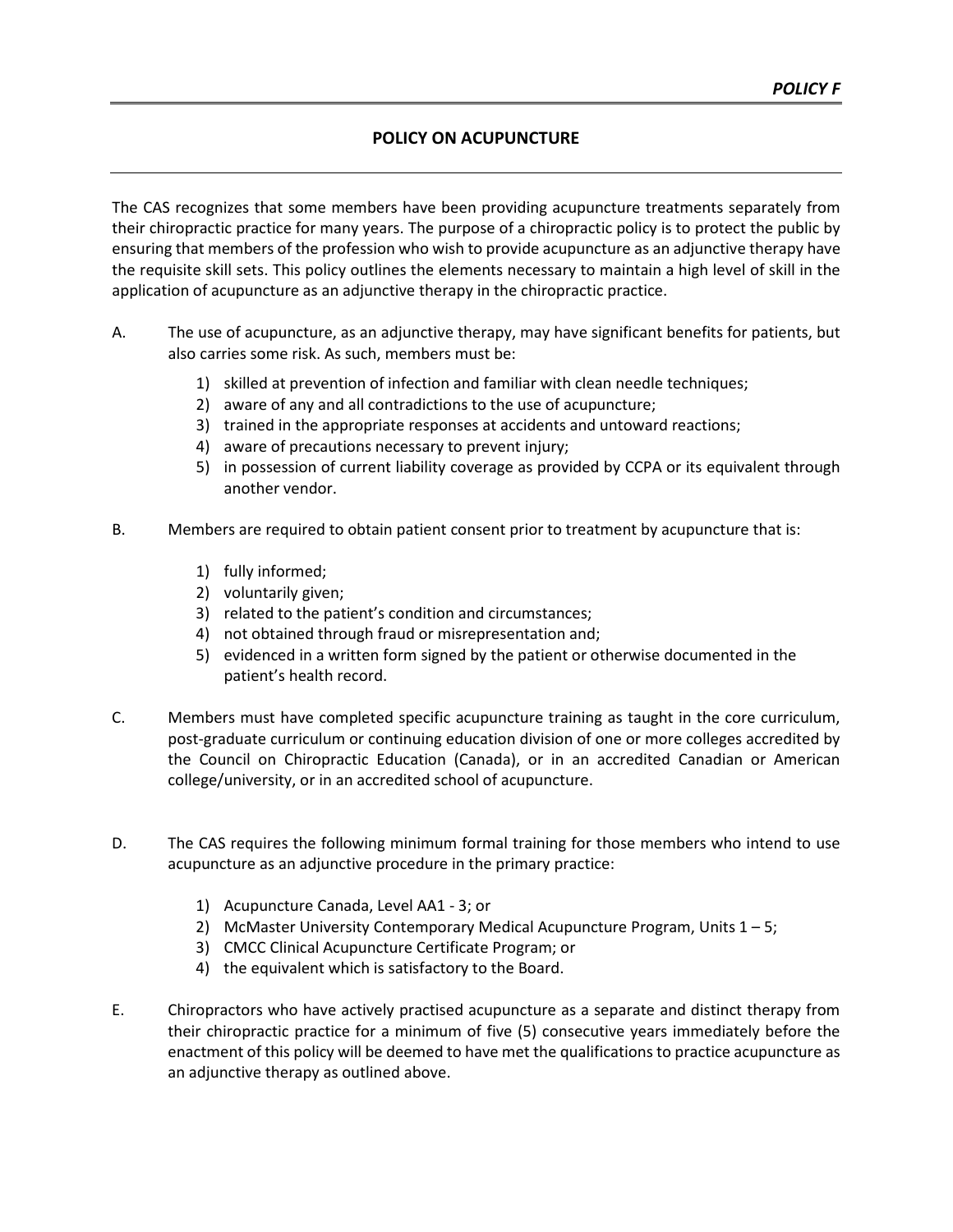- F. Members must provide evidence, satisfactory to the Registrar, of carrying professional liability protection in the applicable minimum amount per occurrence and minimum aggregate amount per year, including coverage for claims after the member ceases to hold a certificate or membership in the protective association that provides equivalent protection, unless the applicant is an employee of a member, a health facility or other body that has equivalent professional liability protection or membership in a protective association that provides equivalent protection.
- G. Members are advised to obtain a membership to a national and/or provincial acupuncture association such as the Acupuncture Foundation of Canada Institute or the Saskatchewan Acupuncture Association.
- H. Recommended to use only single use disposable needles.
- I. The Member has appropriate biohazard and sharps disposal containers, and complies with the Saskatchewan Biomedical Waste Management Guidelines (2008).
- J. Members are permitted to use dry needling, as an adjunctive therapy, provided that they have obtained the minimum formal training for acupuncture, as set out above, and have completed certified dry needling training. Evidence of this training must be provided to the Registrar.

April 2011 Amended June 2014 Amended January 2016 Amended August 2018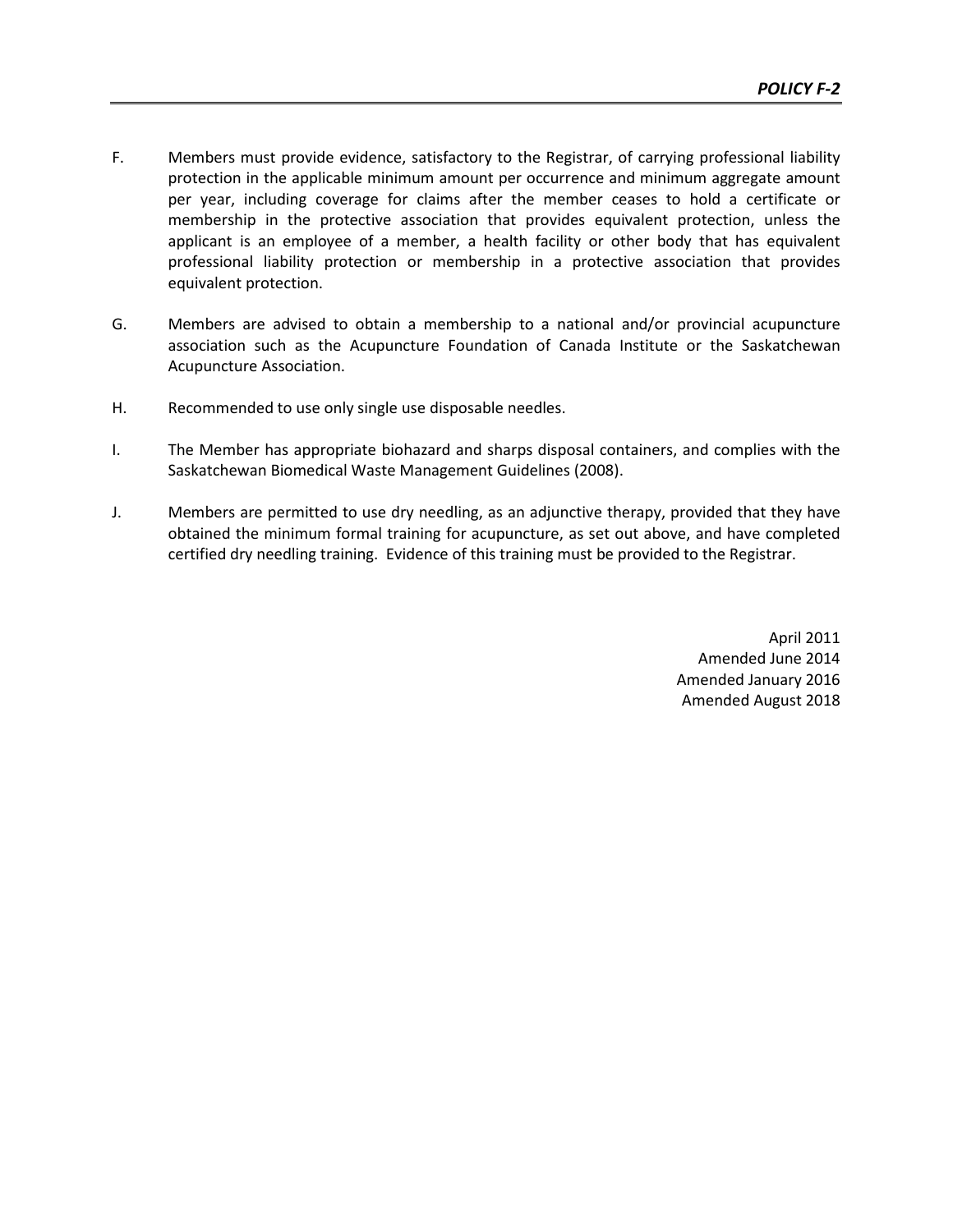#### **CANADIAN CHIROPRACTIC PROTECTIVE ASSOCIATION Informed Consent for Acupuncture Care FORM - AC**

#### **Please Read Carefully**

I hereby request and consent to the performance of acupuncture and other procedures related to acupuncture, as necessary, including moxibustion, cupping, and/or electroacupuncture by the abovenamed doctor or another duly authorized doctor in the clinic.

I understand and am informed that in the practice of acupuncture there are some risks to treatment, including, but not limited to, minor bleeding or bruising, minor pain or soreness, nausea, fainting, infection, shock, convulsions, possible perforation of internal organs, and stuck or bent needles.

I have been advised that only pre-sterilized needles will be used. All acupuncture needles are properly disposed of after each and every treatment.

I do not expect the doctor to be able to anticipate and explain all possible risks and complications. I wish to rely on the doctor to exercise judgment during the course of the treatment which the doctor feels at the time, based upon the facts then known, is in my best interests. I understand that the results are not guaranteed.

I have read this consent form. I have also had an opportunity to ask questions about its content, and by signing below I agree to the above-mentioned acupuncture procedures. I intend this consent form to cover the entire course of treatment for my present and future conditions for which I seek treatment.

#### N.B. Female Patients:

I fully understand that in the case of pregnancy, a risk of causing fetal distress with acupuncture treatment(s) is possible. I hereby state that I am not pregnant, nor is there any possibility that I may be pregnant.

#### **READ BEFORE SIGNING**

**\_\_\_\_\_\_\_\_\_\_\_\_\_\_\_\_\_\_\_**

**\_\_\_\_\_\_\_\_\_\_\_\_\_\_\_\_\_\_\_\_\_\_\_\_ \_\_\_\_\_\_\_\_\_\_\_\_\_\_\_\_\_\_\_** 

**Date Signed State Print Patient's Name Signature of Patient (or parent/guardian)**

CCPA.06.11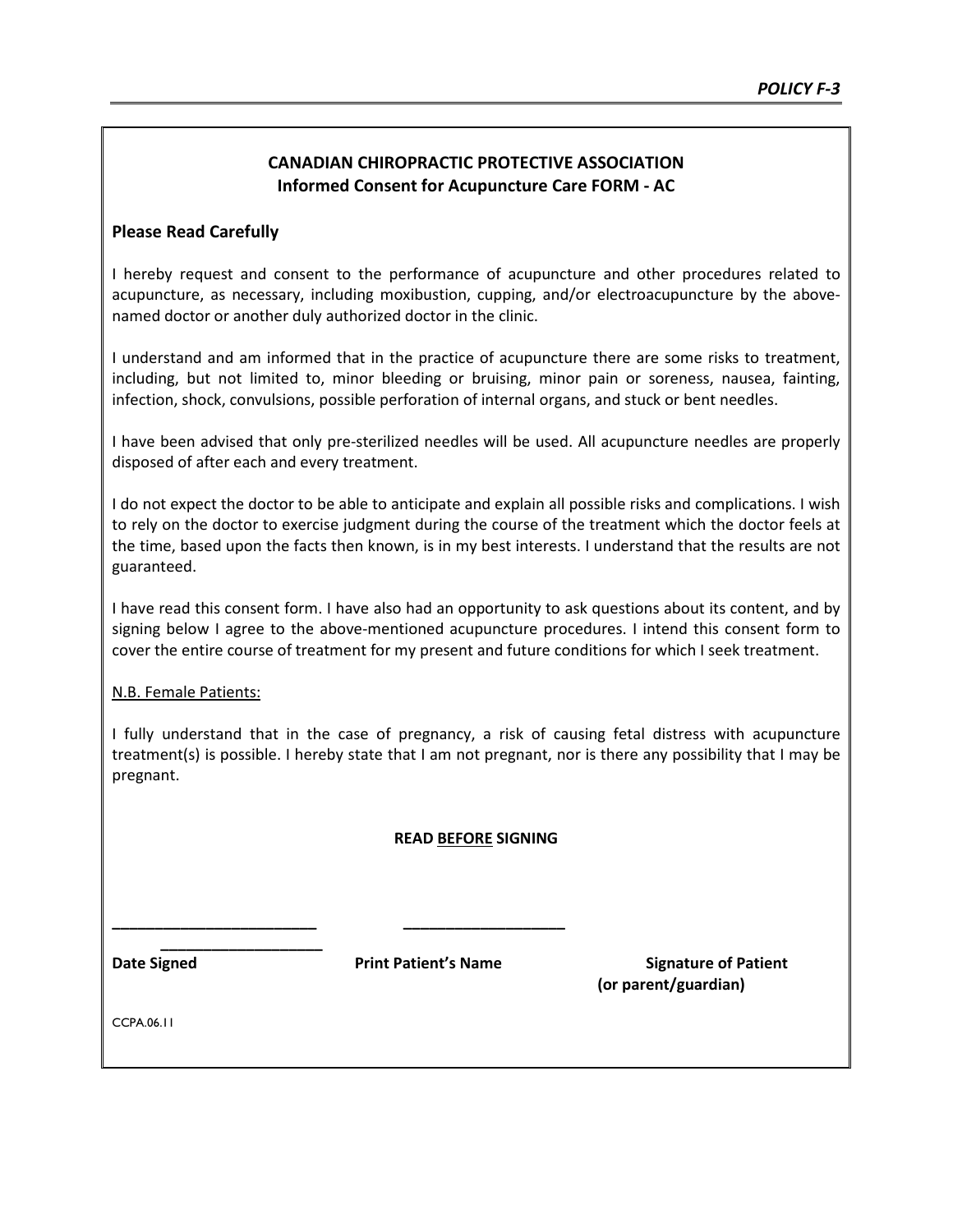#### **POLICY ON SASKATCHEWAN HEALTH AUTHORITY PRIVILEGES**

*The Provincial Health Authority Act* requires the provincial health authority and prescribed affiliates to enact bylaws governing its practitioner staff. Chiropractors are included in the list of health professions eligible to be appointed to the practitioner staff of the Saskatchewan Health Authority (SHA) and to hold privileges. It is a privilege, not a right, to be included in the Practitioner Staff Bylaws of the SHA.

*The Attending Health Professionals Regulations* outline what a chiropractor appointed to the practitioner staff of the SHA may do, within the scope of his/her privileges:

- $\div$  cause a person to be registered as an out-patient of the facility for the purpose of obtaining:
	- o plain film radiographs of the person's skeletal system; or
	- o ultrasound images of the person's musculoskeletal system.
- on the request and/or consent of the person's attending physician, attend, diagnose or treat a person admitted to the facility as an in-patient or registered as an out-patient of the facility for the purpose of chiropractic treatment or services.

Any chiropractor accessing services in a facility operated by the SHA, including diagnostic imaging, must have privileges with the SHA.

To apply for privileges with the SHA, members should contact the Practitioner Staff Affairs office of the SHA.

> May 2015 Amended August 2018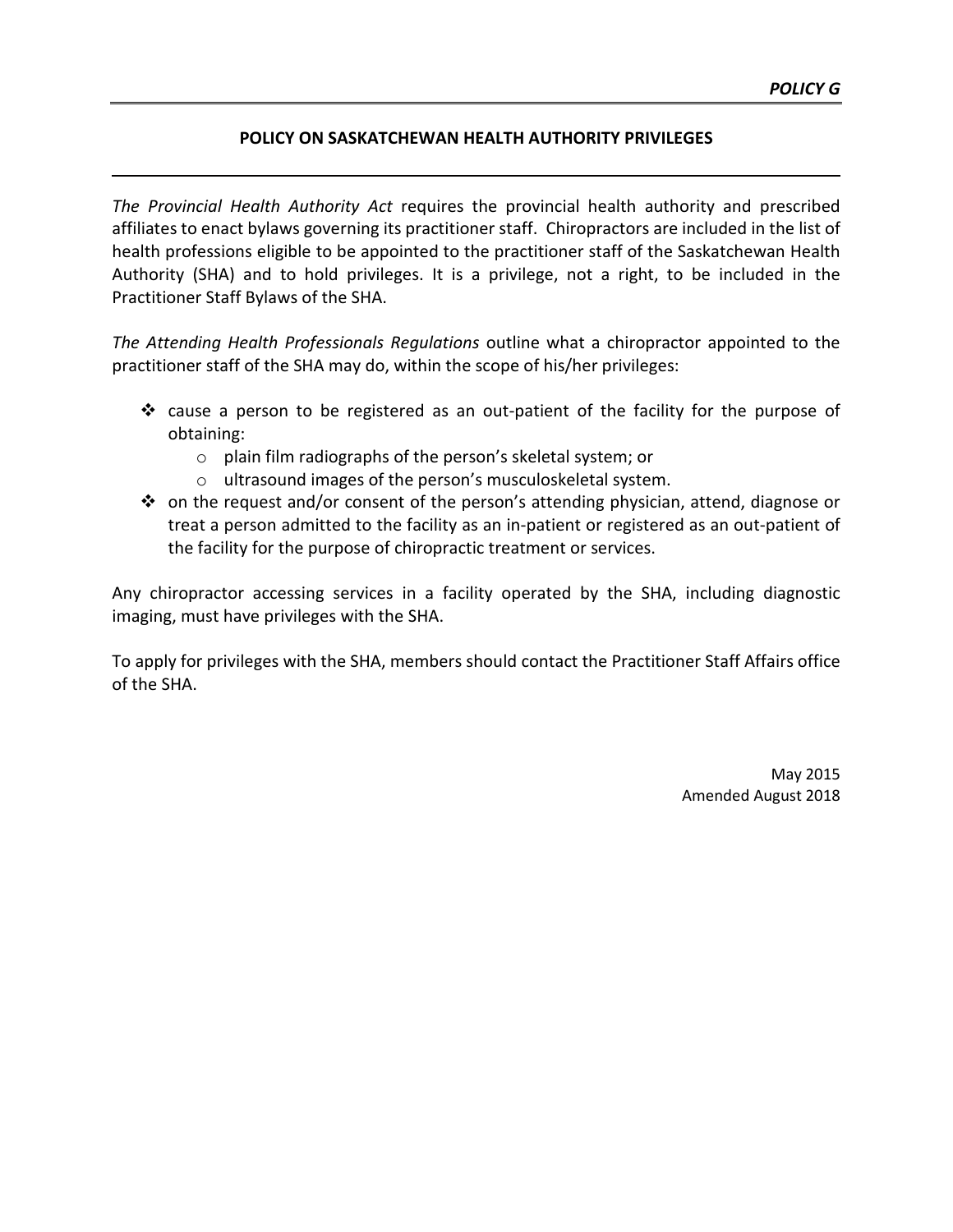#### **POLICY ON DIAGNOSTIC IMAGING AND ULTRASOUND**

Chiropractors may order diagnostic x-ray or ultrasound from any private diagnostic imaging facility.

Chiropractors may also order diagnostic x-ray or ultrasound from a SHA diagnostic imaging facility provided they have been appointed to the practitioner staff and granted privileges with the SHA.

Chiropractors may not bill for any portion of the diagnostic imaging or ultrasound ordered that is performed by a radiologist in a SHA radiology facility or at a hospital.

- Requisitions for imaging must be completed accurately and legibly to avoid any misinterpretation. Reasons for the request should be clearly stated and sufficient clinical details should be provided to enable the radiologist to understand the diagnostic or clinical problems to be evaluated by the ultrasound investigation.
- Consult *The Chiropractic Regulatory Bylaws Appendix III* for guidelines on appropriate ordering of diagnostic imaging.
- Refer to the website of the Canadian Association of Radiologists: [www.car.ca](http://www.car.ca/) (Diagnostic Imaging Referral Guidelines).
- $\cdot \cdot$  The radiologist has the authority to determine what imaging should take place and has the ability to advise our members whether any particular examination is appropriate or not. Any concerns regarding the advisability of ordering investigations and the type of investigation required should be resolved through consultation between the chiropractor and the radiologist.

Should you have any questions about diagnostic imaging, contact the CAS Registrar.

May 2015 Amended August 2018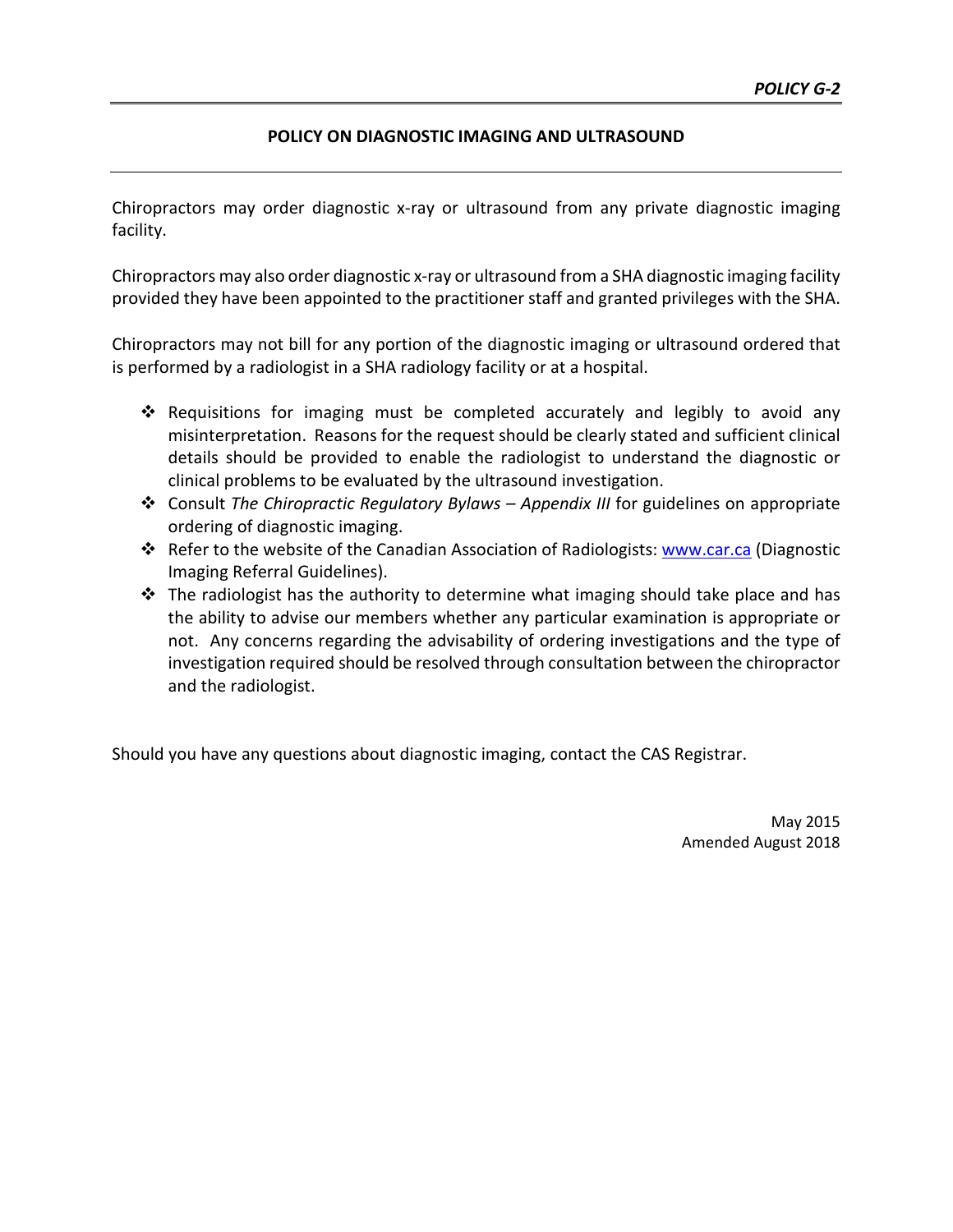#### **POLICY FOR INDEPENDENT CHIROPRACTIC EXAMINATIONS (ICE)**

The CAS Adopts as Policy the following FEDERATION recommendations:

The purpose of a chiropractic standard is to protect the public by ensuring that members of the profession involved in providing expert independent assessments have the requisite skill sets.

This standard will serve to provide a guide for chiropractic practitioners on the required level of expertise in the performance of such assessments.

#### **RECOMMENDATIONS REGARDING INDEPENDENT CHIROPRACTIC EXAMINATIONS (ICE'S)**

- 1. A 'like vs. like' approach for current and future disputes regarding chiropractic care in evaluations ordered from third parties such as Workman's Compensation Boards, automotive insurers, legal and governmental organizations.
- 2. Each assessor should be experienced in generating impartial, concise, appropriate and relevant assessment decisions and subsequent reports. An independent assessor should have a demonstrated ability to articulate assessment outcomes rationale and plain language.

#### **RECOMMENDED ASSESSOR QUALIFICATION STANDARD**

An independent chiropractic assessor:

- 1) Should have the necessary education, training and experience to offer an opinion regarding the issue in dispute, and specifically taking into consideration the unique characteristics and circumstances of the person being assessed with an advanced knowledge of and experience in:
	- a) clinical record/case review (medical necessity, appropriateness and standard of care issues),
	- b) expert opinion/testimony and report writing,
	- c) clinical practice guidelines,
	- d) scientific literature search and review,
	- e) quality assurance,
	- f) clinical evaluation, assessment and care management,
	- g) current relevant legislation, case law and arbitration decisions,
	- h) formulating an opinion based exclusively on provided documentation when necessary or appropriate,
	- i) generating impartial, concise, appropriate and relevant assessment opinions and reports, and
	- j) articulating assessment opinions and rationale in plain language.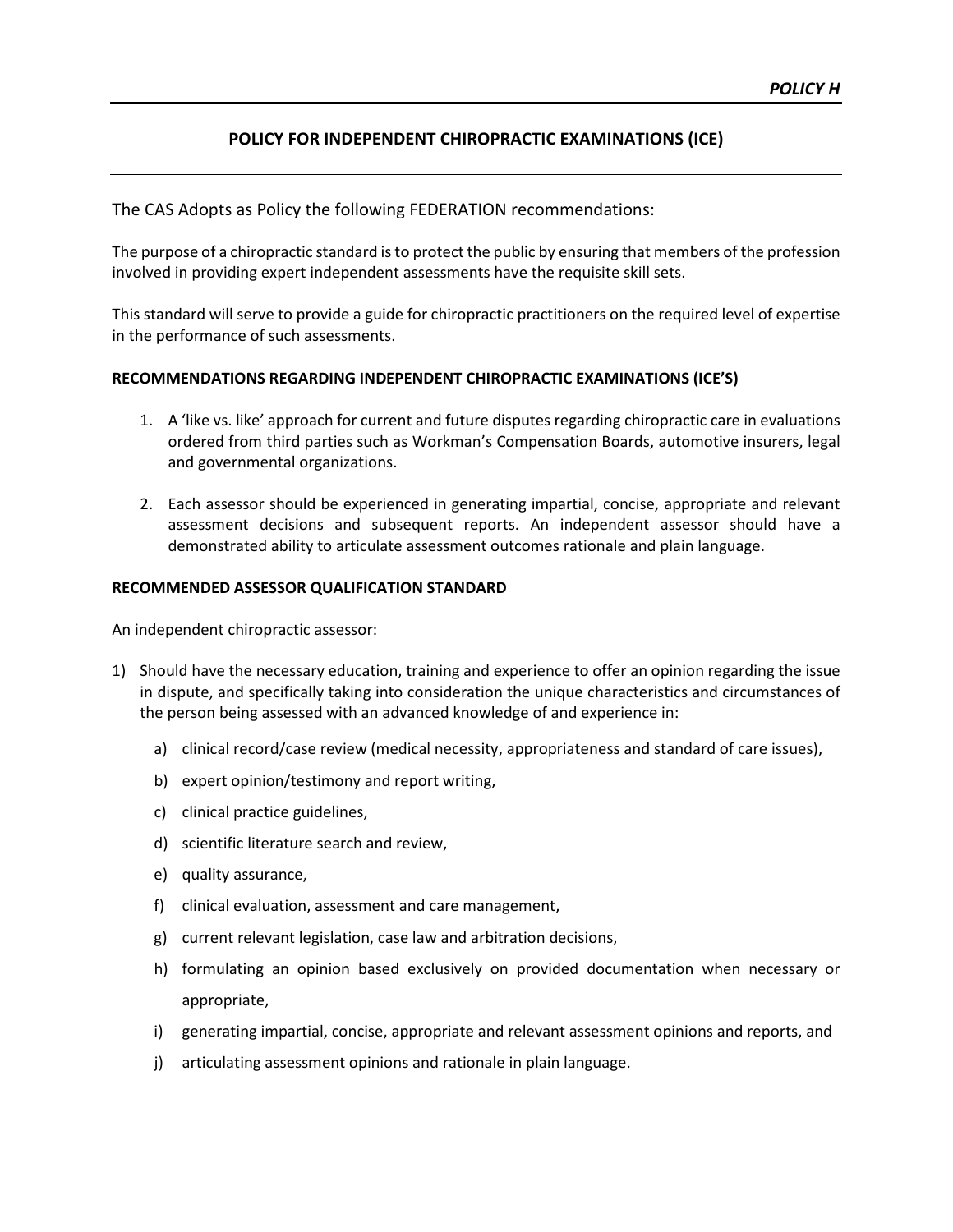- 2) Should have a minimum of five years of current, balanced, or relevant clinical experience.\* As a Chiropractic Specialist (Clinical Sciences, Orthopedics, Sports Sciences, Rehabilitation Sciences, and Radiology Sciences) a three-year minimum experience is recommended. When reasonable, an assessor of equal or greater level of expertise should be utilized.
- 3) Must be a member in good standing and holding a current certificate of registration with his or her respective chiropractic regulatory board, and should have an 'equal or greater level of experience, education and training' as the practitioner for whom the evaluation is being conducted.
- 4) Must maintain professional liability protection, and
- 5) Must maintain mandatory continuing education in the areas of impairment, disability and treatment protocols.\*\*

\*current meansthe last five years, balanced means the assessor maintains clinical practice in addition to performing independent assessments and has expertise which distinguishes themselves with respect to a higher level of experience, training and education.

\*\*There are now many continuing education courses specific to independent assessment that are being offered to supplement the basic education of chiropractic evaluators; e.g., in clinical sciences, accident reconstruction, independent chiropractic evaluations, rehabilitation, radiology, functional capacity evaluations. It is important that independent evaluators remain current through their training with issues impacting upon their performance of independent assessments.

#### **COMMUNICATIONS BETWEEN THE ATTENDING PRACTITIONER AND THE THIRD PARTY EXAMINER**

In general, the CAS Board requires that all members adhere to strict professional cooperation between the attending chiropractor and the chiropractor providing the third-party assessment.

Once an appointment for a third-party assessment is confirmed, the third-party examiner may request that the attending chiropractor provide information pertinent to the case. It is appropriate to request that X-rays and roentgenologists reports be forwarded to the examiner. Communications between the attending practitioner and the third-party examiner is encouraged in instances where clarification of outstanding questions or concerns is required. All communication should maintain a professional tone, with ultimate consideration given to the well-being of the patient.

An attending practitioner, who has received a request for information, shall provide such to the best of his/her capacity, promptly. Attending practitioners shall in no way attempt to discourage patients from cooperating with the request for a third-party assessment.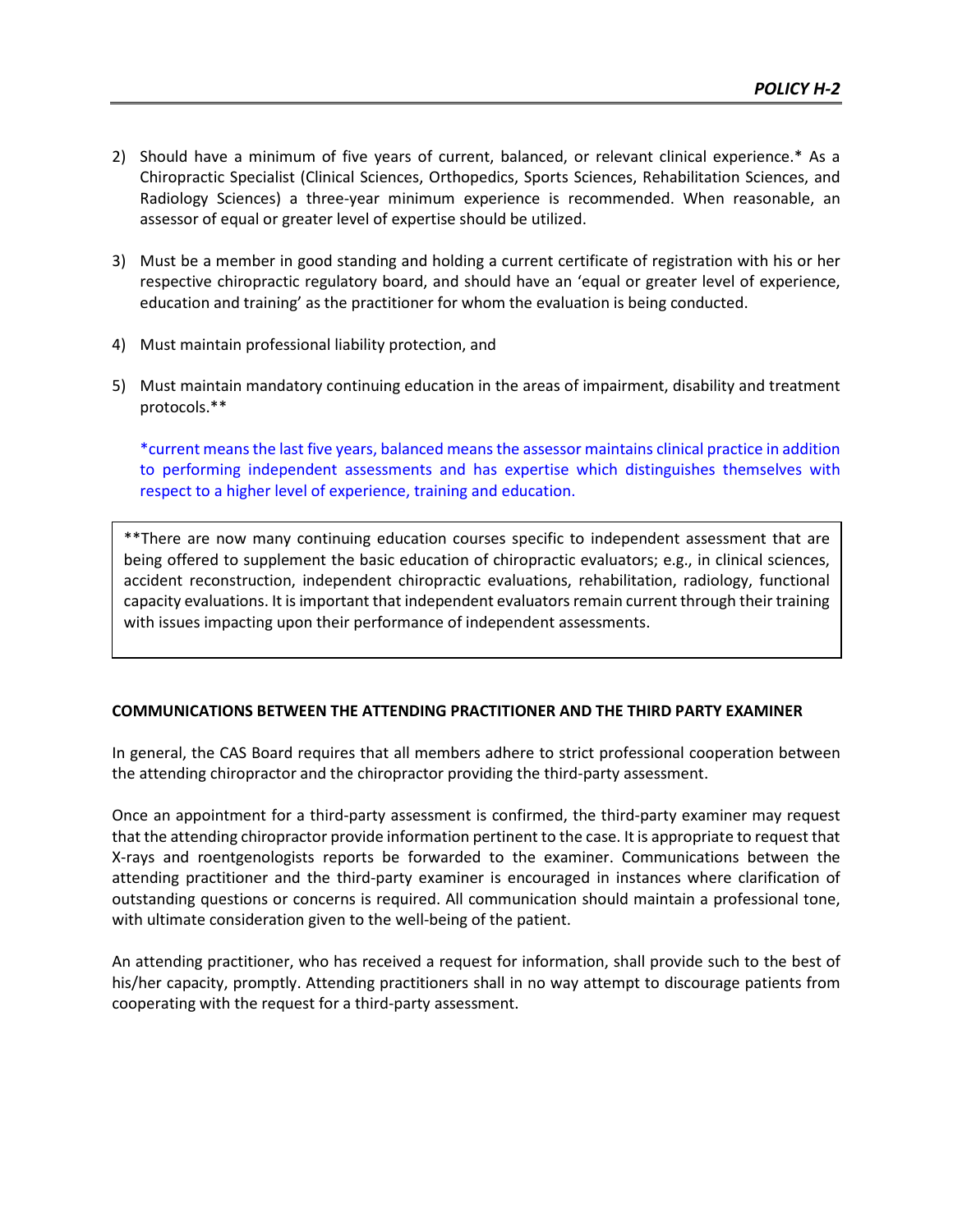#### **EXAMINATION CONTENT**

The chiropractic examination by a third-party chiropractic examiner should include standard history, orthopaedic, neurologic, and physical examination procedures. The examination should also include those procedures that are inherent to the chiropractic profession, such as intersegmental motion palpation, static bony palpation, etc. Where, in the opinion of the third-party examiner, further X-rays are required, it is at the discretion of the third-party examiner to obtain such films, as appropriate.

The examination, and subsequent narrative report, should contain a balance of both subjective and objective findings. Patient survey instruments, such as self-described disability, and visual analog pain scales, may be utilized.

#### **THIRD-PARTY EXAMINER'S RECOMMENDATIONS**

As a general rule, the recommendations of a third-party examiner should not be made directly to the patient.

It is the right of the third-party examiner to predict the frequency and duration of future treatment. Recommendations for treatment must be defensible through the identification of treatment objectives. The third-party examiner should state that any proposed treatment plan is an estimate, based upon the third-party examiner's clinical evaluation.

On certain occasions, it may be appropriate for a third-party examiner to recommend the referral of a patient for alternative evaluation or care. Such referral, however, shall not be done directly by the thirdparty examiner, nor should such referrals be discussed directly with the patient.

It is an appropriate for third-party examiners to identify and alert the third-party insurer to all red flags and barriers to recovery.

#### **REPORT DISTRIBUTION**

It is acknowledged that a third-party examiner's report is the property of the third-party insuring agency; therefore, the distribution of the report to the attending practitioner is at the discretion of the said agency.

It is recommended, in the best interest of the patient, the third party agency share the third-party examiner's report with the attending practitioner. Most insuring agencies have no problem with providing a copy of the report to the attending practitioner. SGI has indicated that it will instruct client service representatives to forward a copy to the attending chiropractor as professional courtesy.

*THIS POLICY GUIDELINE IS A REASONED EXPRESSION OF THE VIEWS OF THE CAS BOARD ON THIS ISSUE, DESIGNED TO PROVIDE GUIDANCE AND DIRECTION TO THE CAS MEMBERS REGARDING THEIR PROFESSIONAL OBLIGATIONS AND CONDUCT WITH RESPECT TO THE PROVISION OF, AND COOPERATION WITH, THIRD-PARTY EXAMINATIONS. IT IS NOT A SUBSTITUTE FOR THE ACT, BYLAWS, OR THE CODE OF ETHICS. SPECIFIC CASES OR SPECIFIC COMPLAINTS WILL BE DEALT WITH THROUGH THE NORMAL PROCESSES.*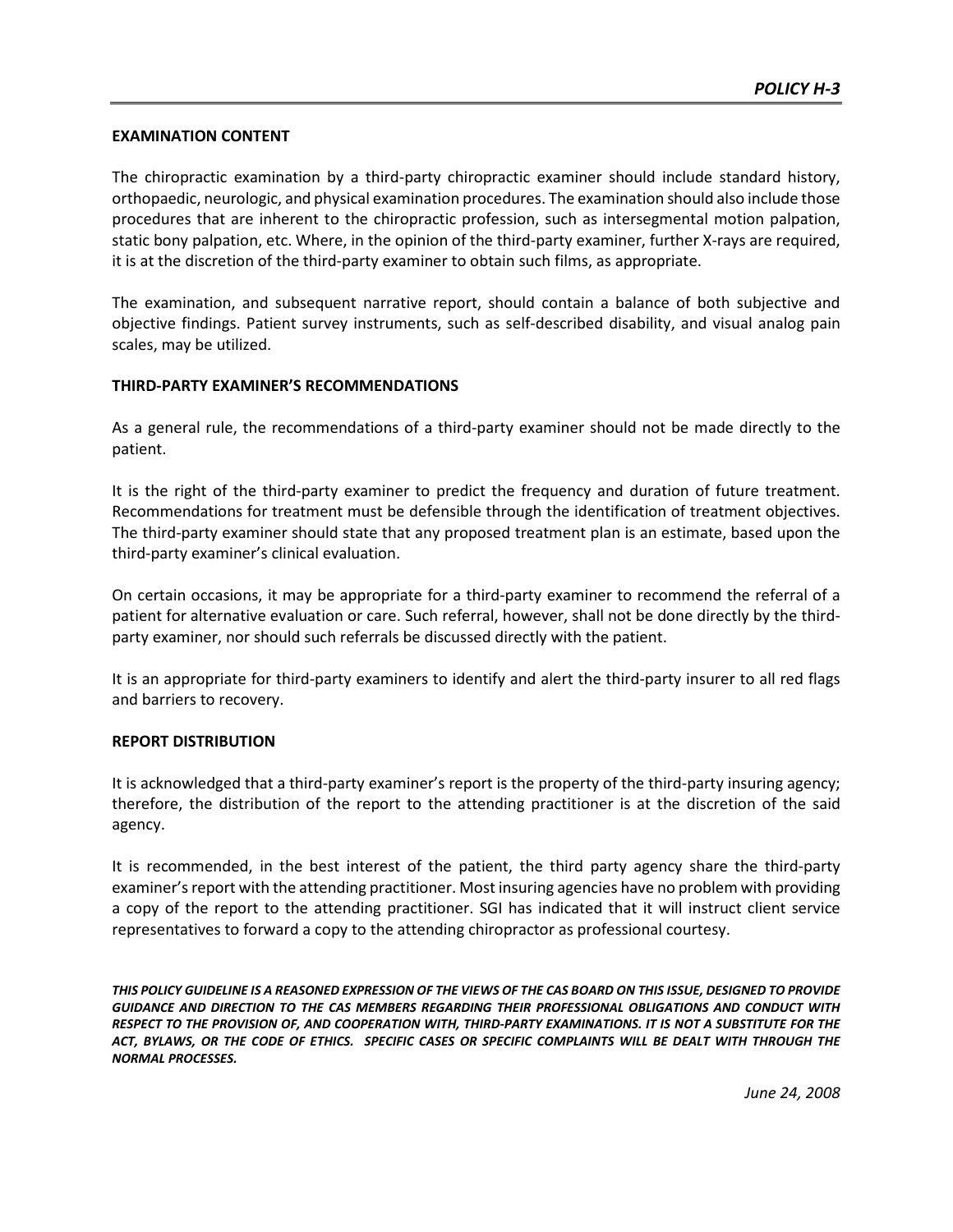#### **POLICY ON BILLINGS / TREATMENTS / INCENTIVES**

#### **A. MISSED APPOINTMENTS:** *(Dec. 8, 1998)*

Charging for missed appointments is not a general occurrence but there are circumstances, which would clearly justify such charges. Each individual patient should be forewarned when charges for missed appointments might be contemplated. These charges are uninsured payment only.

#### **B. TWO TREATMENTS OR MORE PER DAY:** *(Nov. 2003; amended Mar. 2016, Nov. 2021)*

No practitioner will bill any patient or third-party payer more than once for the same type of service provided during that business day. The exceptions would include when a patient presents with a new condition, in which case a full visit service could be billed for, or if provided for in a third-party agreement.

#### **C. TREATMENT INCENTIVES:** *(Nov., 2003)*

A chiropractor shall conduct himself/herself in such a manner as to merit the respect of the public for members of the chiropractic profession.

A chiropractor shall protect his/her professional independence by avoiding all situations which would lead to a conflict of interest.

Therefore, it is unethical for any member to enter into any verbal or written agreement related to care that would provide financial or service incentive.

#### **D. PREPAID FEES, FREE OR DISCOUNTED SERVICES:** *(Nov., 2006)*

CAS members are prohibited from signing patients to prepaid contracts or advertising free or discounted services as they are considered a breach of the Code of Professional Ethics.

> *November 28, 2006 Amended November 2, 2021*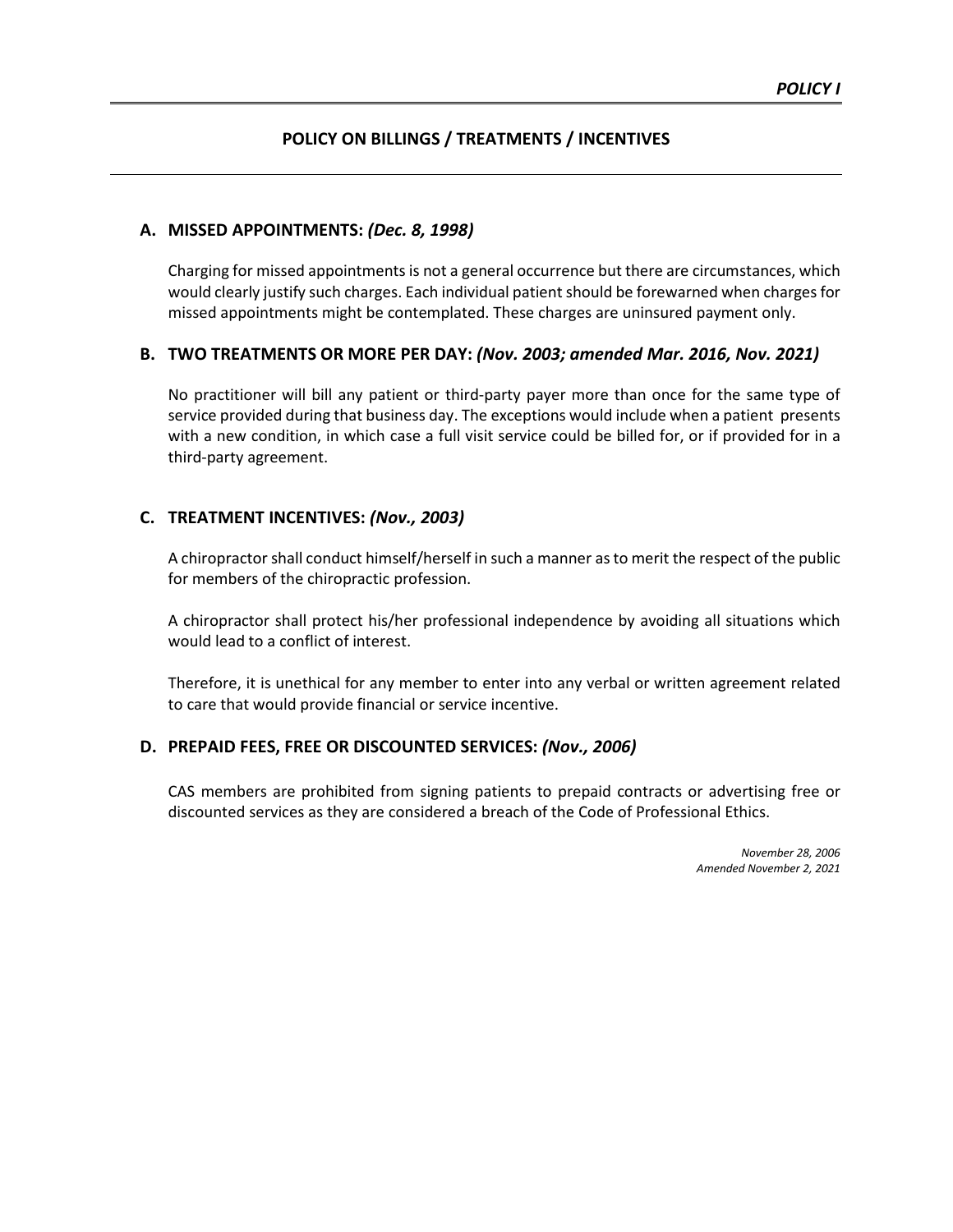#### **POLICY ON PUBLIC RELATION ACTIVITIES**

All public relation activities involving chiropractic in Saskatchewan are limited to musculoskeletal disorders.

May 1999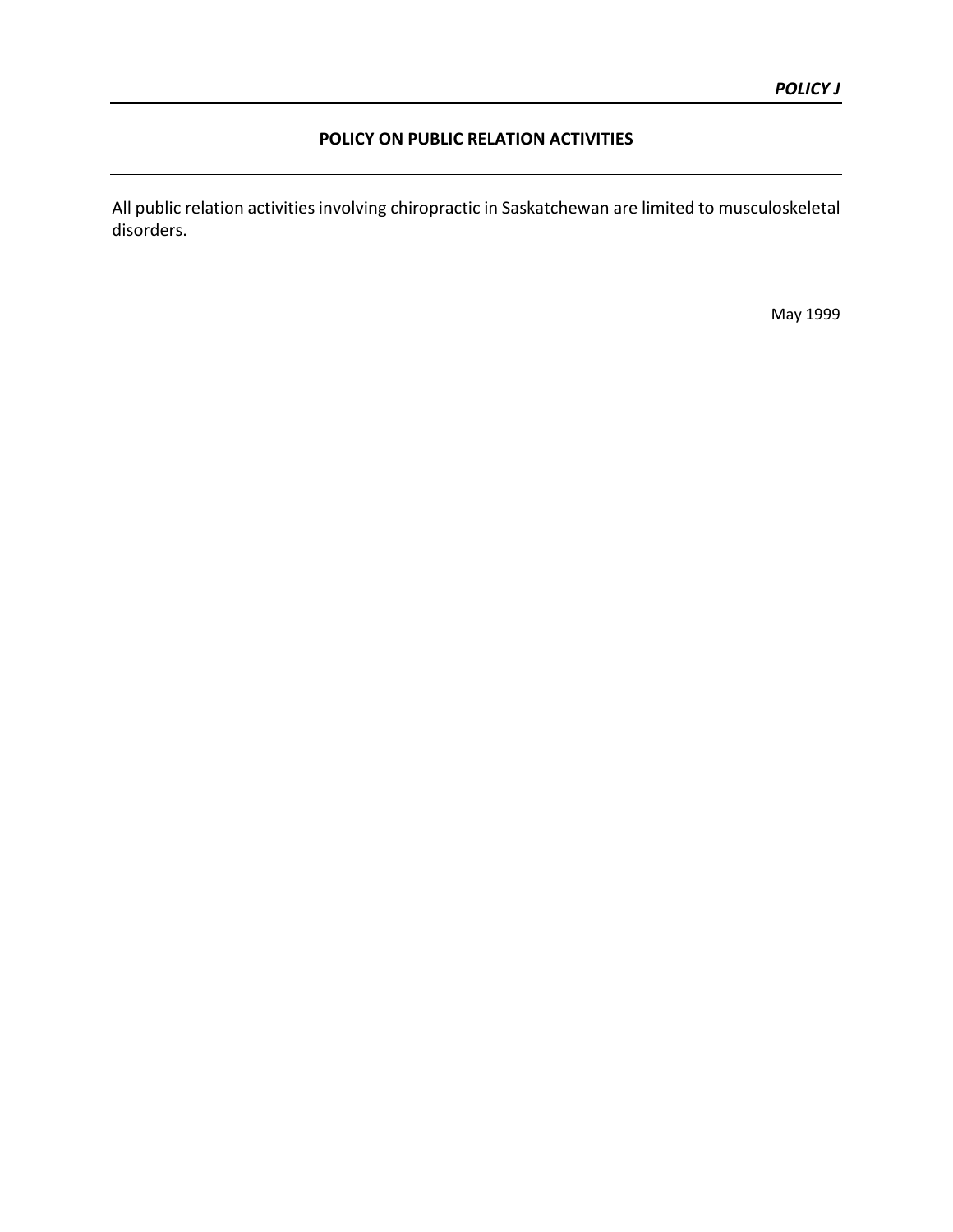#### **POLICY ON INFORMED CONSENT**

The CAS adopts the CCPA patient informed consent form as a mandatory part of the patient records.

May 1999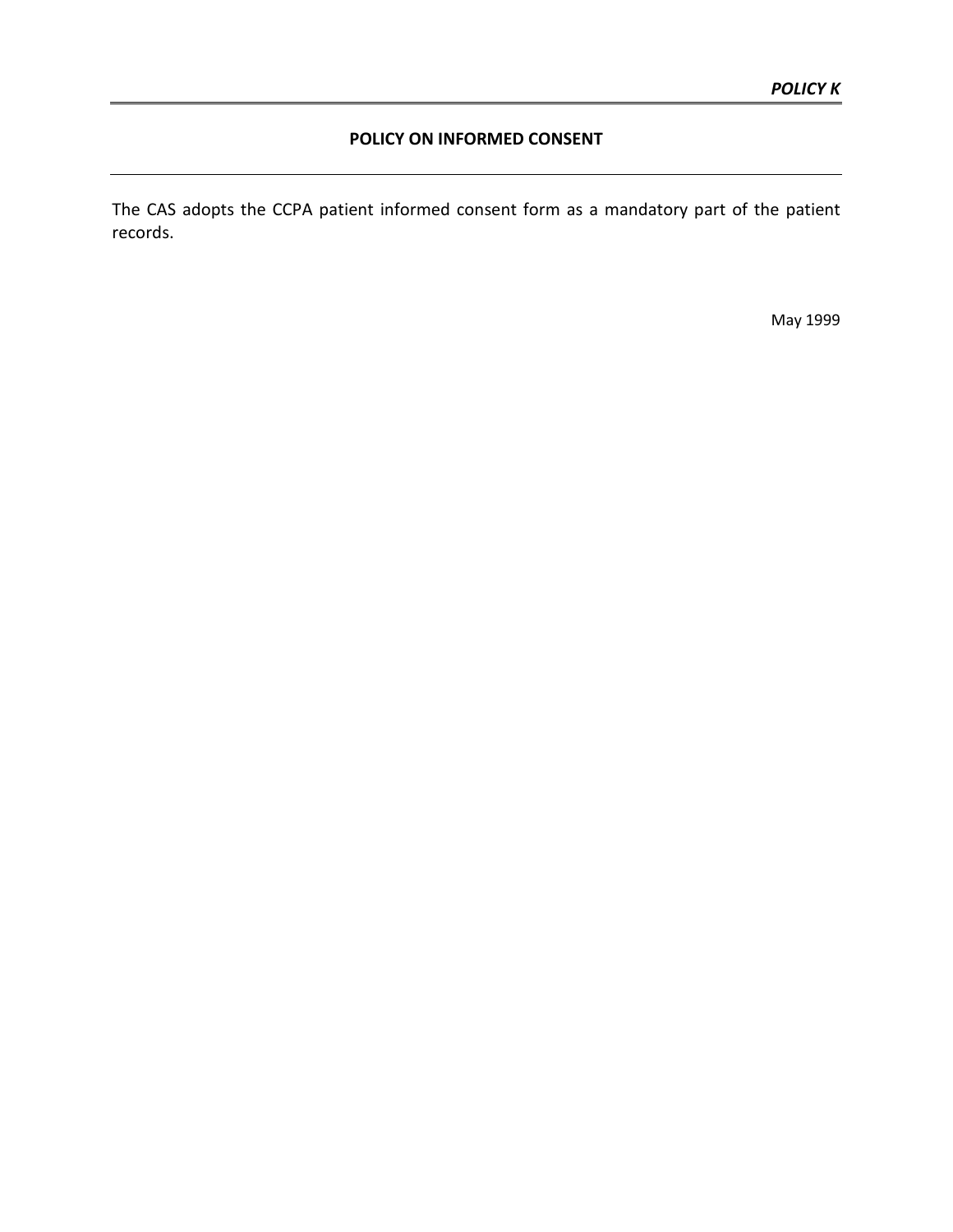#### *INFORMED CONSENT TO CHIROPRACTIC TREATMENT*

## **CONSENT TO CHIROPRACTIC TREATMENT – FORM L**

It is important for you to consider the benefits, risks and alternatives to the treatment options offered by your chiropractor and to make an informed decision about proceeding with treatment.

Chiropractic treatment includes adjustment, manipulation and mobilization of the spine and other joints of the body, soft-tissue techniques such as massage, and other forms of therapy including, but not limited to, electrical or light therapy and exercise.

#### **Benefits**

Chiropractic treatment has been demonstrated to be effective for complaints of the neck, back and other areas of the body caused by nerves, muscles, joints and related tissues. Treatment by your chiropractor can relieve pain, including headache, altered sensation, muscle stiffness and spasm. It can also increase mobility, improve function, and reduce or eliminate the need for drugs or surgery.

#### **Risks**

The risks associated with chiropractic treatment vary according to each patient's condition as well as the location and type of treatment.

The risks include:

- **● Temporary worsening of symptoms** Usually, any increase in pre-existing symptoms of pain or stiffness will last only a few hours to a few days.
- **● Skin irritation or burn** Skin irritation or a burn may occur in association with the use of some types of electrical or light therapy. Skin irritation should resolve quickly. A burn may leave a permanent scar.
- **● Sprain or strain –** Typically, a muscle or ligament sprain or strain will resolve itself within a few days or weeks with some rest, protection of the area affected and other minor care.
- **● Rib fracture –** While a rib fracture is painful and can limit your activity for a period of time, it will generally heal on its own over a period of several weeks without further treatment or surgical intervention.
- **● Injury or aggravation of a disc** Over the course of a lifetime, spinal discs may degenerate or become damaged. A disc can degenerate with aging, while disc damage can occur with common daily activities such as bending or lifting. Patients who already have a degenerated or damaged disc may or may not have symptoms. They may not know they have a problem with a disc. They also may not know their disc condition is worsening because they only experience back or neck problems once in a while.

Chiropractic treatment should not damage a disc that is not already degenerated or damaged, but if there is a pre-existing disc condition, chiropractic treatment, like many common daily activities, may aggravate the disc condition.

The consequences of disc injury or aggravating a pre-existing disc condition will vary with each patient. In the most severe cases, patient symptoms may include impaired back or neck mobility, radiating pain and numbness into the legs or arms, impaired bowel or bladder function, or impaired leg or arm function. Surgery may be needed.

**● Stroke** – Blood flows to the brain through two sets of arteries passing through the neck. These arteries may become weakened and damaged, either over time through aging or disease, or as a result of injury.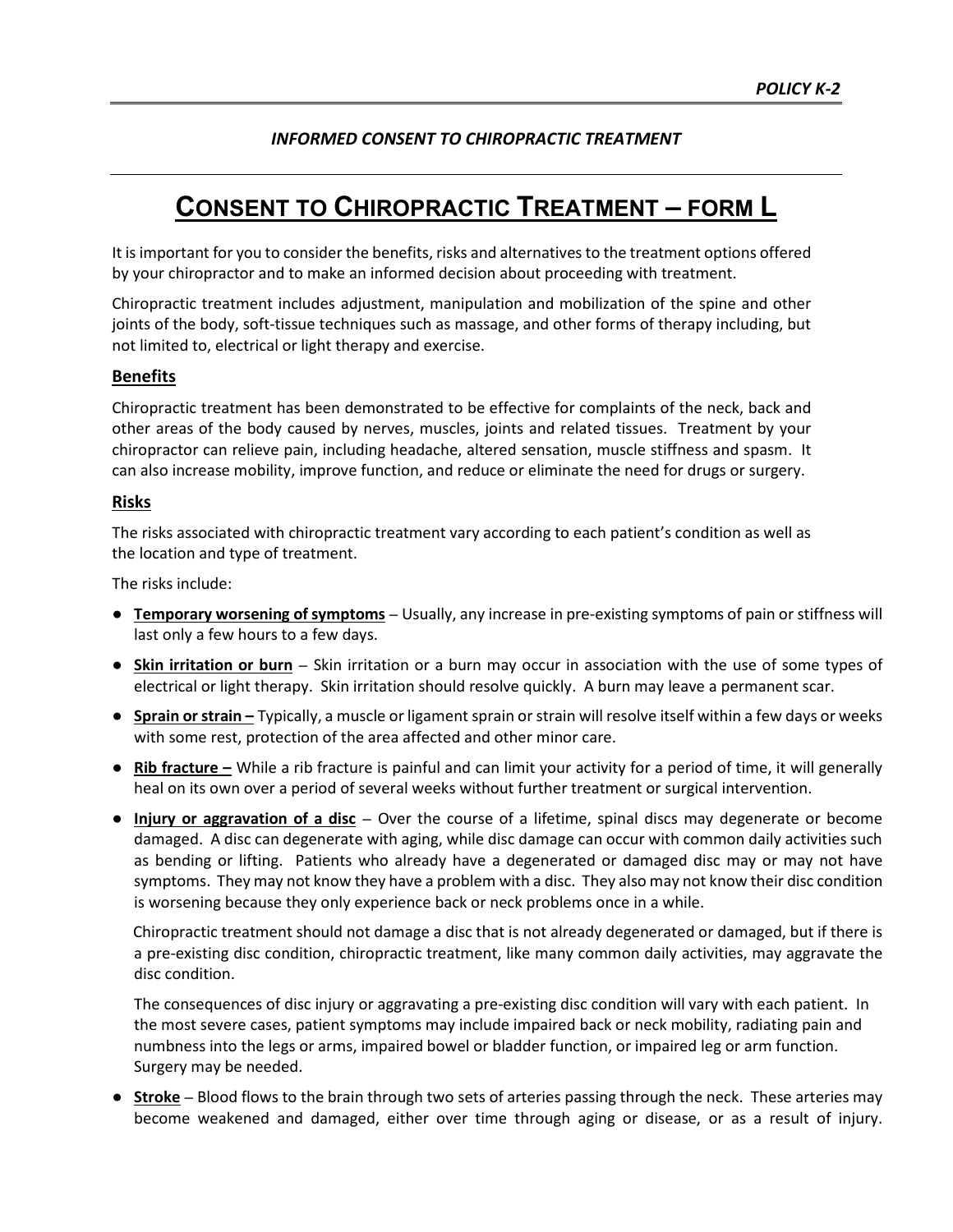A blood clot may form in a damaged artery. All or part of the clot may break off and travel up the artery to the brain where it can interrupt blood flow and cause a stroke.

Many common activities of daily living involving ordinary neck movements have been associated with stroke resulting from damage to an artery in the neck, or a clot that already existed in the artery breaking off and travelling up to the brain.

Chiropractic treatment has also been associated with stroke. However, that association occurs very infrequently, and may be explained because an artery was already damaged and the patient was progressing toward a stroke when the patient consulted the chiropractor. Present medical and scientific evidence does not establish that chiropractic treatment causes either damage to an artery or stroke.

The consequences of a stroke can be very serious, including significant impairment of vision, speech, balance and brain function, as well as paralysis or death.

#### **Alternatives**

Alternatives to chiropractic treatment may include consulting other health professionals. Your chiropractor may also prescribe rest without treatment, or exercise with or without treatment.

#### **Questions or Concerns**

You are encouraged to ask questions at any time regarding your assessment and treatment. Bring any concerns you have to the chiropractor's attention. If you are not comfortable, you may stop treatment at any time.

**Please be involved in and responsible for your care. Inform your chiropractor immediately of any change in your condition.**

#### **DO NOT SIGN THIS FORM UNTIL YOU MEET WITH THE CHIROPRACTOR**

I hereby acknowledge that I have discussed with the chiropractor the assessment of my condition and the treatment plan. I understand the nature of the treatment to be provided to me. I have considered the benefits and risks of treatment, as well as the alternatives to treatment. I hereby consent to chiropractic treatment as proposed to me.

Name (Please Print)

Signature of patient (or legal guardian)

\_\_\_\_\_\_\_\_\_\_\_\_\_\_\_\_\_\_\_\_\_\_\_\_\_\_\_\_\_\_\_\_\_\_\_\_

| . |  |
|---|--|
|   |  |

\_\_\_\_\_\_\_\_\_\_\_\_\_\_\_\_\_\_\_\_\_\_\_\_\_\_\_\_\_\_\_\_\_\_\_\_ Date: \_\_\_\_\_\_\_\_\_\_\_\_\_\_\_20\_\_\_\_

Signature of Chiropractor

December 2014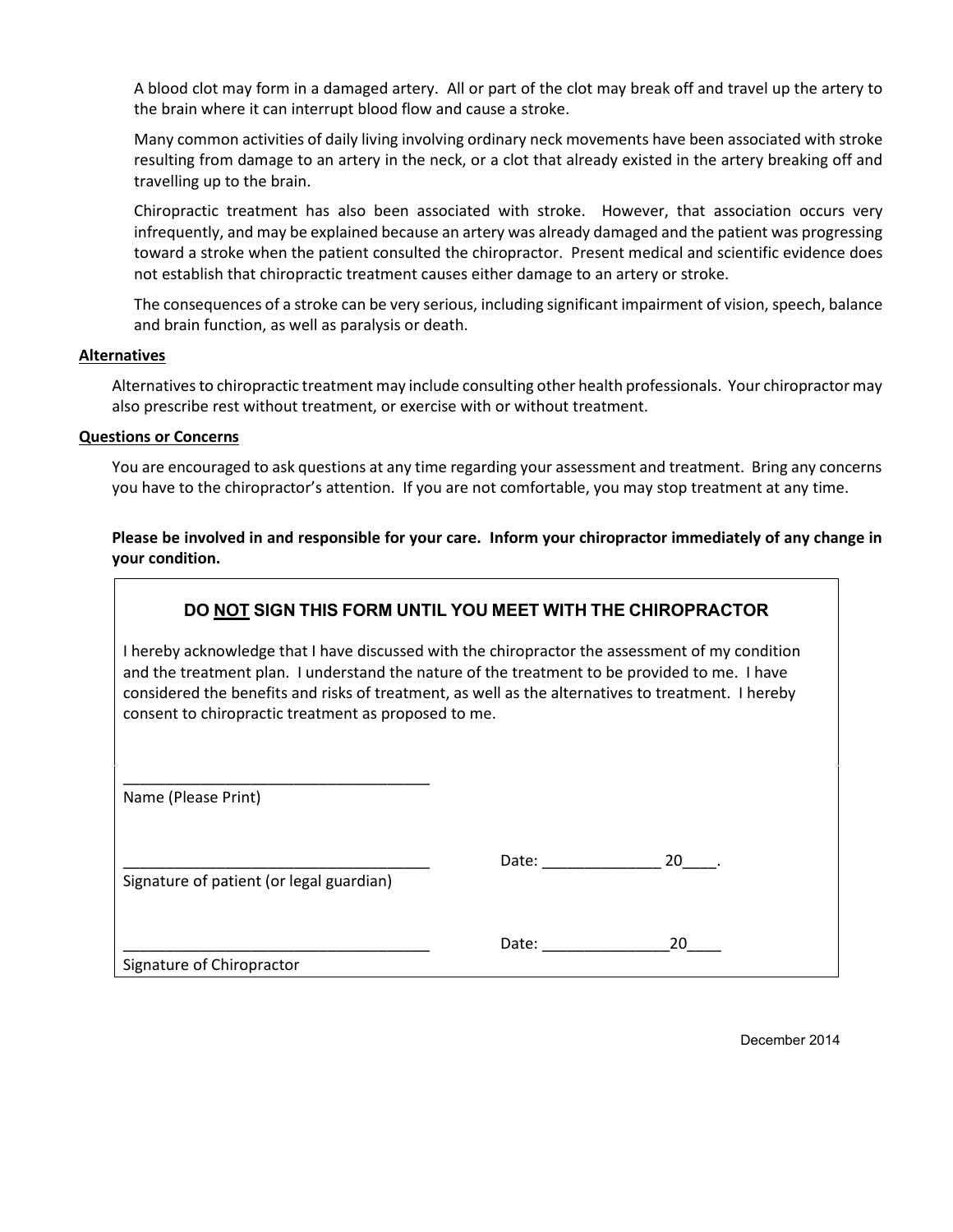#### **POLICY ON REGISTERED MASSAGE THERAPISTS**

#### **PREAMBLE:**

The CAS recognizes that Massage therapy is unregulated in Saskatchewan with a wide variance in the quality of its education programs. Many chiropractors in Saskatchewan have developed office sharing and/or interactive relationships with RMT's.

- The Massage Therapy Association of Saskatchewan (MTAS) requires its members to undergo voluntary certification via examination. There is no mandatory licensure process. Massage therapy in Saskatchewan is not an enacted profession.
- $\cdot$  Automatic regulation and/or discipline of its members does not appear to be a possibility for MTAS.
- Standards of education appear to be quite variable. Continuing education seminars seem to vary widely; some of these techniques appear to be infringing upon the scope of chiropractic practice.

#### **CHIROPRACTIC AND REGISTERED MASSAGE THERAPISTS - POLICY OF REFERRAL:**

At the very least, the referring chiropractor should:

- Be cognizant with and comfortable with the training, experience and reputation of the therapist.
- $\bullet$  Be sure that the therapist carries adequate professional liability protection.
- Instruct the therapist as to the number and frequency of treatments recommended.
- Provide for appropriate reevaluation of the patient after the program of therapy has been completed to determine progress and need for ongoing treatment, if any.
- $\clubsuit$  Be sure that the referral and all related information is well documented on the file.

*May 1999*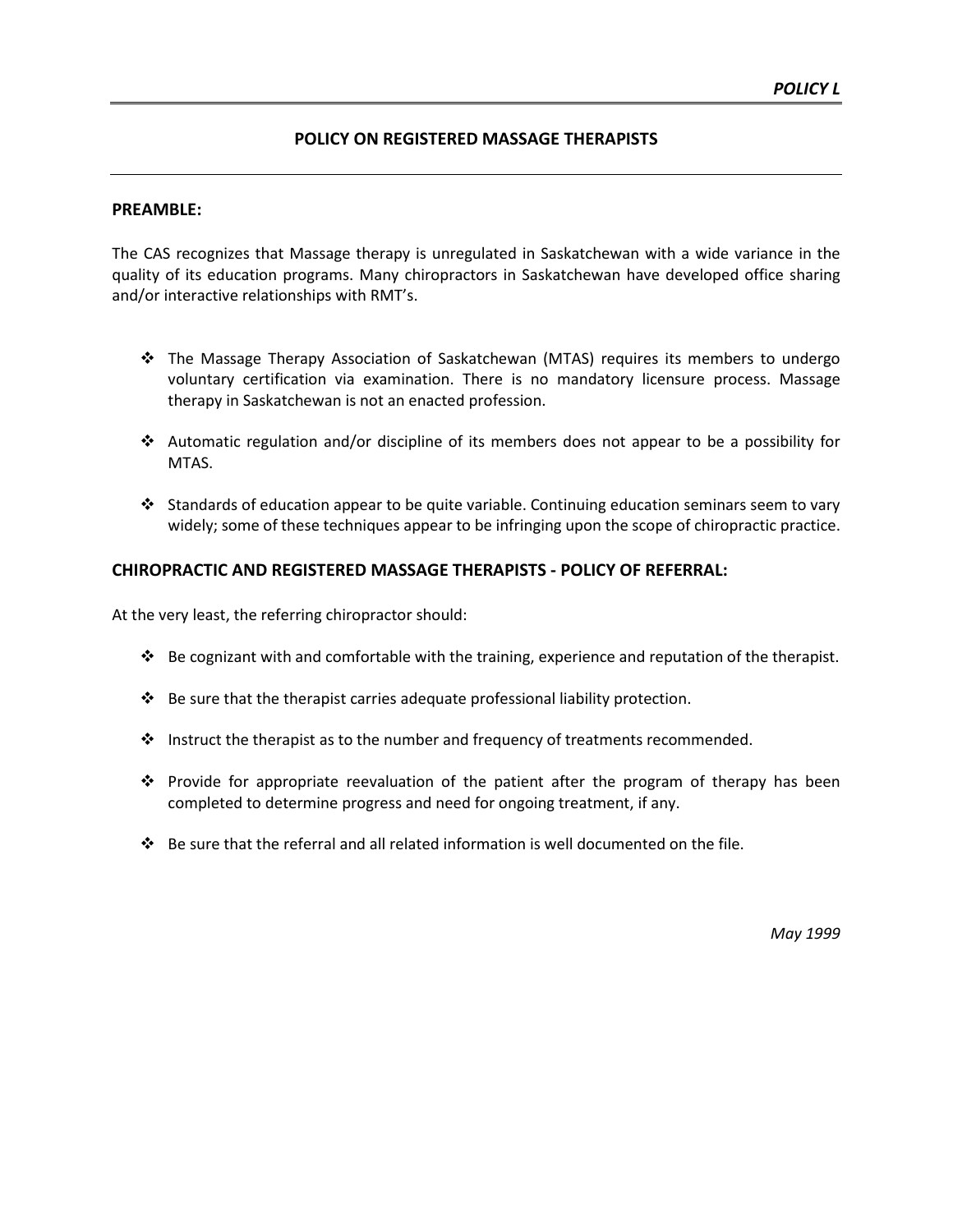#### **CHIROPRACTIC AND MASSAGE THERAPY - OFFICE SHARING:**

Numerous chiropractic clinics have developed interactive relationships ranging from office sharing arrangements to full associate-style agreements.

A number of very positive benefits have been achieved by having an RMT work harmoniously within a chiropractic clinic.

The following measures should be helpful:

- Develop a contractual relationship involving the professions, especially, this should indemnify the chiropractor against any potential liability that may arise from the professional activities of the RMT.
- $\cdot \cdot$  Define the duties of the RMT that is that he/she does not conduct any other business on the premises of the chiropractic clinic.
- ❖ Specify how payment of the rent shall occur.
- Specify that new patients may enter the massage therapy clinic without chiropractic referral in all instances. However, chiropractic referrals should be accepted where appropriate, i.e., the RMT can solicit patients on their own.
- The RMT should keep proper books and accounting records.
- The RMT should also keep good historical records of therapy.
- ❖ Right to terminate.

May 1999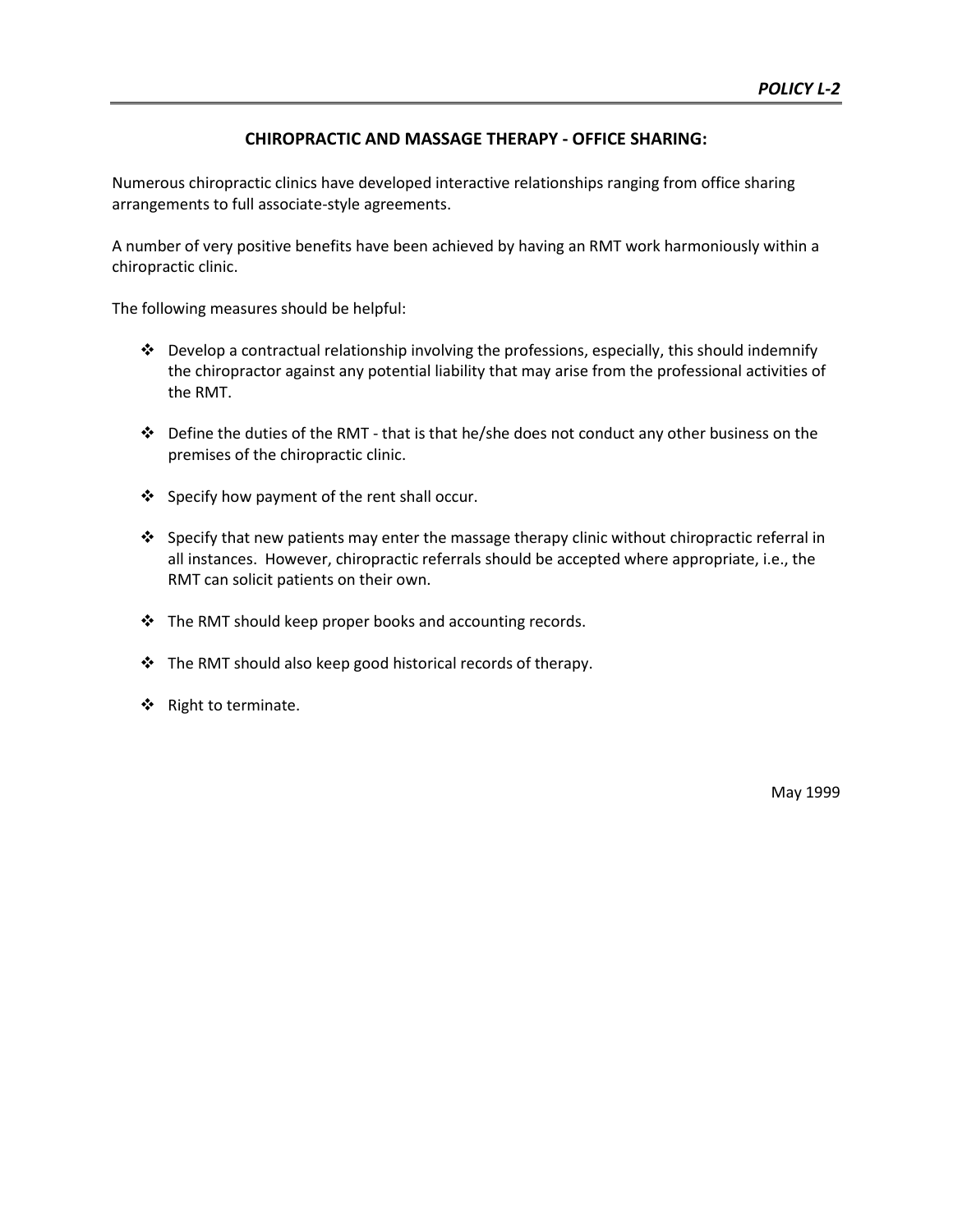#### **CCA POSITION STATEMENT ON EDUCATION AND THE CONTROLLED ACT OF SPINAL MANIPULATION**

The CAS Adopts as Policy the following:

Chiropractic is a regulated health profession with particular expertise in the care of the spine and extremity articulations. The legislated scope of practice of the profession includes the controlled act of spinal manipulation, a therapy that is central to the delivery of care by chiropractors.

Spinal manipulation requires a high degree of skill. The clinical decision to utilize manipulation is determined based on a thorough patient assessment and diagnosis requiring the clinical acumen to determine an appropriate course of treatment.

To ensure that the chiropractic profession is competent to assess, diagnose and provide spinal manipulation, the Council of Chiropractic Education of Canada (CCEC) requires that accredited chiropractic degree programs provide a minimum of 4,200 hours of education encompassing an approved curriculum. The World Health Organization (WHO) has also established 4,200 hours of training for chiropractic education in countries where there is legislation governing the profession.

As well, the WHO has established a minimum of 2,200 hours of additional training for any other regulated health care professional, whose scope of practice includes the controlled act of manipulation, and who wishes to become proficient in the assessment and diagnosis of neuromusculoskeletal conditions and the application of spinal manipulation to address those conditions.

Therefore, it is the position of the Canadian Chiropractic Association (CCA), that chiropractors be educated in compliance with CCEC standards, and that other health professionals whose scope of practice includes the controlled act of spinal manipulation obtain a minimum of 2,200 hours of additional training that meets CCEC and WHO standards in order to be sufficiently qualified to assess and diagnose neuromusculoskeletal conditions and provide spinal manipulation.

The CCA cautions that public safety is at risk when spinal manipulation is performed by any health professional who's training and education do not meet CCEC and WHO standards.

The Canadian Chiropractic Association represents the professional interests of Canada's chiropractors. Chiropractic is a regulated health care profession recognized by statute in all Canadian provinces, and is one of the largest primary health care professions in Canada. The practice of chiropractic consists of the examination, assessment, diagnosis, treatment, management and prevention of spinal, joint and related neuromusculoskeletal disorders.

> February 2008 Amended March 2016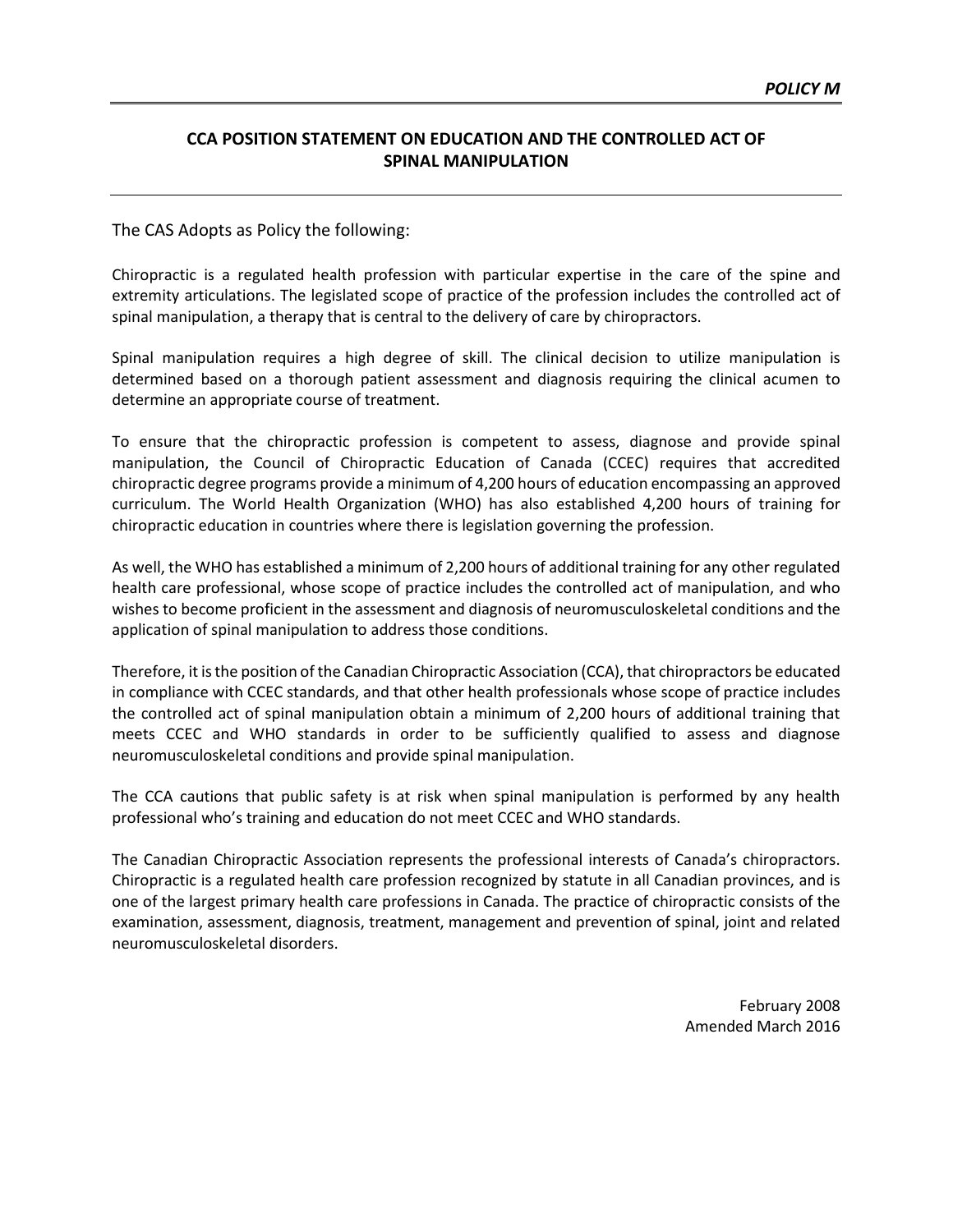#### **The CAS Adopts as Policy the following:**

1

#### **RECOGNITION AGREEMENT FOR COMPLIANCE OF THE CANADIAN CHIROPRACTIC REGULATORY BOARDS AND THE CANADIAN CHIROPRACTIC PROFESSION WITH THE LABOUR MOBILITY CHAPTER OF THE AGREEMENT ON INTERNAL TRADE**

As approved by the CFCRB Board of Directors, November 26, 2005

The Canadian Federation of Chiropractic Regulatory Boards (CFCRB) is pleased to provide the following agreement and the terms contained within, for consideration by the Chiropractic profession.

#### **A. GENERAL CONSIDERATIONS**

#### **Signatories**

Each provincial/territorial chiropractic regulatory board shall be a signatory to this agreement.

#### **Objectives**

The objective of this agreement is to implement the Labour Mobility Chapter of the Agreement on Internal Trade for the Canadian Chiropractic profession.

#### **Agreed Principles**

*Whereas* the government's initiative called the Agreement on Internal Trade (AIT) included the Federal government as well as all Provincial governments and Territorial governments as signatories and,

*Whereas* the purpose of the AIT is to remove or reduce barriers to inter-provincial movement of workers, goods, services, and investments and,

*Whereas* Chapter 7 of the AIT covers labour mobility, and its purpose is to enable any worker who is qualified in an occupation in one province or territory to be granted access to employment opportunities in any other province or territory and,

*Whereas* professional regulatory bodies including those concerned with the licensure and regulation of chiropractors have an important role in removing labour mobility barriers and,

*Whereas* the CFCRB undertook to provide a leadership role with respect to the chiropractic profession's response to the labour mobility chapter of the AIT and,

*Whereas* the CFCRB has undertaken extensive deliberations with respect to discovering areas of commonality and difference in existing legislation and regulations, and has developed recommendations for the implementation of the AIT in the chiropractic profession;

*THEN, BE IT RESOLVED THAT*;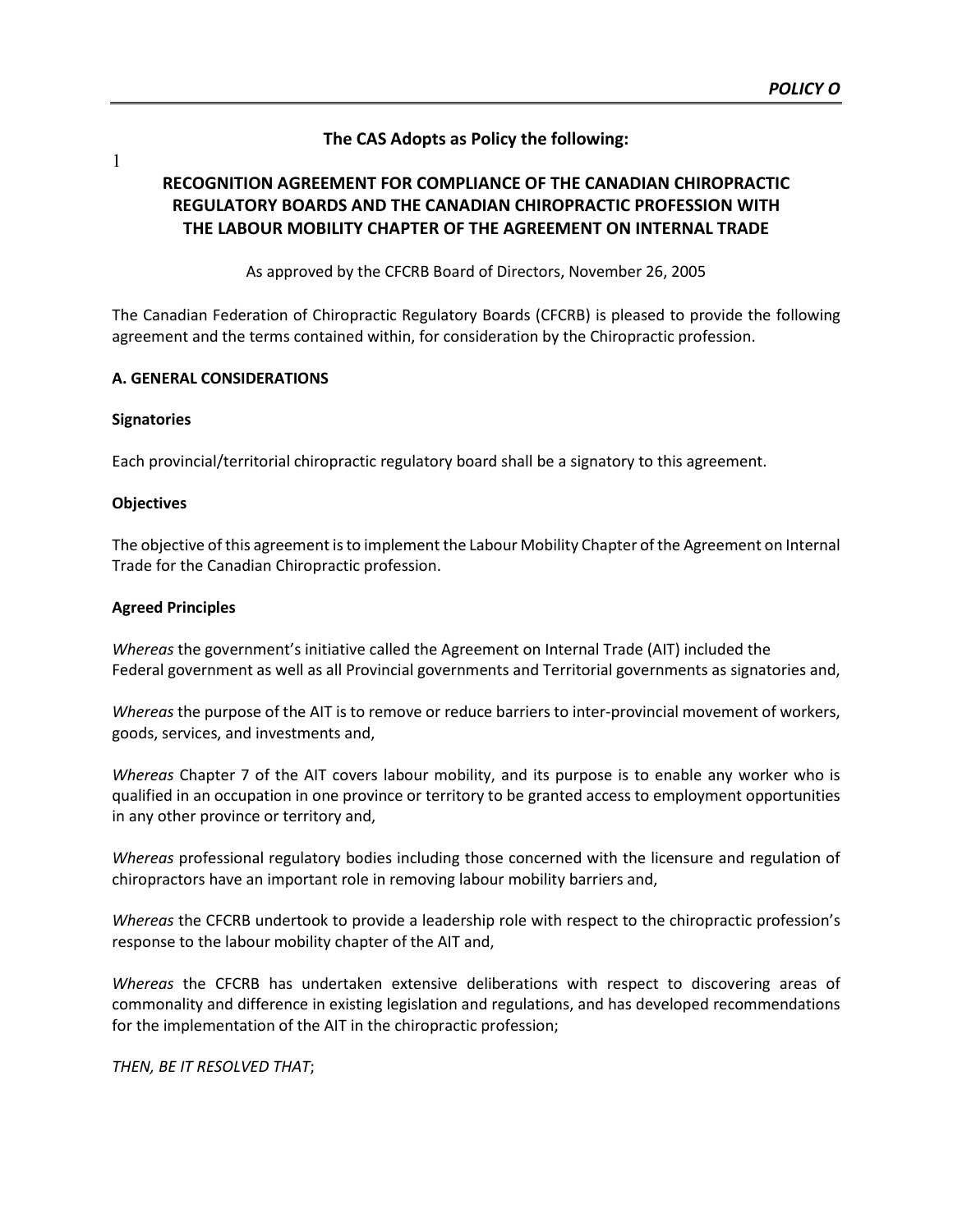WE THE UNDERSIGNED ARE FORMALLY COMMITTED TO IMPLEMENT THE AGREEMENT AS DESCRIBED UNDER SECTION B AND C.

#### **B. SPECIFIC CONSIDERATIONS**

#### **Assumptions**

- 1. Any measure adopted or maintained relating to licensing should relate principally to competence. Competency is defined as a set of knowledge, skills, and abilities obtained through formal or nonformal education, work experience, or other means required to perform an occupation. This means that the principal criteria for granting licensure should be based on the ability to perform the occupation.
- 2. There does not need to be a uniform scope of practice within the chiropractic provincial/territorial jurisdictions to meet the obligations of the Labour Mobility Chapter of the AIT.
- 3. In case of legitimate objectives, refer to section 709 of the AIT.

#### **Definitions**

CCA - is the acronym for the Canadian Chiropractic Association.

CCEC - is the acronym for the Council on Chiropractic Education of Canada.

CFCRB - is the acronym for the Canadian Federation of Chiropractic Regulatory Boards.

CCEB - is the acronym for the Canadian Chiropractic Examining Board.

Currently Practising Practitioner - Currently practising practitioner means a practitioner registered with a provincial/territorial board:

- a. without individual terms, conditions or limitations.
- b. entitled to practise the entire scope of chiropractic.
- a. in good standing with that province/territory with respect to payments of all fees, fines, costs, penalties or other monetary amounts.
- d. who has met minimum practice experience and/or continuing education requirements to maintain his/her licensure with that provincial/territorial board.

And, would meet, in the new province/territory, the current experience, language proficiency, immigration status, good conduct requirements, continuing competency stipulations and similar requirements.

Lapsed Practitioner - Lapsed practitioner means a practitioner registered or previously registered with a provincial/territorial regulatory body who:

a. has not maintained his or her active registration/licensure status and not fulfilled the minimum practice experience and/or continuing education requirements to maintain active registration/licensure status in a province or territory prior to the expiration of their registration/licensure.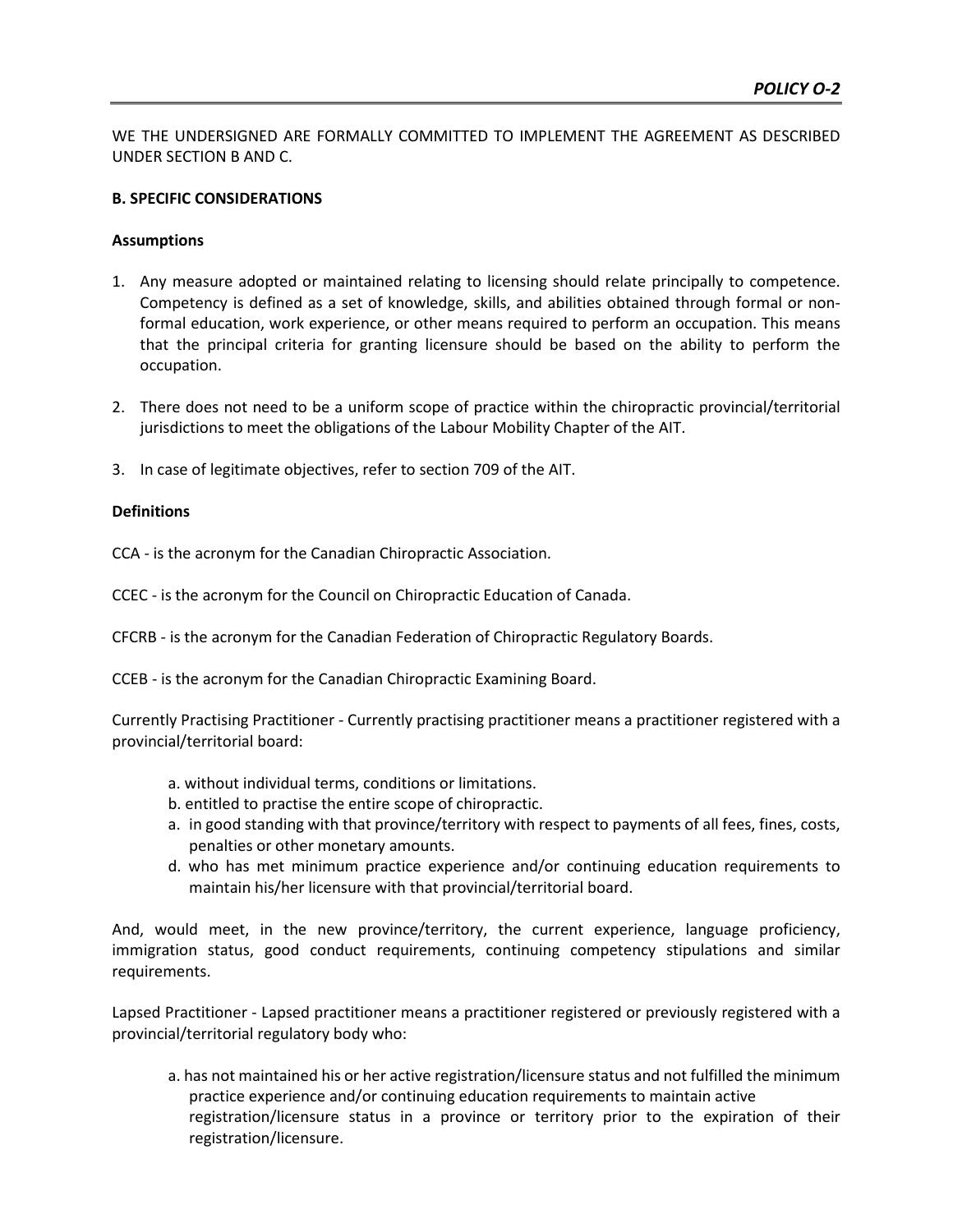b. is in default of paying registration/licensure fees, fines, costs, penalties or other monetary amounts.

Lapsed practitioners who have failed to maintain their active registration/licensure status and have not fulfilled the minimum practice experience and/or continuing education requirements associated with his or her licensure, would be able to take advantage of the provisions of the MRA if they regain full registration, without terms, conditions or limitations in that province/territory. This is contingent on the practitioner meeting the current experience, language proficiency, immigration status, good conduct requirements, continuing competency stipulations and similar requirements in the new province/territory. Lapsed practitioners who regain full registration by payment of all outstanding amounts would be able to take advantage of the provisions of the MRA upon regaining full registration/licensure in the province/territory they are coming from.

#### **Terms**

- T.1 Provincial/territorial regulatory boards will require all who apply for registration to have passed the examinations of the Canadian Chiropractic Examining Board (the CCEB Written Cognitive Skills Examination and CCEB Clinical Skills Examination) or the considered equivalent by the provincial/territorial board.
- T.2 Provincial/territorial regulatory boards have the option of testing for legislation and ethics (a "jurisprudence" examination), and will do so in such a manner that it does not pose an undue barrier to movement under the AIT. This requirement may be met in one of several ways, for example:
	- an "open book" style of examination,
	- timely rewrites if a candidate does not pass,
	- providing an orientation session instead of an examination, and

• other mechanisms suitable to rapidly endorsing the candidate into the province/territory's jurisdiction.

- T.3 Current practising registrants of one province/territory, applying to a different province/ territory for registration, who *can* demonstrate past and present good standing, shall be eligible to sit the legislation and ethics exam as outlined in T.2, provide appropriate application documents, pay the licensure fees, and be registered in the new province/territory.
- T.4 A lapsed registrant who applies for registration in a new province/territory will be treated by the new province/territory in the same manner as that province/territory treats its own registrants who have become lapsed.
- T.5 Provincial/territorial regulatory boards may seek the authority, via amendments to their individual statutes, regulations and bylaws, to be able to grant conditional (temporary) licenses to applicants from other provinces/territories while certain registration requirements are being met.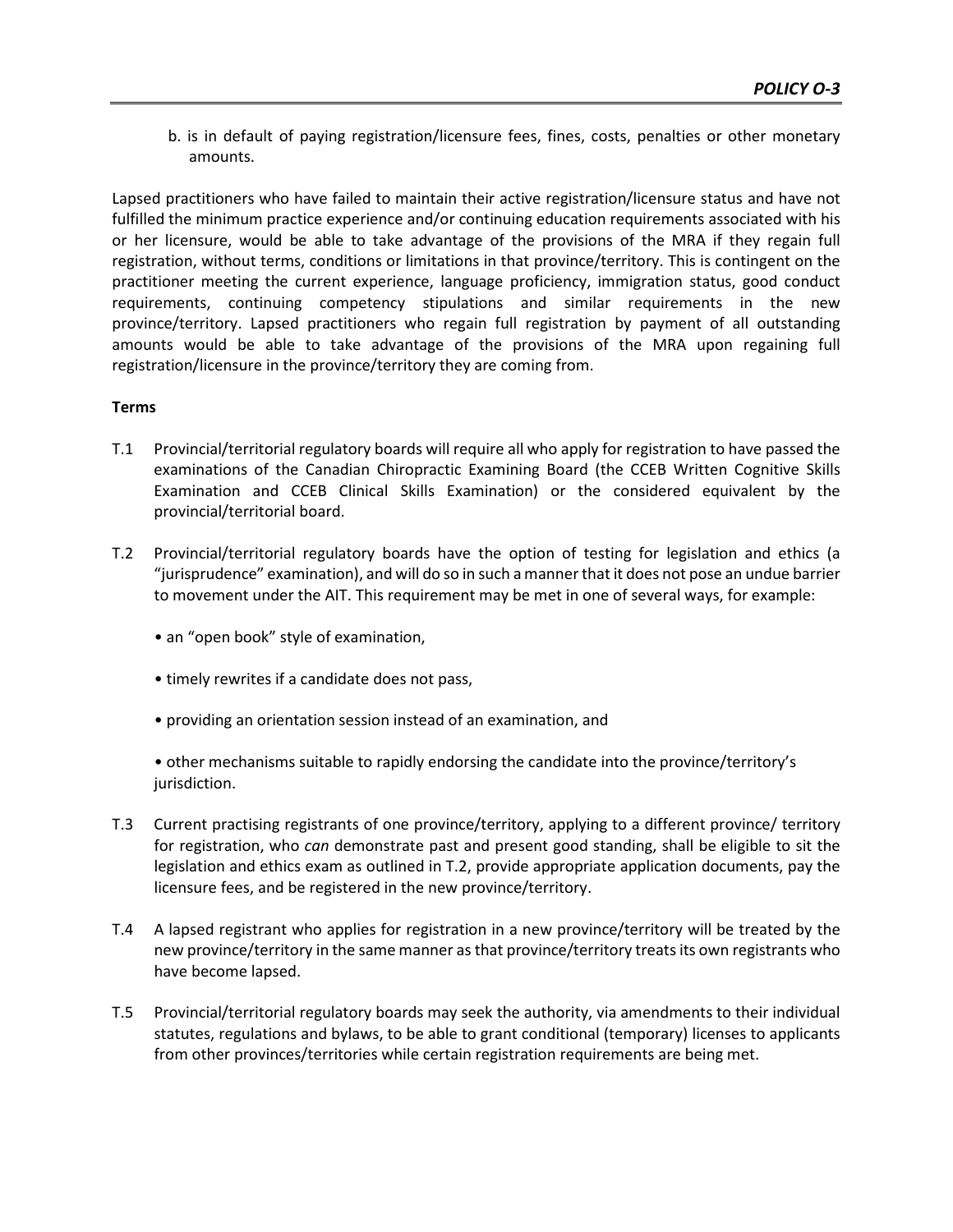- T.6 A requirement for registration with any provincial/territorial regulatory board shall be graduation from a CCEC accredited educational institution or the considered equivalent by the regulatory board.
- T.7 Differences in legislative and regulatory requirements that relate to enforcement are not relevant to entry to practice and need not be reconciled by the provincial/territorial jurisdictions in order to attain compliance with the AIT.
- T.8 Provincial/territorial regulatory boards shall endorse and utilize, in all appropriate instances, the "Letter of Good Standing" presented in Appendix A.
- T.9 Provincial/territorial regulatory boards may participate in a CCEB Clinical Skills Examination. The CCEB Clinical Skills Examination shall include the following parameters:

• There will be no set number of times that a candidate is allowed to rewrite the CCEB Clinical Skills Examination after failing it.

• There shall be a national body responsible for the CCEB Clinical Skills Examination which has representation from each provincial/territorial regulatory board.

• The CCEB Clinical Skills Examination should be held a minimum of twice per year, in three Canadian sites where numbers warrant, and shall be made available to candidates in Canada's two official languages.

• The CCEB Clinical Skills Examination should be developed and administered in a cost effective, fiscally responsible manner, and should be reliable, valid, and psychometrically and legally defensible.

T.10 Candidates must register with one of the provincial/territorial regulatory boards within one year of passing the CCEB Clinical Skills Examination or recognized equivalent.

#### **C. ADMINISTRATIVE ISSUES**

The agreement requires an ongoing mechanism to review implementation and recommend changes. This can best be accommodated by scheduling an annual review of AIT related issues at each CFCRB spring Board of Directors meeting. This would eliminate the need for extra meetings or the creation of new structures.

The provincial/territorial regulatory boards recognize and agree that the implementation measures that they each will undergo may ultimately have to be financed on their own. Implementation will involve legal costs that each province/territory will undoubtedly incur in order to bring their respective legislative statutes in line with the changes required by the AIT. This is a difficult cost to estimate, as the extent of the changes that will be required in each province/territory is uncertain.

The provincial/territorial regulatory boards recognize the following communication mechanisms:

- Submission for ratification of this Recognition Agreement to the Board of Directors of the CFCRB.
- Submission for ratification of this Recognition Agreement to the provincial/territorial regulatory boards.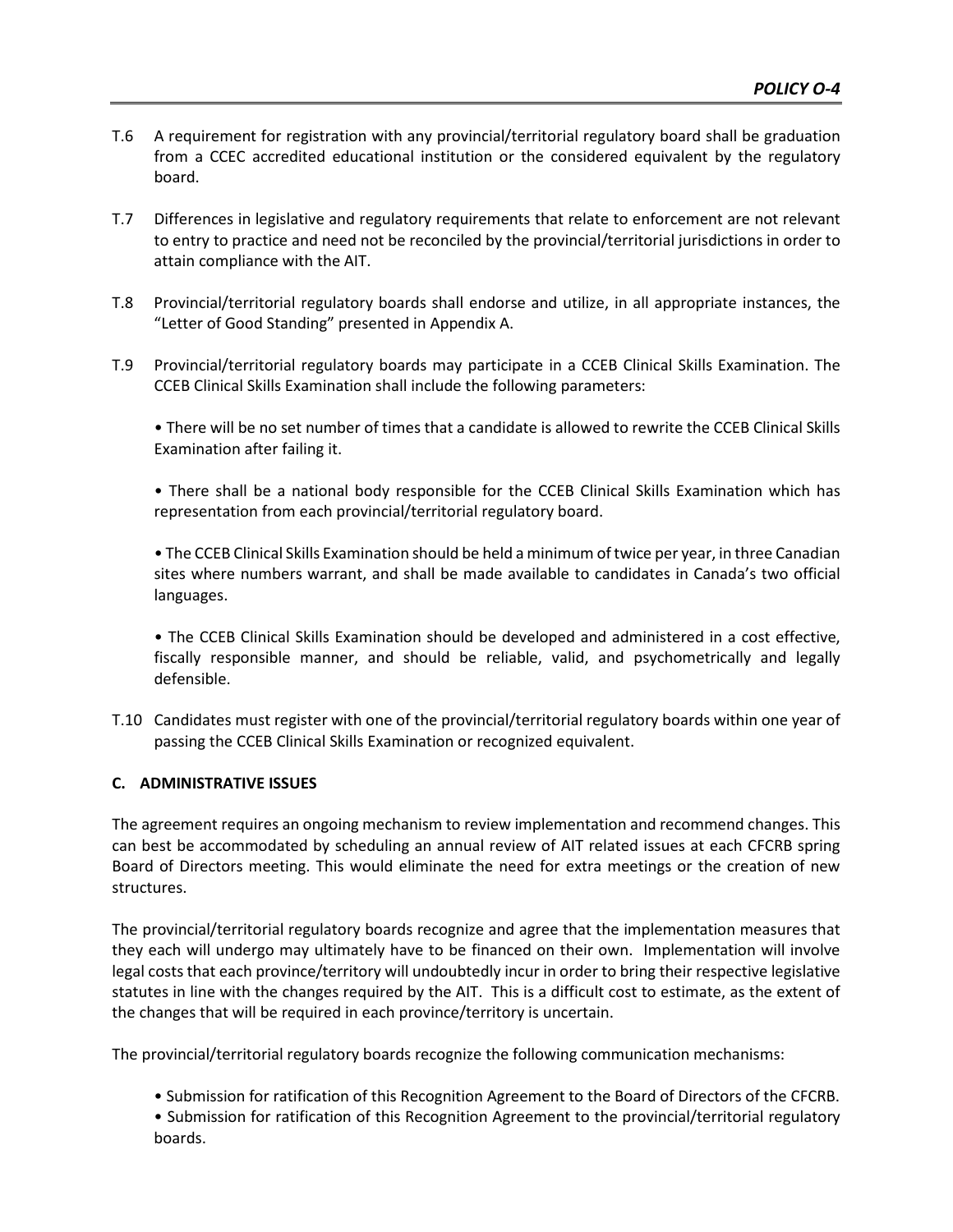• Distribution to professional stakeholders (associations, educational institutions, students, etc.).

It would be fair, and not an undue barrier, for each provincial/territorial regulatory board to charge an administrative fee for the registration of applicants.

An attempt to harmonize the timing of the CCEB exams (in order to minimize the time it takes for an applicant to become fully licensed to practice in Canada) should be made. It is recognized that this will be an evolutionary process, as experience in the provision and timing of the two examinations is slowly attained.

The CFCRB and its members will assist the CCEB with the recruitment of examiners through the use of mailings and personal contacts; and through the providing of information concerning practitioners regarding chiropractic educational institution of graduation, years in practice, gender, and office phone, fax and address.

The CFCRB, on behalf of its members, shall take all reasonable steps to ensure that there is:

(a) an annual report presented to the CFCRB at its fall Board meeting; and

(b) an independent, external review of the CCEB Clinical Skills Examination conducted on a timely basis, including every five years.

#### **Effective Date**

This Recognition Agreement will come into force following ratification by the provincial/territorial regulatory boards, the provincial/territorial governments and the federal government.

#### **Signatories**

College of Chiropractors of Alberta British Columbia College of Chiropractors Manitoba Chiropractors' Association New Brunswick Chiropractors' Association Newfoundland & Labrador Chiropractic Board Nova Scotia College of Chiropractors College of Chiropractors of Ontario Council of the Prince Edward Island Chiropractic Association Ordre Des Chiropraticiens du Québec Chiropractors' Association of Saskatchewan Chiropractic Registrar, Government of Yukon

April 30, 2013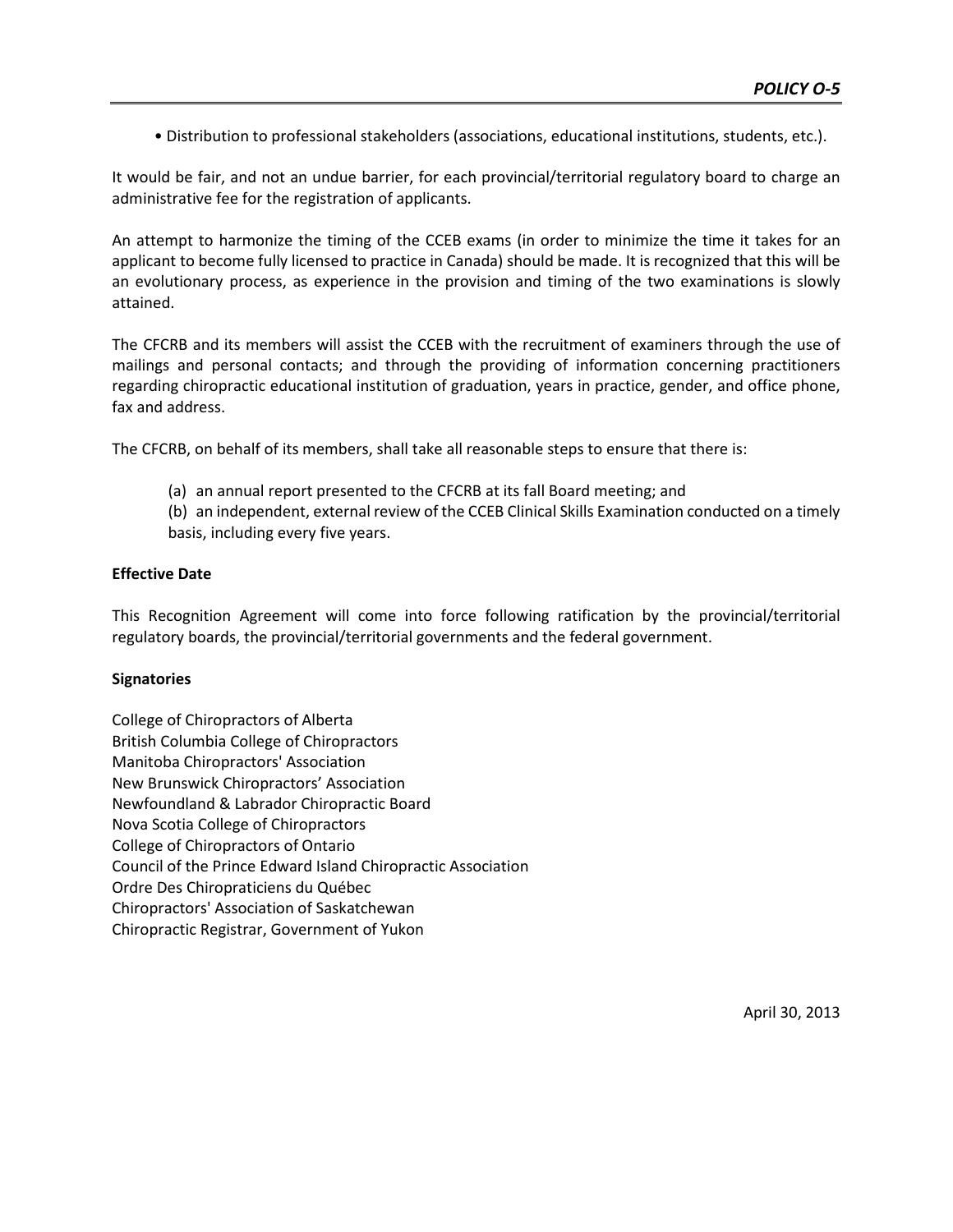#### **POLICY ON SURFACE ELECTROMYOGRAPHY (SEMG)**

SEMG in Saskatchewan should conform to the *Clinical Guidelines of Chiropractic Practice in Canada* which recommended that:

- a) Dynamic SEMG: rated as promising may be used in clinical setting for diagnostic means along with other diagnostic tests, history and examinations.
- b) The member must have completed and passed a CCE accredited course in SEMG and attend updating courses as presented.
- c) Procedures, patient preparations and protocols of the course must be followed.
- d) Minimum technical specifications must be met. Machines must have four-channel capability approved by the Canadian or American Standards Association, Underwriters Laboratory.
- e) That static SEMG, rated as investigational, be used for clinical research purposes only.
- f) There will be no billing code for this procedure as for all modalities and diagnostic procedures other than X-ray.
- g) CAS members are invited to advise the Modes of Care Committee of any information regarding continuing education courses and new research, particularly with regards to static SEMG. The Committee will review information provided and make further recommendations as warranted.

July 2000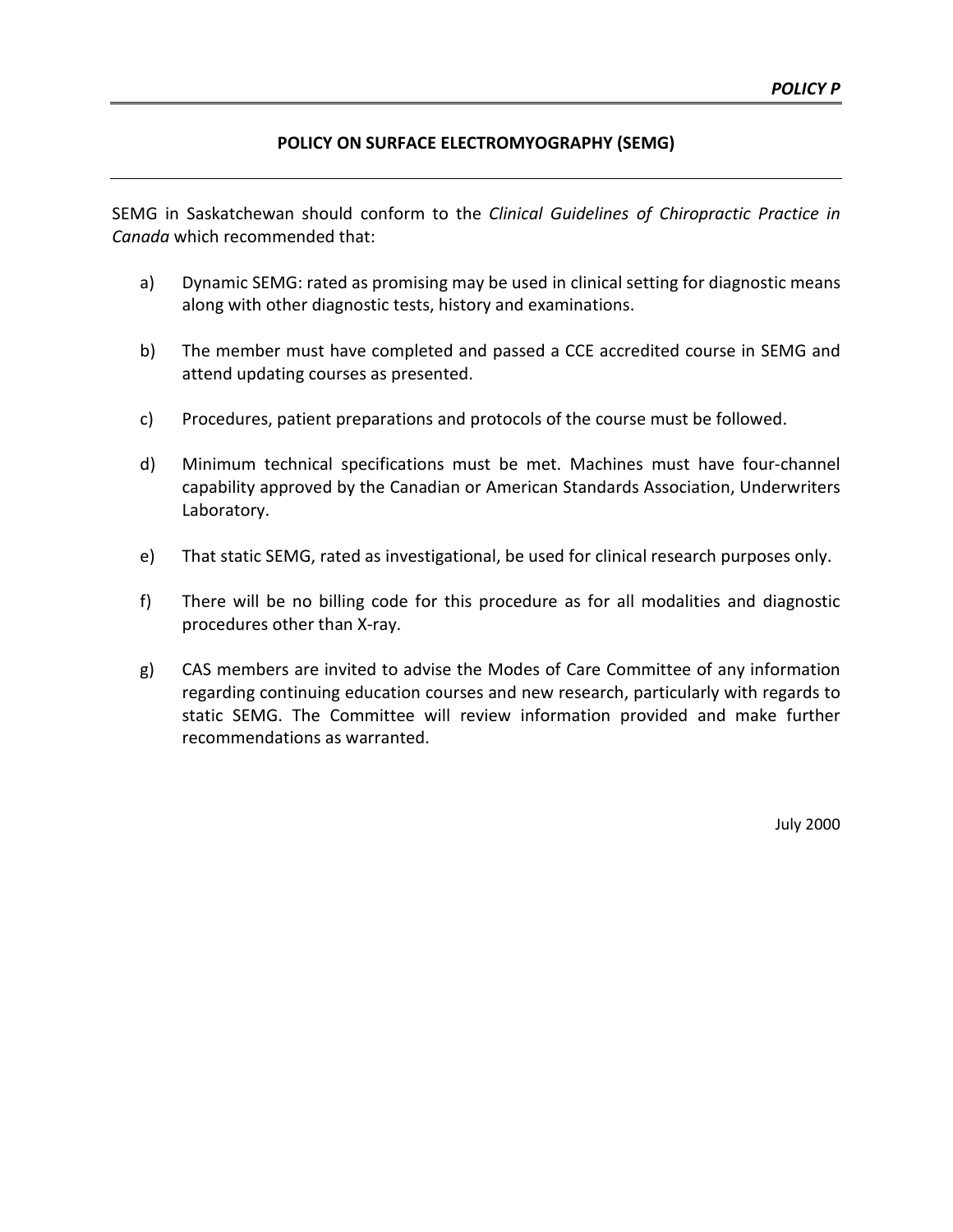### **POLICY ON MECHANICAL ADJUSTING DEVICES**

The educational requirement for the use of moving stylus adjusting instruments must be from a CCE (Canada, United States or International) accredited college.

June 22, 2004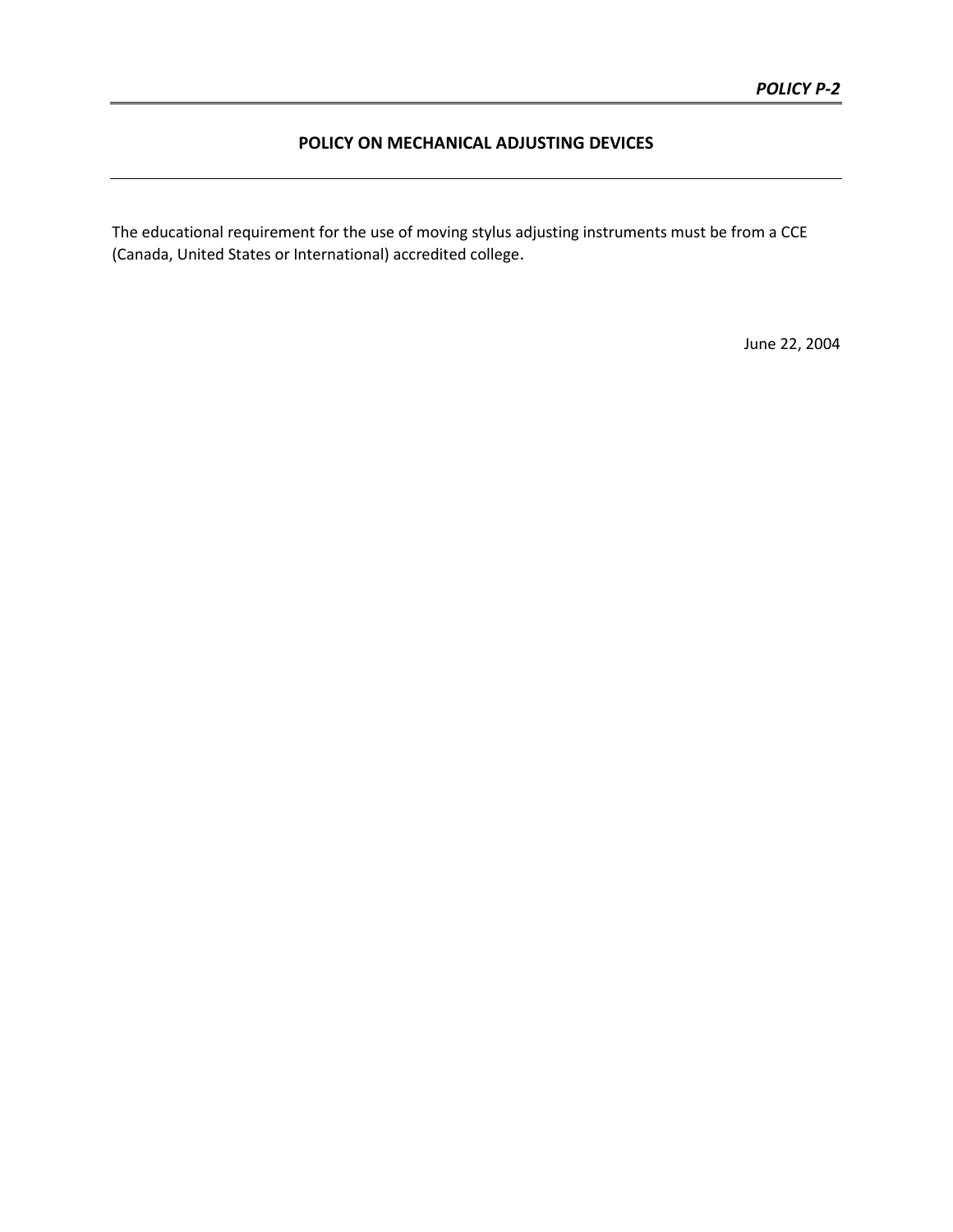# **POLICY ON HYGIENE**

The board of the Chiropractors' Association of Saskatchewan adopts as policy the following:

For proper hygiene, all members shall ensure that, during initial construction of their office/clinic, or any significant alteration to their office/clinic, a sink or sinks shall be located such that they are visible to patients and accessible from each treatment room.

Members should wash their hands before treating a patient.

November 2001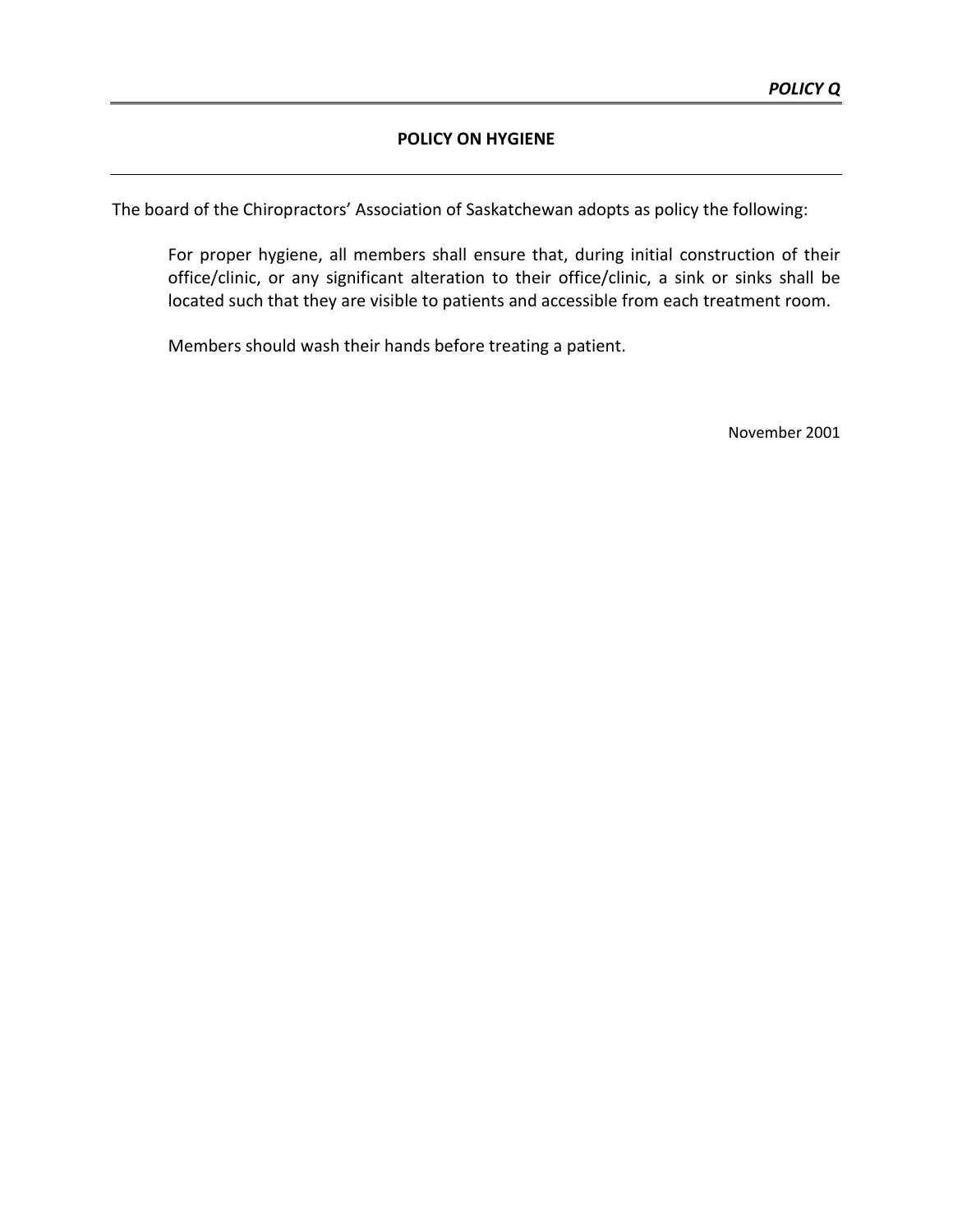# **POLICY ON DISCLOSURE OF INVESTIGATION/DISCIPLINE**

The Board of the Chiropractors' Association of Saskatchewan adopts as policy the following:

All those wishing to run for the Board or serve on Committees must disclose any current investigative or disciplinary proceedings.

October 2002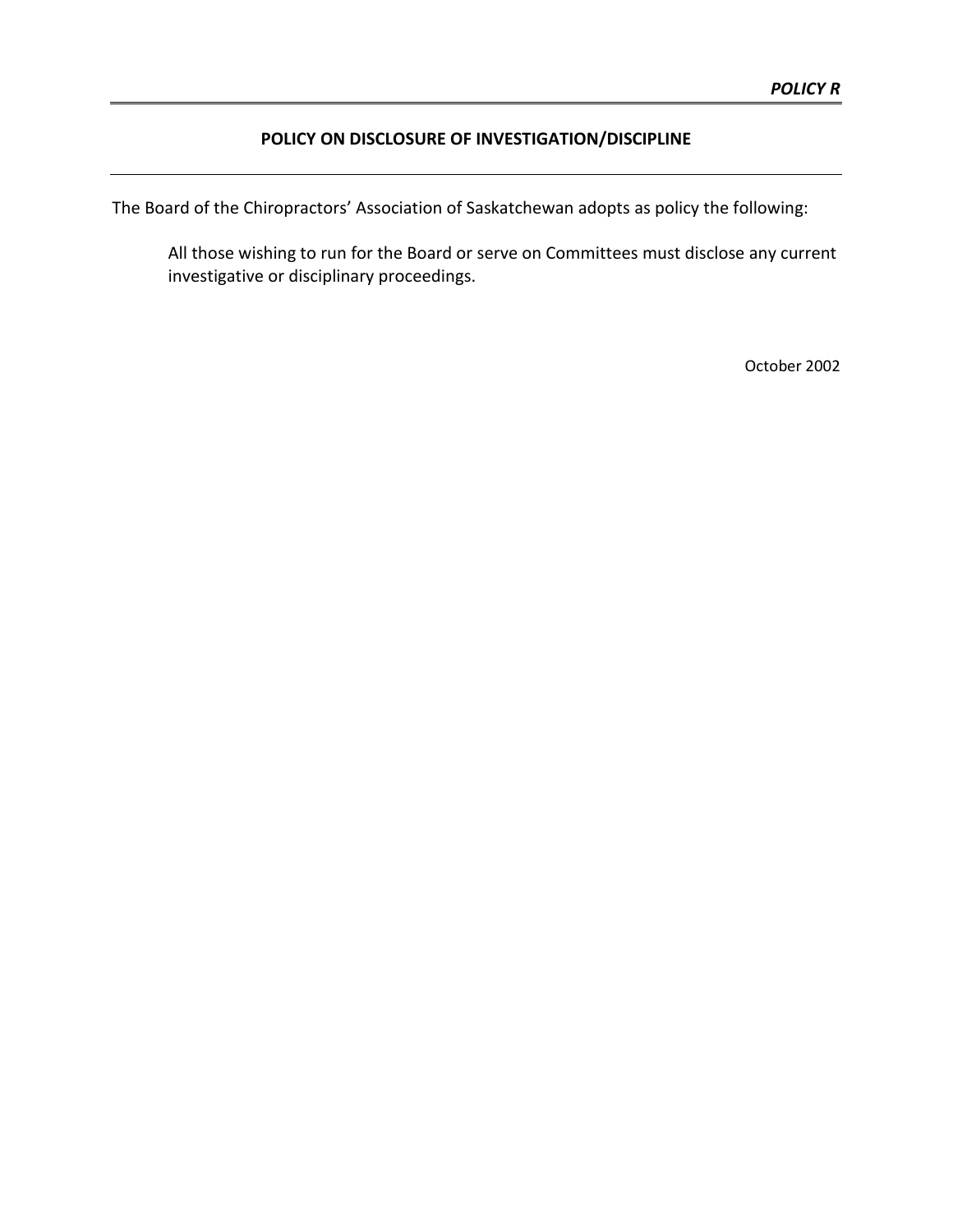# **POLICY ON CHIROPRACTIC/PHYSICAL THERAPY INTERPROFESSIONAL CONDUCT**

#### **PREAMBLE**

Pursuant to a meeting held in Saskatoon on April 17, 1996, the Chiropractors' Association of Saskatchewan and the College of Physical Therapists of Saskatchewan have arrived at an understanding with respect to the acceptable conduct of members to both professions when interacting during the provision of care to mutual clients.

Recent changes to the Physical Therapists Act, along with the passing of a new Act governing chiropractors, have allowed for increased interprofessional interaction between chiropractors and physical therapists in the province of Saskatchewan. As well, new programs in both the WCB and SGI indicate an interdisciplinary approach is mandatory. Thus, in the interest of the well-being of clients, and in keeping with the spirit of health care reform, we encourage interdisciplinary cooperation and respect between practitioners.

The goal of this document is to help practitioners of both professions to properly conduct themselves so as to attain a better interprofessional atmosphere, and hence, build bridges between the two professions. Both professions see clients with neuromusculoskeletal problems, but the approach to management of these clients may often be difficult. However, we have the same overall goal, that being an improvement in the health status of clients.

Both professionals recognize that there may be some overlap in the application of techniques. Comments about the appropriateness, ability or sole practice privileges with respect to these techniques should be avoided unless based on fact.

### **REFERRALS**

If a client is not progressing well, the approach of the other profession may be of help to the client, and should be considered as a possibility upon review of the client's progress. Physical Therapists and Chiropractors may initiate and receive referrals from each other where that referral is in the interest of the client.

When initiating a referral, it is appropriate to provide the practitioner who is about to see the client with a brief synopsis of the client's complaint, physical findings, special tests, and treatment to date; this information may be provided by written communication, or by telephone.

If you have received a referral, and after you have seen the client, it is appropriate to acknowledge the referral and provide the referring practitioner with a written summary of your findings and plan of management. This should be updated throughout treatment of the client at appropriate times, so that the referring practitioner may be kept apprized of the client's progress.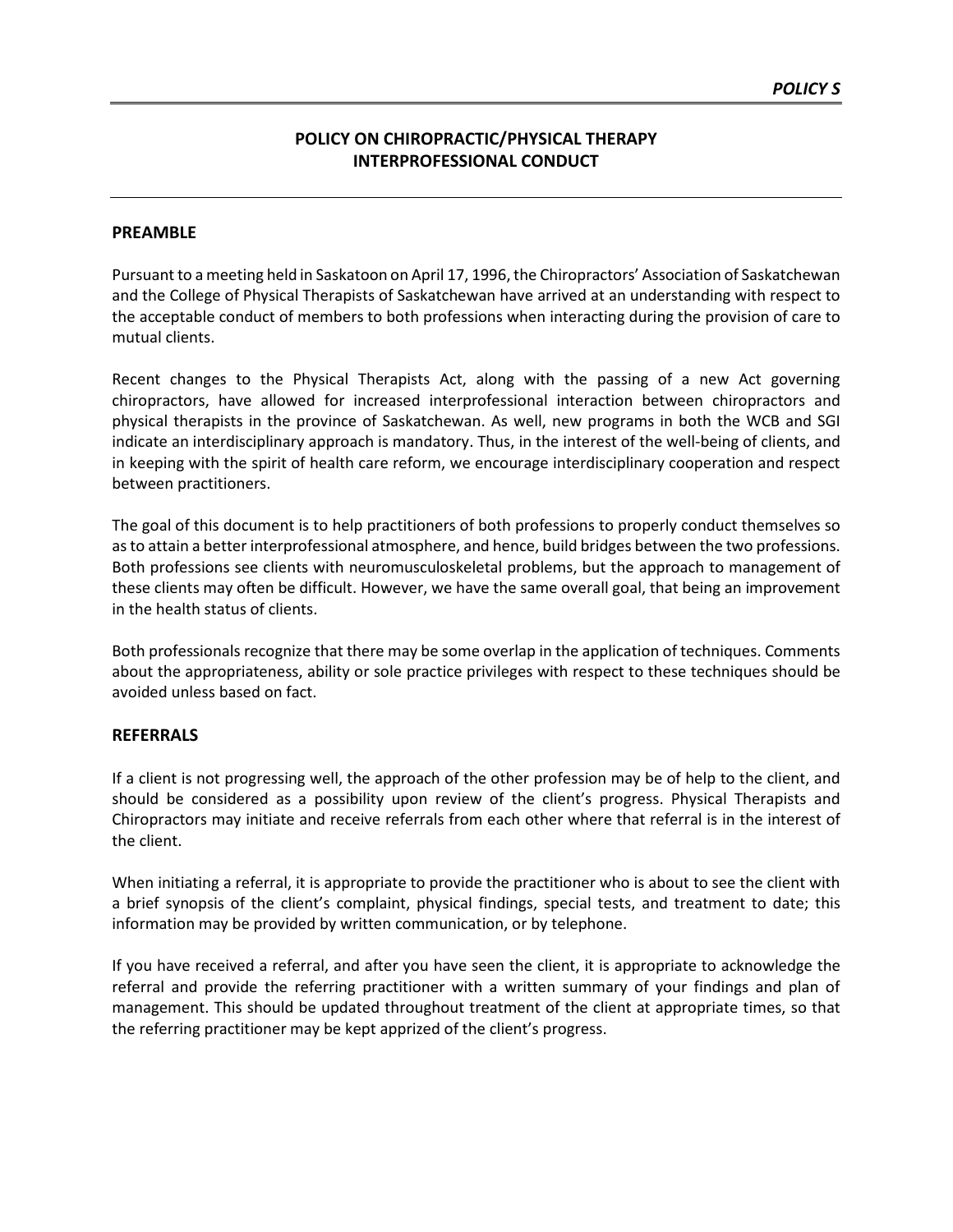## **CONCURRENT CARE**

From time to time, a client may attend a chiropractor and a physical therapist concurrently. This need not be considered inappropriate, and indeed, in many cases, might be helpful to the client.

All practitioners are advised to ascertain what concurrent treatment(s) the client is receiving that may influence the efficacy of their treatment. In some circumstances, concurrent treatments might counteract each other, or conflicting advice/information may be provided. As well, it might be difficult to determine which treatment is helping or hindering.

Practitioners should be wary of unnecessary duplication of the same therapy, and a clear understanding of both practitioners' roles should be evident to both practitioners as well as the client.

In order to ensure that both the chiropractor and physical therapists have the same goal for the client, there should be communication between the practitioners either by mail or telephone. If the practitioners decide that a hiatus from a form of treatment rendered by one of them is necessary, they should understand and convey to the client that the intervention should be stopped for a period of time, but might again be useful at a later point in care.

When a referral has been made by a third party, for example a physician or insurer, a copy of the treatment plan should go to the practitioners that has been treating the client up to that point in time. This may be followed by a phone discussion that should be considered the equal responsibility of both parties to initiate. The intent of the insurer or the physician in some situations may be to avoid concurrent treatment for a time, to explore the benefits of solely one approach.

If there is a disagreement about the treatment program, this should be explained to the client and the client offered a choice to return to the previous care giver or to begin treatment with the other practitioner.

It is inappropriate to recommend to a client that he/she discontinue care from another practitioner until consultation with that practitioner has taken place. It is inappropriate to render any derogatory or otherwise defamatory remarks about the other practitioner's mode of care.

### **SHARING INFORMATION WITH/WITHOUT CLIENT CONSENT**

The obligation is on all health providers not to share information outside of the client's health care team without client consent. It is the viewpoint of the respective regulatory agencies that blockage of discussion for lack of consent would seriously impede interdisciplinary cooperation. The client that is undergoing interdisciplinary care should be informed that information shall be shared, and consent should be obtained.

### **TEAM PARTICIPATION AND SHARED OFFICE SPACE**

It is appropriate for physical therapists and chiropractors to participate and interact on various interdisciplinary health care teams.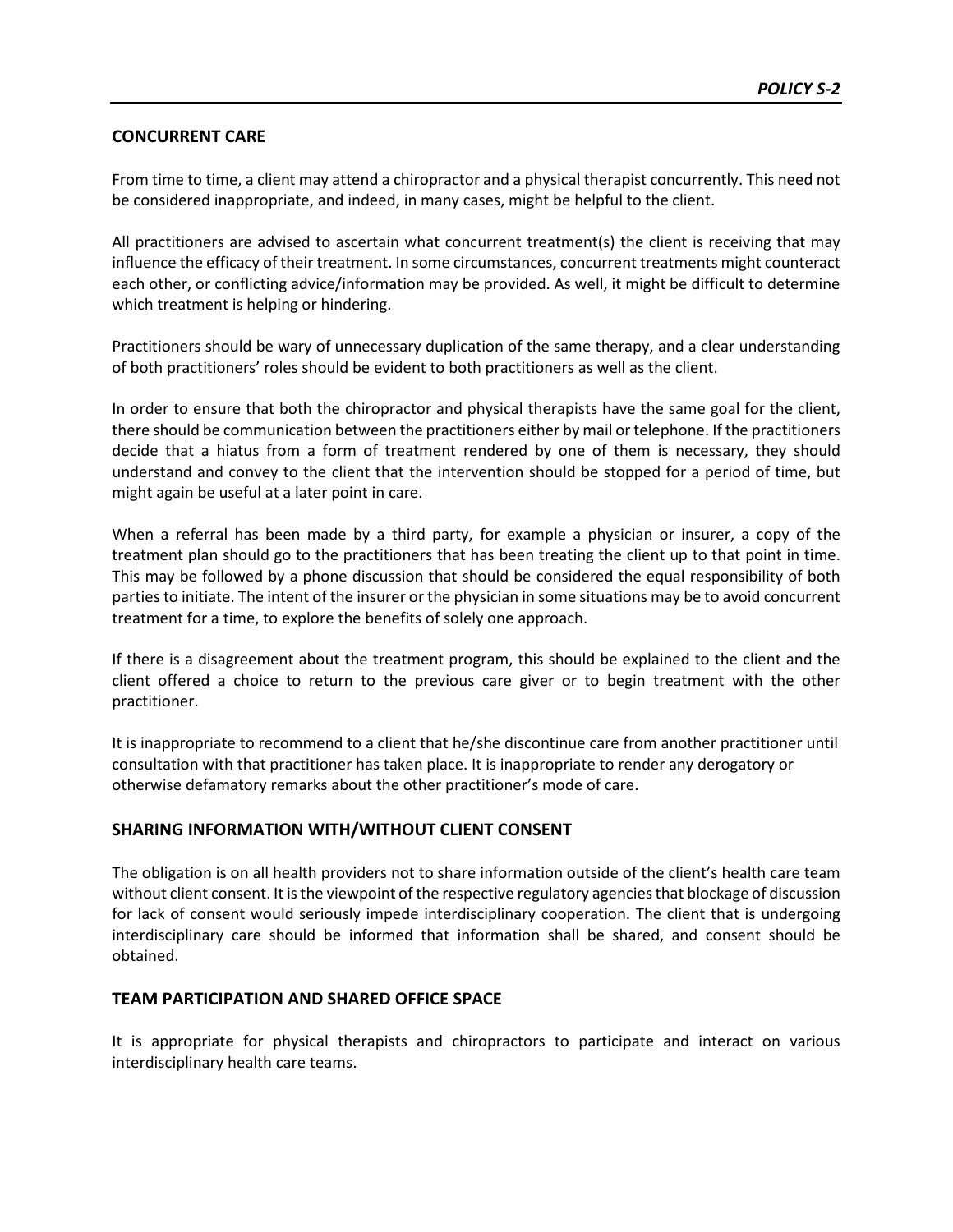It is appropriate for a physical therapist and chiropractor to share office or other health care facilities, subject to such professional bylaws, regulations, or guidelines that might govern each respective practitioner.

*THIS STATEMENT IS A REASONED EXPRESSION OF THE VIEWS OF THE CHIROPRACTORS' ASSOCIATION OF*  SASKATCHEWAN AND THE SASKATCHEWAN COLLEGE OF PHYSICAL THERAPISTS ON THE ISSUE OF *INTERPROFESSIONAL COOPERATION, DESIGNED TO PROVIDE GUIDANCE AND DIRECTION TO CHIROPRACTORS AND PHYSICAL THERAPISTS REGARDING THEIR PROFESSIONAL OBLIGATIONS. IT IS NOT A SUBSTITUTE FOR ANY STATUE, BYLAW, OR THE CODE OF ETHICS GOVERNING EITHER PROFESSION. SPECIFIC CASES OR SPECIFIC COMPLAINTS WILL BE DEALT WITH THROUGH THE NORMAL PROCESSES OF EACH REGULATORY BOARD.*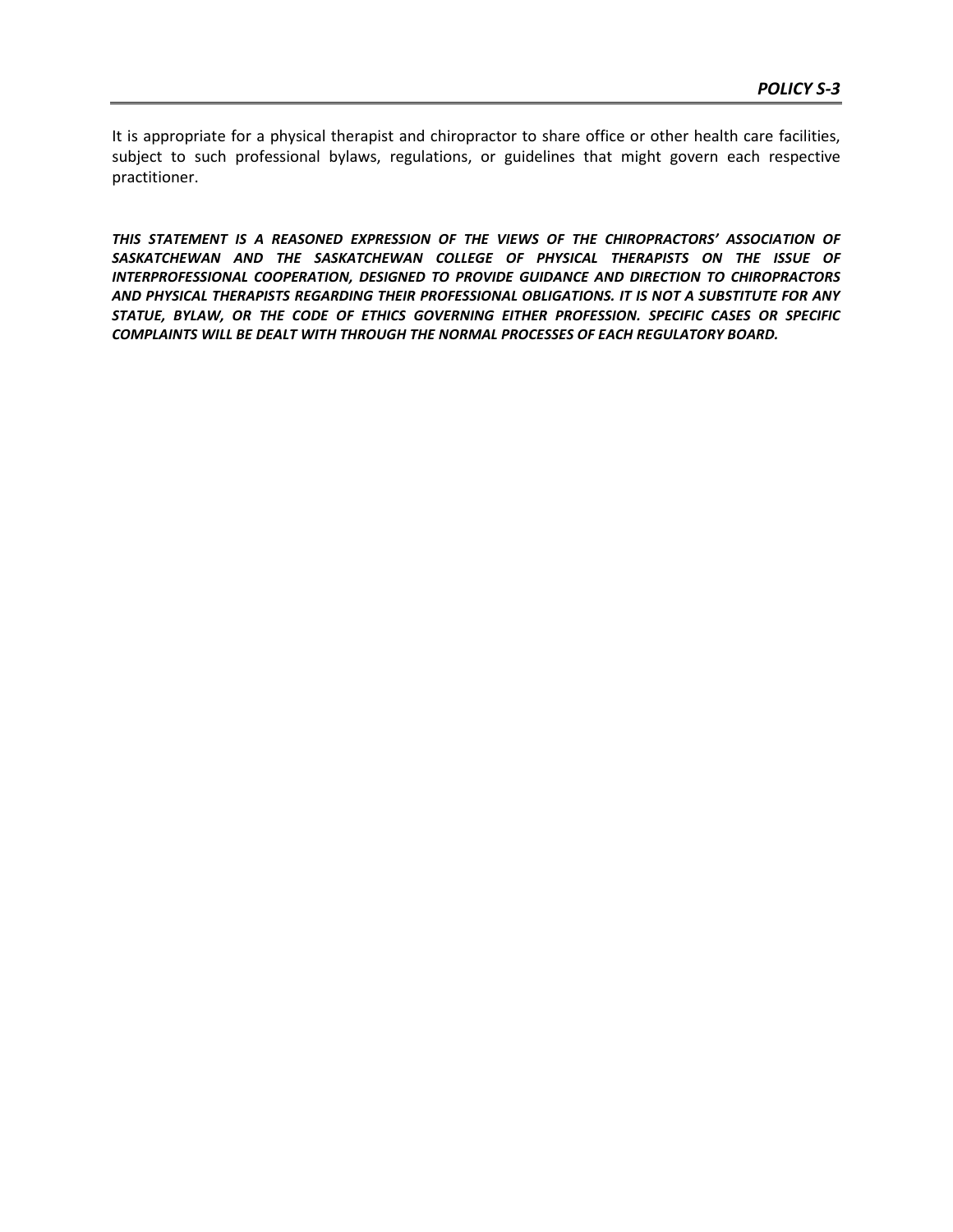#### **POLICY ON IMMUNIZATION**

Immunization is not within the scope of chiropractic practice in Canada. Notwithstanding, the Chiropractors' Association of Saskatchewan (CAS) recognizes that immunization is a safe and effective public health practice for the prevention of infectious diseases.

The CAS directs members to refer all patient questions, consultation and education regarding immunization and vaccination to the appropriate public health authorities and/or health professionals whose scope of practice includes vaccination.

> January 20, 2004 Amended January 8, 2021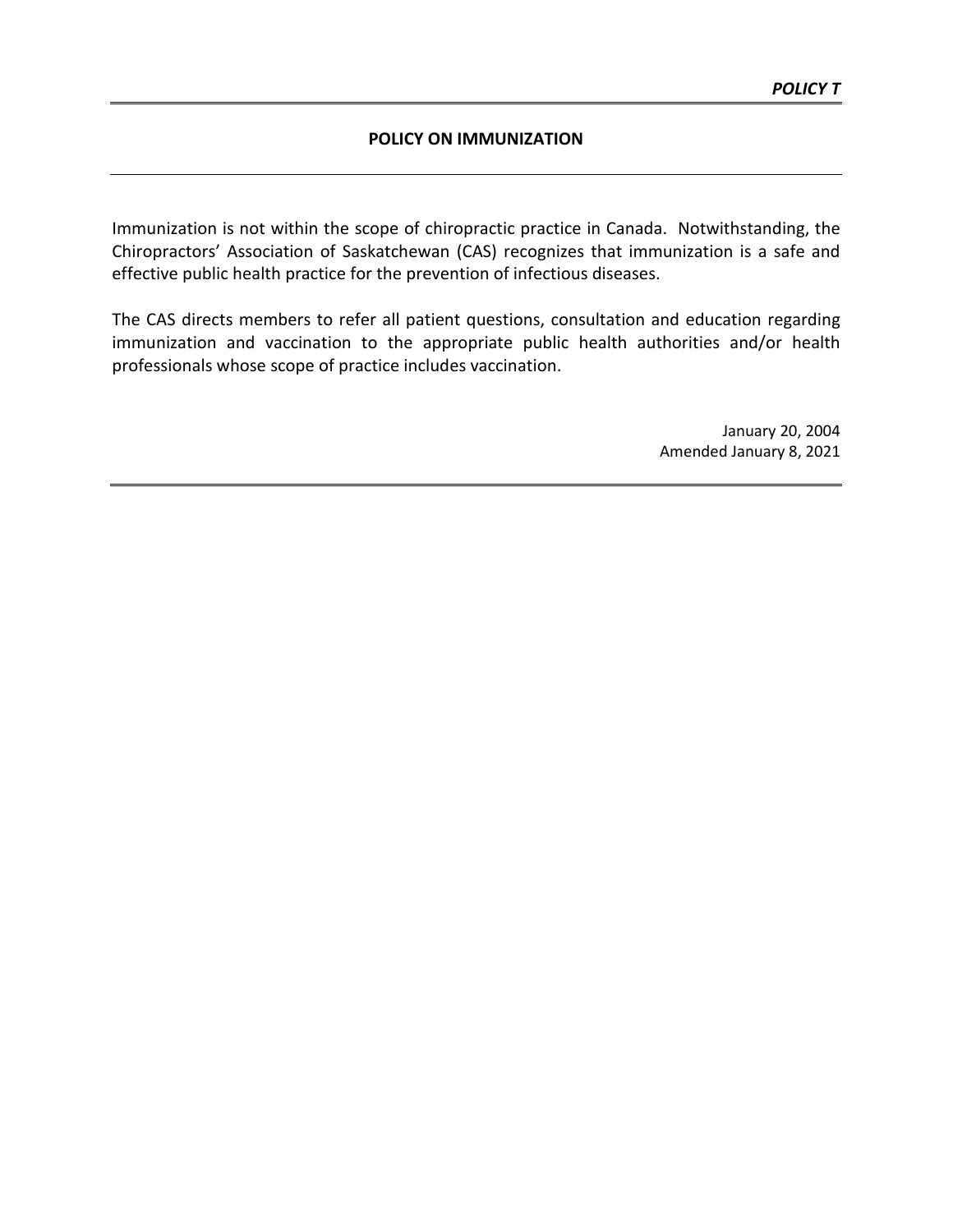# **POLICY ON LETTERS OF GOOD STANDING**

All letters of good standing from new applicants shall be accepted as valid for a period of three (3) months from the date of the letter.

December 15, 2009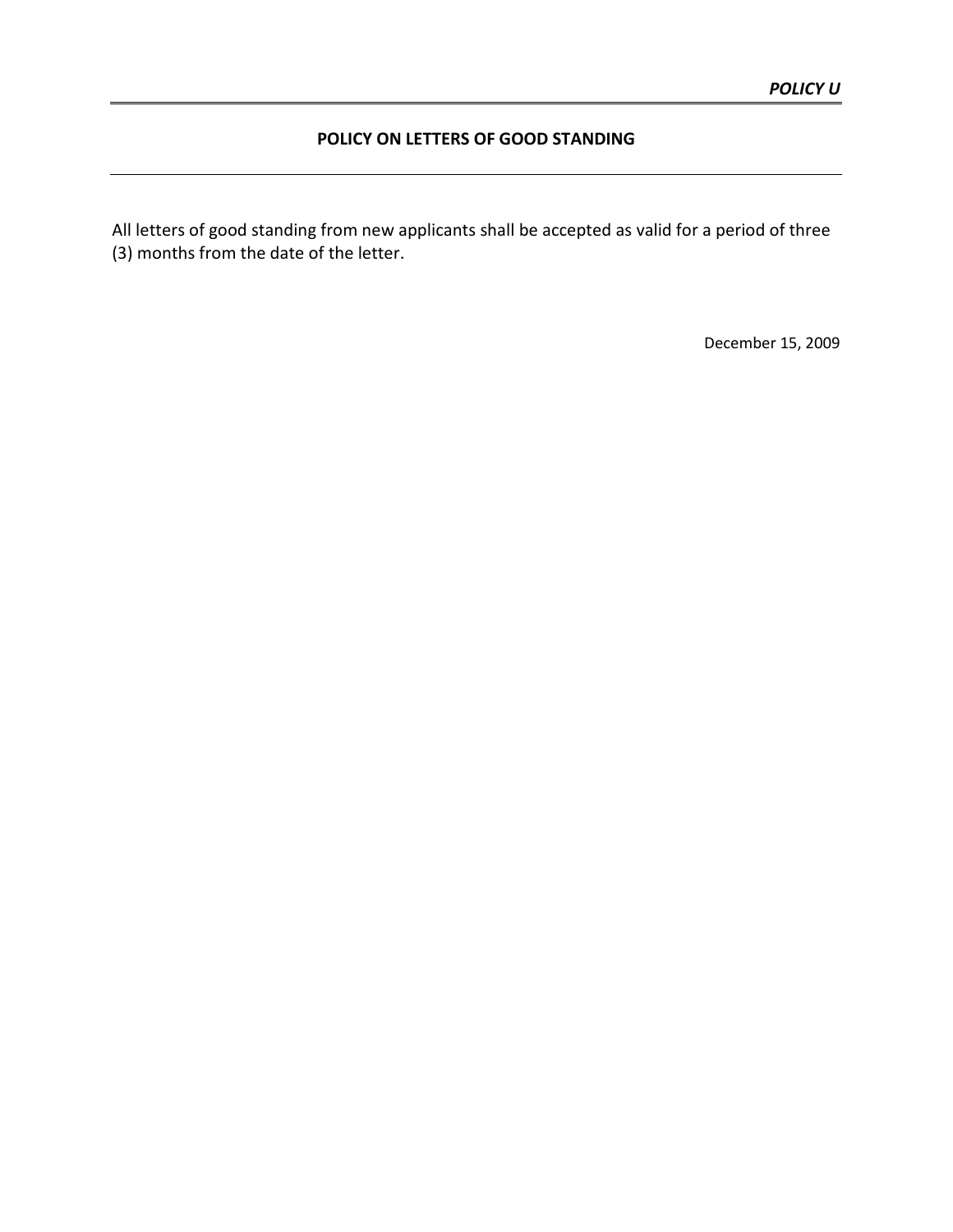## **POLICY ON ADVERTISING IN MEMBERSHIP COMMUNICATIONS**

The Board of the Chiropractors' Association of Saskatchewan (CAS) adopts as policy the following:

CAS members and the public may advertise with the Chiropractors' Association of Saskatchewan regarding products or employment opportunities that are of interest to our members, and in compliance with the CAS Mission, Vision and Goals. Advertising may be included in the classified section of the CAS website and linked to the CAS newsletters.

Advertisements will be accepted and displayed at the sole discretion of the CAS. The CAS does not endorse any such products or services advertised.

Acceptable advertisements include:

- practices for sale
- job postings
- chiropractic equipment for sale

Fees for advertising on website and newsletter are as follows:

- (i) For CAS members: Free (3-month limit)
- (ii) For public:  $$75.00$  for one month \$125.00 for two months

August 13, 2013 Amended Nov. 2015 Amended Dec. 2017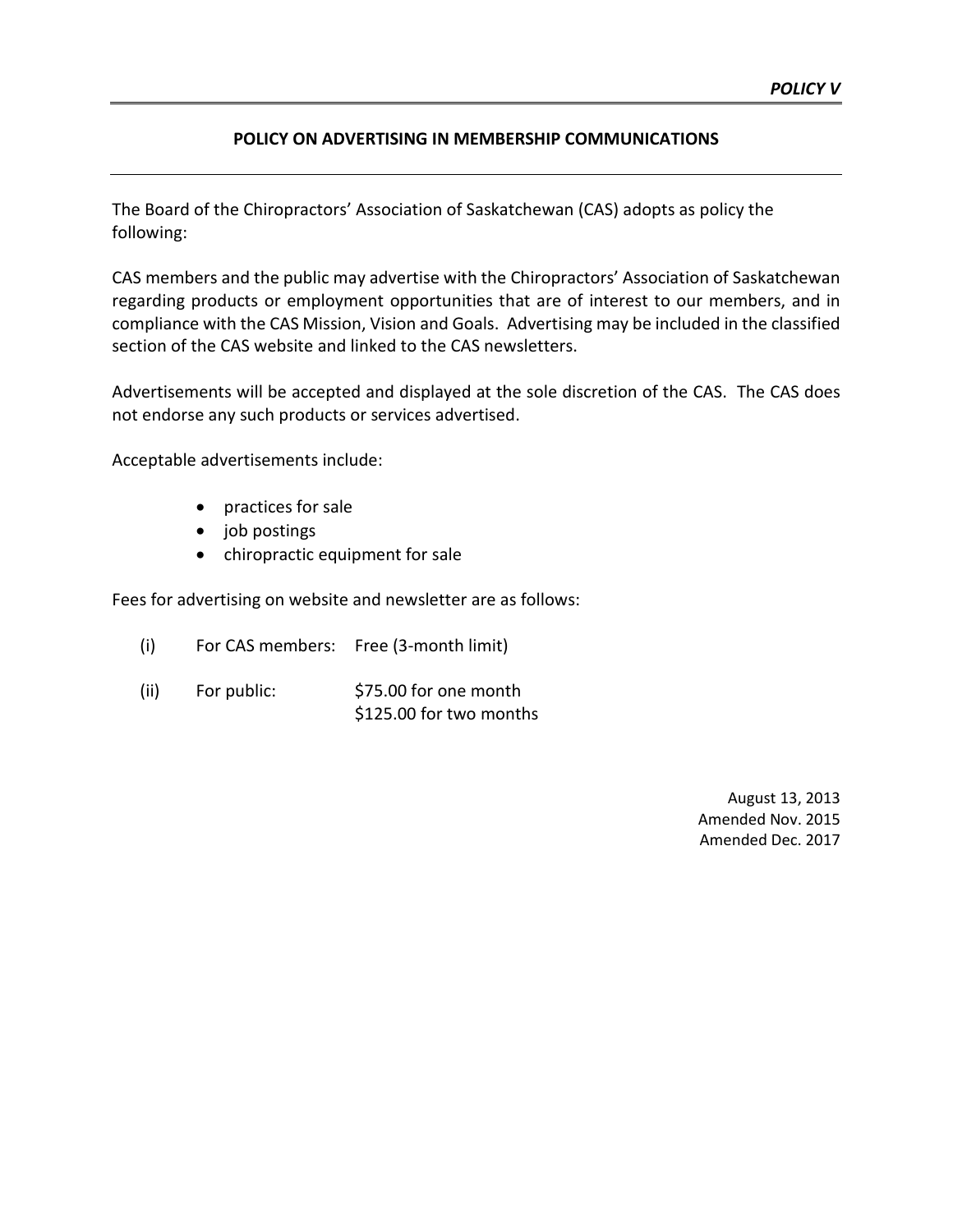# **POLICY ON RETENTION OF PATIENT FILES**

The Board adopts the following policy:

All practicing members must retain patient files for a minimum of ten (10) years from the last date of treatment for adult patients and, for minor patients, a minimum of ten (10) years from the date that the age of majority of that patient is reached.

August 22, 2017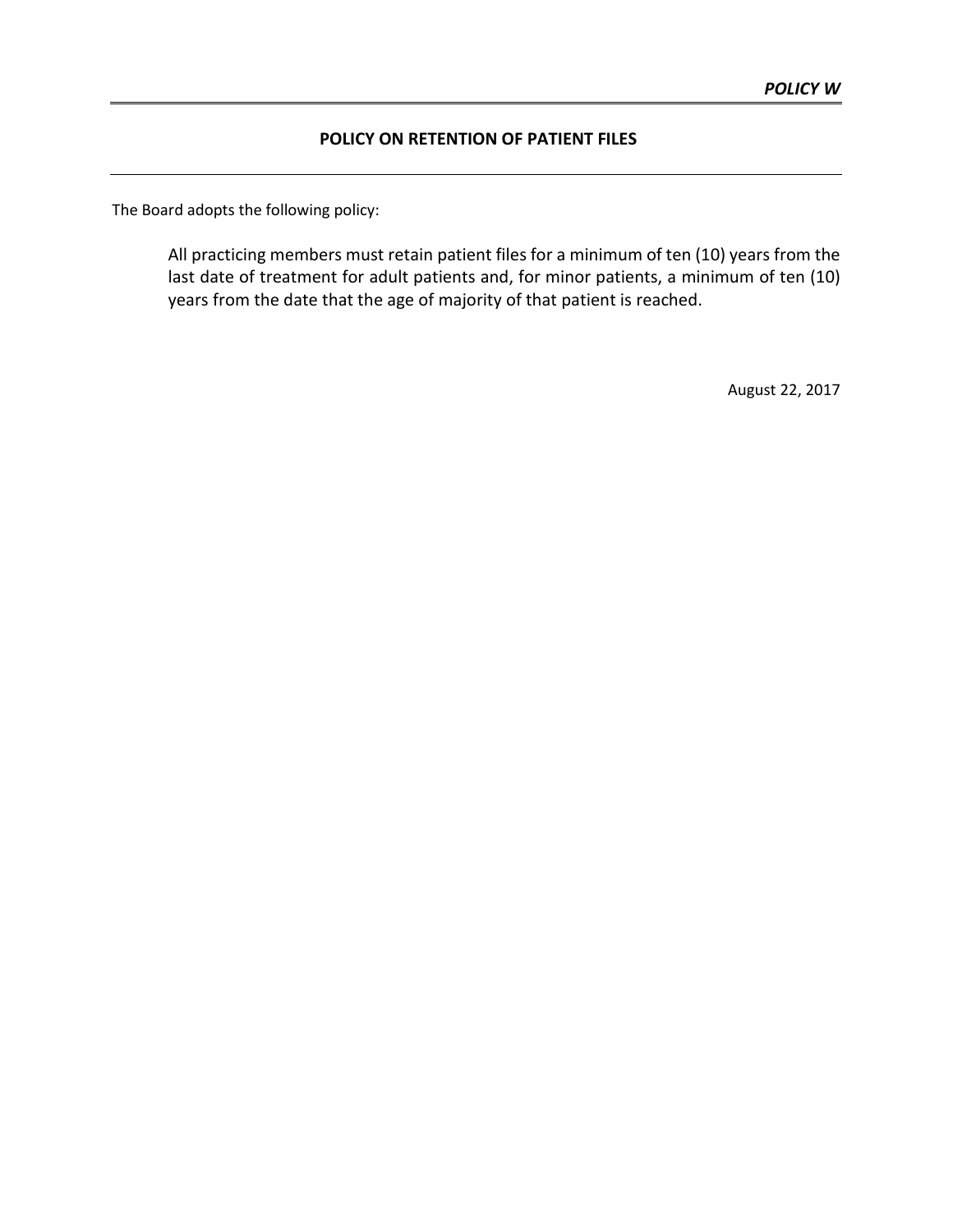# **POLICY ON CONFIDENTIALLY AGREEMENT BETWEEN CHIROPRACTIC PRACTICE & FILE DESTRUCTION FACILITY**

The Contractor named below hereby agrees that it will destroy patient files and other confidential information provided by the chiropractic practice described below.

#### *The Agreement*

The contractor agrees that it will, with respect to all documents provided by the chiropractic practice to it for destruction:

- a) Cross shred all documents within 10 days of taking possession of those documents;
- b) Not permit any agent or employee of the Contractor, or any other person, to read or copy any document;
- c) Maintain all documents in a secure location until they are shredded;
- d) Shred the documents in such a manner that they cannot be reconstructed;
- e) Comply with all the requirements of *The Health Information Protection Act* and the regulations under *The Health Information Protection Act* respecting personal health information.

The Contractor acknowledges and agrees that any breach of this agreement may result in termination of the agreement for destruction of documents.

| Contractor: (please print)                               |                 |  |  |
|----------------------------------------------------------|-----------------|--|--|
|                                                          |                 |  |  |
| X                                                        |                 |  |  |
| <b>Authorized signature</b>                              | Date (dd/mm/yy) |  |  |
| <b>Chiropractic Practice:</b> The Chiropractic Practice: |                 |  |  |
|                                                          |                 |  |  |
| Witness (privacy officer): please print                  | Date (dd/mm/yy) |  |  |
| X                                                        |                 |  |  |
| <b>Witness signature</b>                                 | Date (dd/mm/yy) |  |  |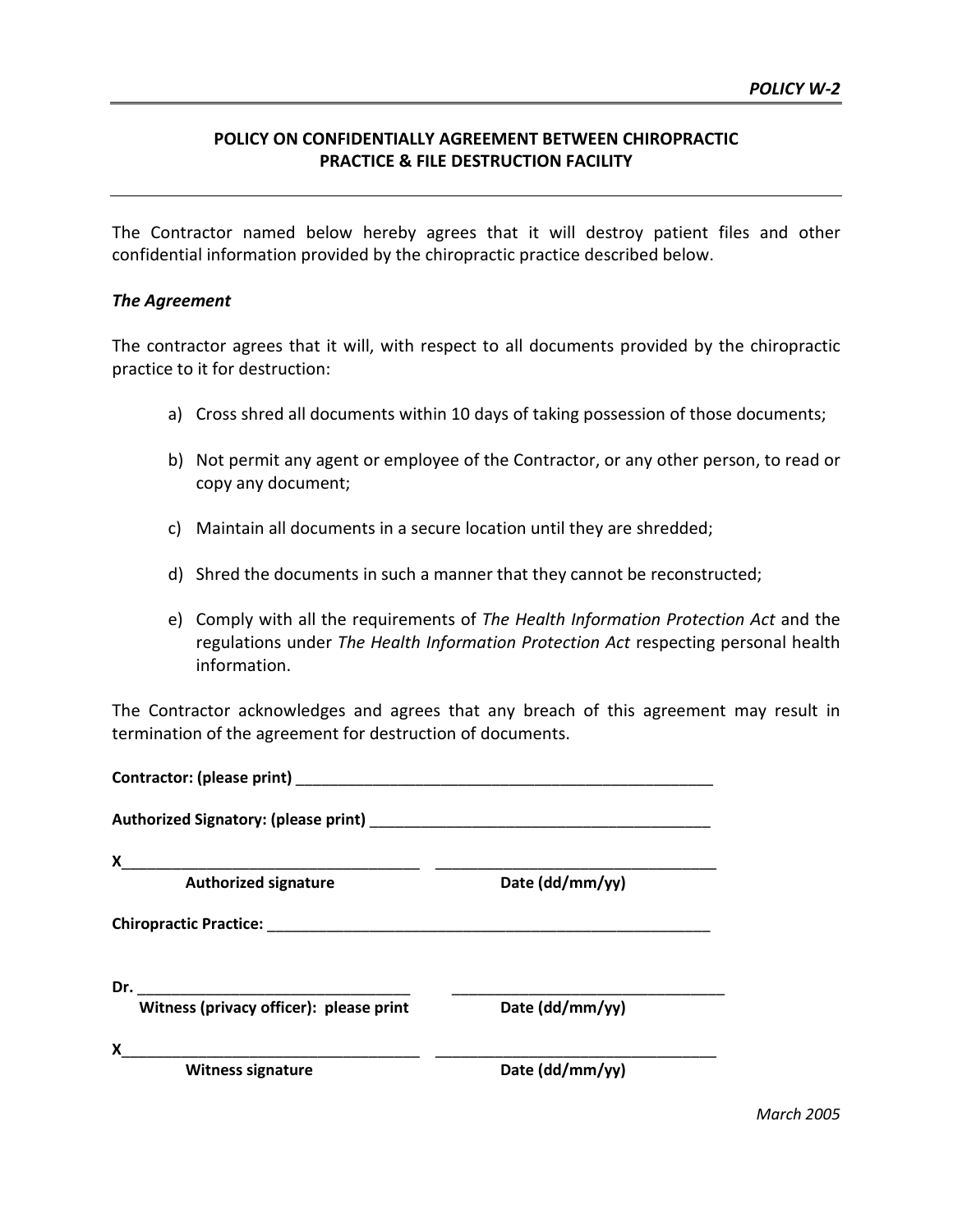## **POLICY ON CONFIDENTIALITY AGREEMENT FOR EMPLOYEES**

I am aware that the chiropractic practice named below has policies and procedures regarding the privacy, confidentiality, and security of personal health information and that it must comply with Saskatchewan's *Health Information Protection Act*. I understand that it is my responsibility to be familiar with the requirements outlined in these policies and procedures and I have read the current version of these policies and procedures.

As an employee of the chiropractic practice named below, I agree to observe and comply with all policies and procedures of the chiropractic practice with respect to privacy, confidentiality, and security of patient information. Except when I am legally authorized or compelled to do so, I will not use or disclose personal health information that comes to my knowledge or possession by reason of my employment with this chiropractic practice.

I understand that any breach of the policies and procedures, including misuse or inappropriate disclosure of personal health information, may be just cause for the termination of my employment.

| Date (dd/mm/yy) |
|-----------------|
|                 |
| Date (dd/mm/yy) |
|                 |

*March, 2005*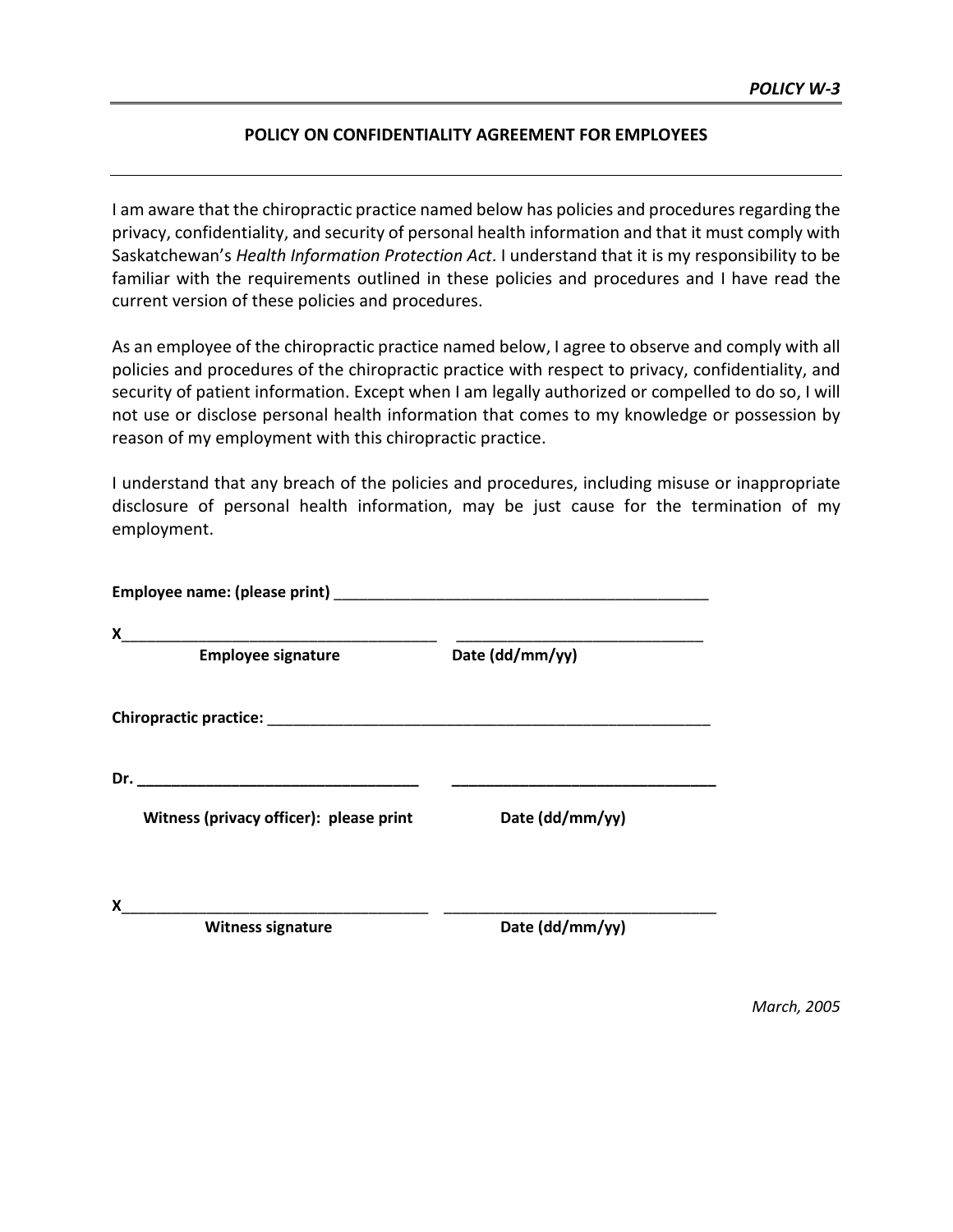# **POLICY FOR PROCESSING COMPLAINTS**

### **Intent**

To outline the procedure when a complaint is received involving a member(s) for:

- $\cdot \cdot$  Providing written acknowledgement of a complaint; and
- $\clubsuit$  Obtaining a written response from the member(s) identified in the complaint; and
- $\triangleleft$  Process of resolving a complaint.

The entire process may vary where required by *The Chiropractic Act, 1994*.

### **Procedure**

- A. The Registrar receives a written complaint, which must include the name and contact information of the complainant.
- B. The Registrar will send a letter to acknowledge that the complaint has been received and briefly explain the complaint process.
- C. The Registrar will appoint a Complaint Chair, on a rotating basis. The complaint letter and copies of the correspondence are forwarded to the Complaint Chair.
- D. The Complaint Chair will acknowledge receiving the complaint from the complainant and may ask for further information or authorization to examine the complainant's patient file if applicable. The complainant is informed that a copy of the complaint letter will be forwarded to the member(s) involved.
- E. The Complaint Chair will forward a copy of the complaint letter to the member(s) involved and require a response to the allegations within 14 days. The Committee may extend the time period for the response.
- F. Upon receipt of the member's response, a copy may be provided to the complainant, at the discretion of the Committee, allowing the complainant the opportunity to comment on the member's response.
- G. The Investigation Committee will review the information provided to determine if sufficient evidence exists to proceed, and may request further information from the parties involved by writing or by taking any steps it considers necessary, including summoning before it the member(s) whose conduct is the subject of the complaint. During the investigation process, the Complaint Chair provide regular updates on the status of the investigation to the complainant and the member on a monthly basis (or sooner if appropriate), via email or in writing. The updates will continue until the matter is complete and the Report of the Investigation Committee has been sent.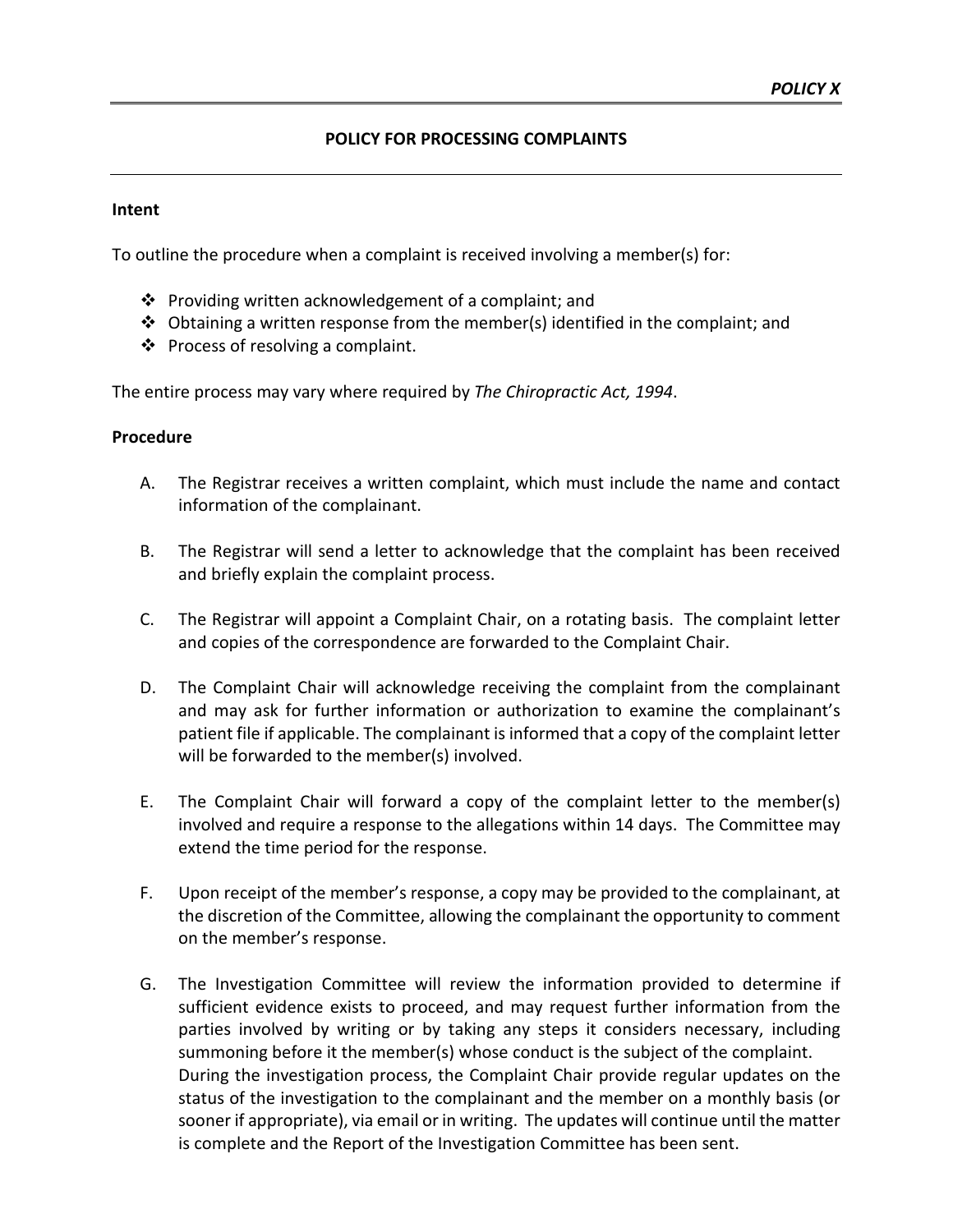- H. At the discretion of the Investigation Committee, an attempt can be made to mediate a mutually agreeable resolution, through the Alternate Dispute Resolution Process, between the member(s) involved and the complainant. This may include, but is not limited to:
	- $\mathbf{\hat{P}}$  the withdrawal of the complaint;
	- a financial reimbursement;
	- ❖ verbal or written apology;
	- ❖ voluntary further training.

A copy of the terms of a mediated settlement shall be provided to the Discipline Committee and the Registrar.

- I. On completion of its investigation, the Investigation Committee shall make a written report to the Discipline Committee recommending that:
	- a) the Discipline Committee hear and determine the formal complaint set out in the written report; or
	- b) no further action is taken with respect to the matter under investigation.
- J. A copy of the Investigation Committee report is provided to the Registrar and the member(s) involved.
- K. The complainant and member(s) involved are informed separately in writing or electronically of the decision of the Investigation Committee.
- L. If it is the recommendation of the Investigation Committee that a discipline hearing be convened, a member may plead guilty to the charges and accept responsibility for the complaint prior to the convening of a discipline hearing. The Investigation Committee will then propose a penalty regarding the complaint for consideration at a penalty hearing.

March 2005 Amended November 2, 2021 Amended June 7, 2022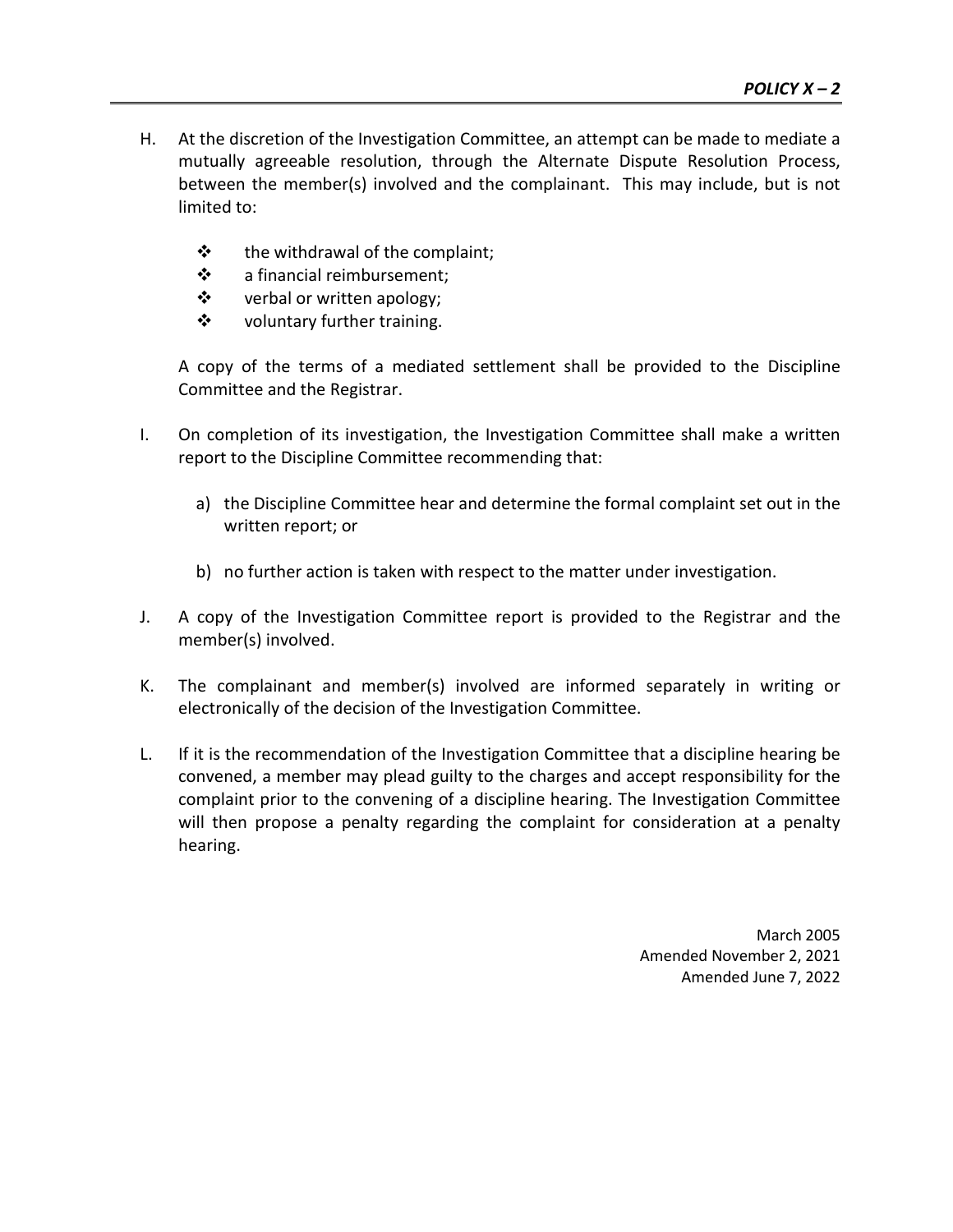# **POLICY ON PROCESSING COMPLAINTS WITH THE ALTERNATE DISPUTE RESOLUTION PROCESS**

The Board of the Chiropractors' Association of Saskatchewan adopts as policy the following:

## **Intent**

To outline the procedure when the chairperson of the Investigation Committee believes a complaint may be resolved through mediation, and it may be deemed to not require formal charges for a Discipline Hearing.

### **Procedure**

- When a complaint against a member(s) is under investigation, based on the circumstances, the Investigation Committee will contact the complainant and the member(s) involved to determine if both parties would consider ADRP.
- $\cdot \cdot$  If the complainant and the member(s) involved agree to the process, the chairperson will appoint a mediator.
- $\cdot$  The mediator will be provided with the specifics of the complaint.
- $\cdot \cdot$  The mediator will contact both parties to discuss a possible resolution.
- $\cdot \cdot$  If in the opinion of the appointed mediator that a settlement is not likely to occur, the chairperson of the Investigation Committee must be informed and the matter referred back to the Investigation Committee.
- $\div$  If both the complainant and the member(s) agree to a settlement, a signed Settlement Agreement is forwarded to the Investigation Committee. The Investigation Committee, upon review of the proposed settlement will:
	- ratify the settlement,
	- with the consent of the complainant and the member(s) involved, amend the settlement and then ratify the settlement.

The Settlement Agreement may include, but is not limited to, a fine, verbal or written apology, voluntary sensitivity training, communication skills training, withdrawal of the complaint, whether the complaint appears on the members file, and public release of complaint.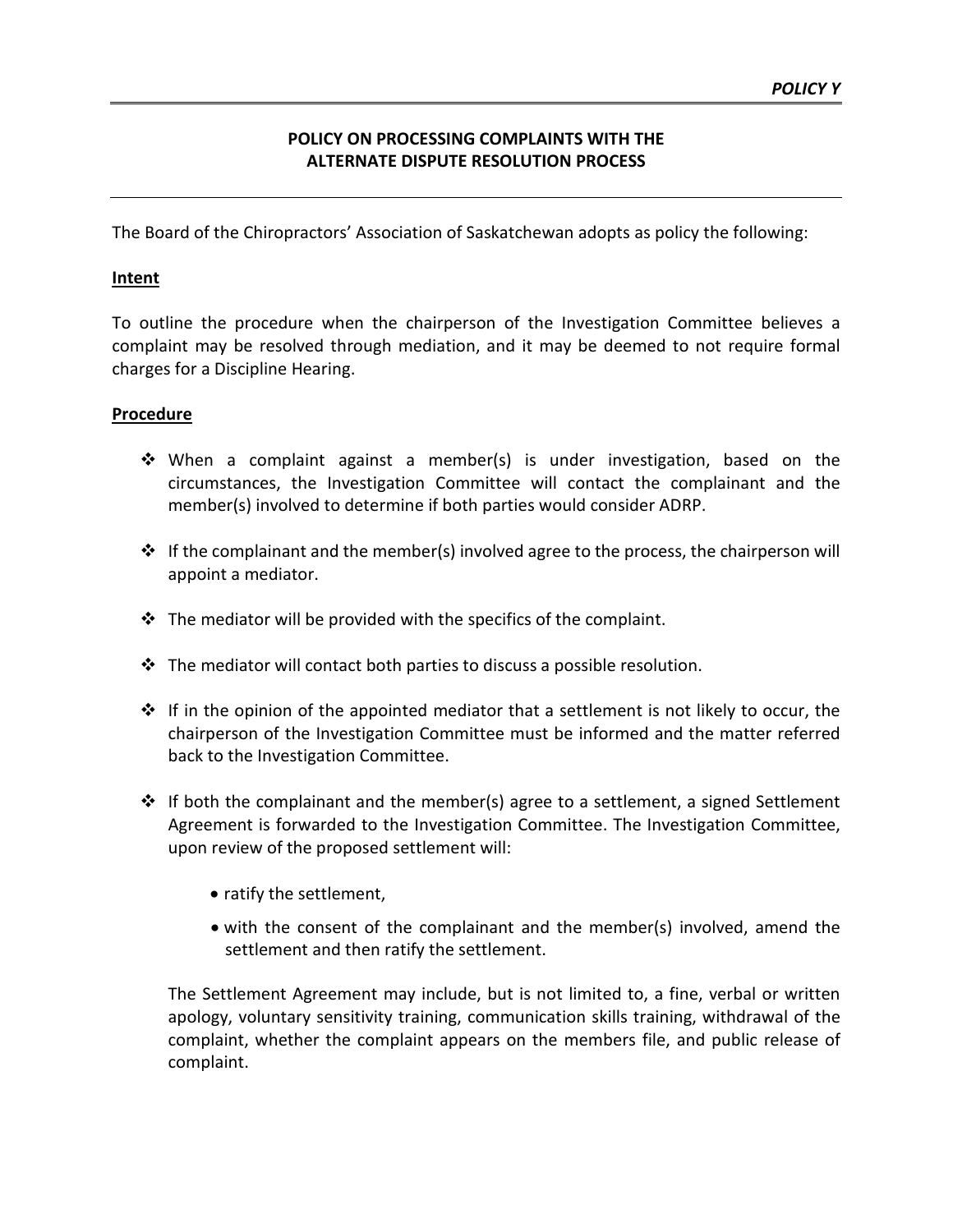- \* If a settlement is ratified the details are provided to the Discipline Committee and the Registrar. Further release of the information related to the complaint and member(s) involved is subject to the conditions of the ratified Settlement Agreement and the Act.
- Noncompliance with the conditions of the ratified settlement agreement is considered professional misconduct and will be processed in accordance with the Act.

March 2005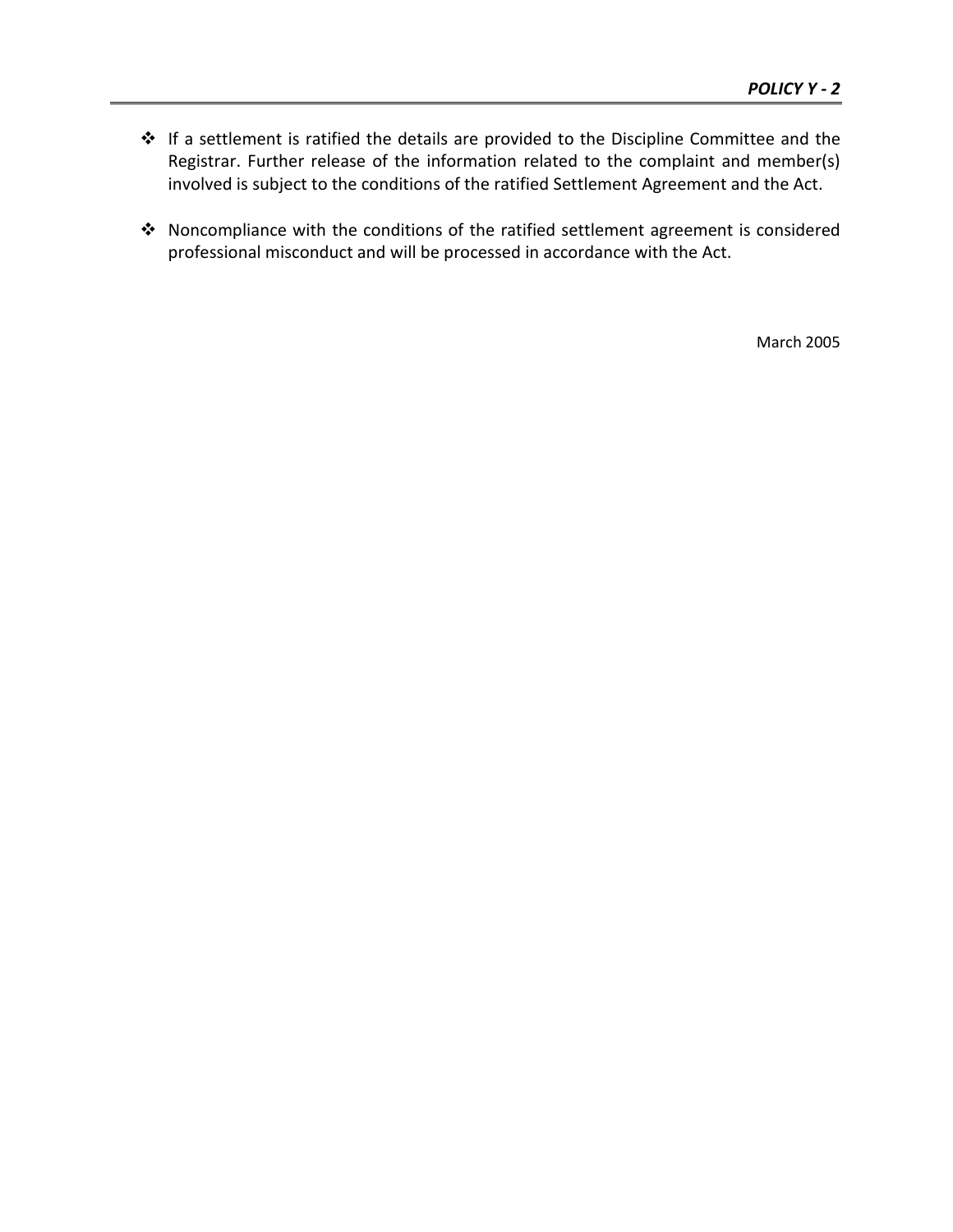# **POLICY ON ALTERNATE DISPUTE RESOLUTION PROCESS (A.D.R.P.)**

The Board of the Chiropractors' Association of Saskatchewan adopts as policy the following policy:

The Investigation Committee shall designate three of its members, (plus one alternate member to function in case of illness or unavailability of a designated member), to act as an Alternate Dispute Resolution Committee (A.D.R.C.).

This A.D.R.C. shall be authorized to proceed in the resolution of a dispute which the Investigation Committee judges not to require the process of a full Disciplinary Hearing. The essential elements are:

- A. The Member accepts a degree of guilt, with or without extenuating circumstances. A guilty plea requires the full formal process as outlined in the Act.
- B. All parties (Complainant, Defendant, A.D.R.C.) agree to participate.
- C. At any time, the Defendant or the Complainant may withdraw and a full investigation will be held, conducted by those members of the Investigation Committee who were not members of the cancelled A.D.R.C.

**THE PROCESS** may include discussion, negotiation, facilitation, conciliations and mediation.

**THE RESULT** may include a **VOLUNTARY** range of actions, from an apology, re-training, sensitivity training, a fine and/or a license suspension. Failure to comply with this agreement shall result in the Investigation Committee proceeding to refer the case to the Discipline Committee.

The form and function of this A.D.R.P. shall be completely described and published in a guidance booklet sent to all members.

June 2001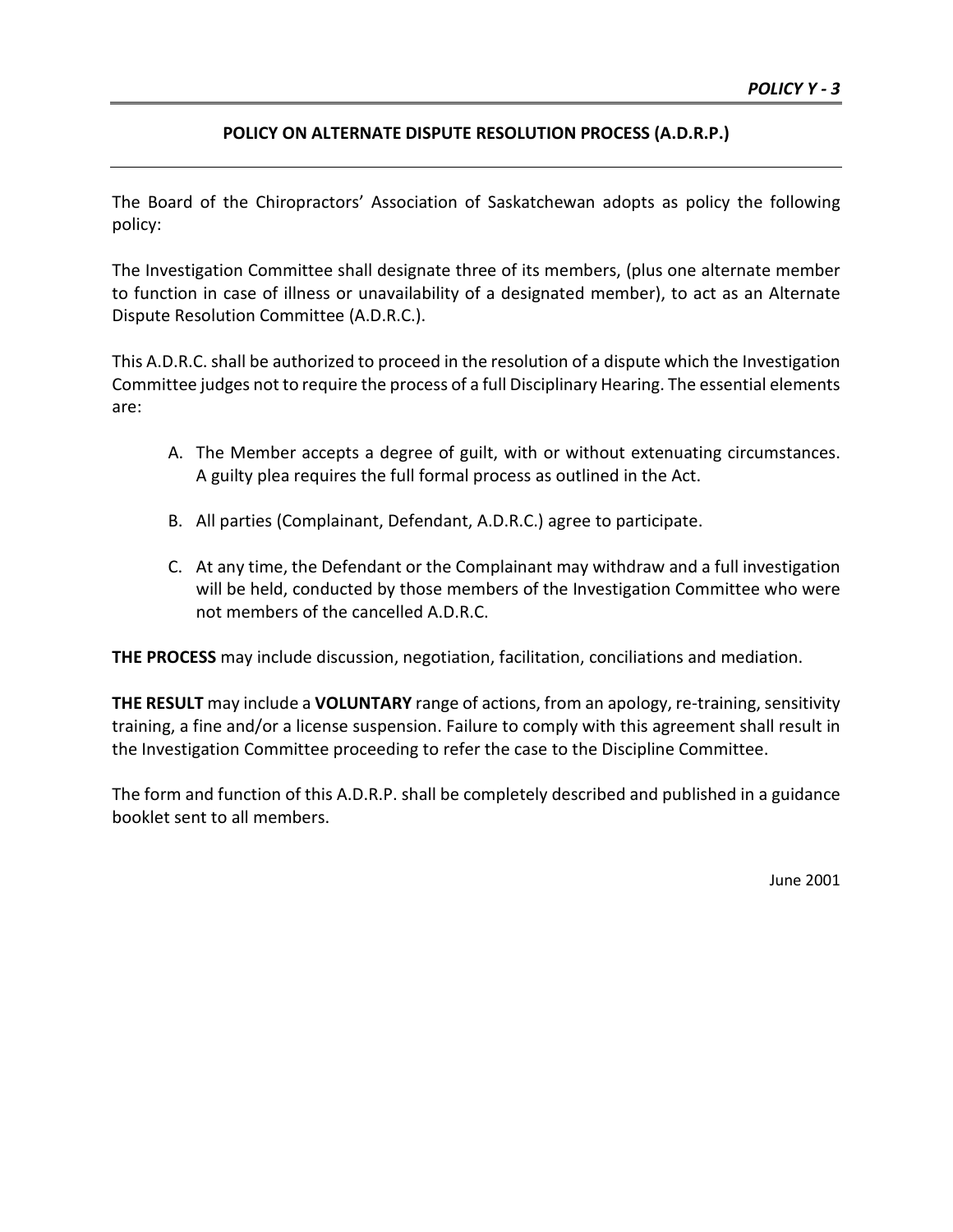#### **POLICY ON PORTABLE SIGNAGE**

The CAS portable signage may only be utilized at events that promote the best interests of the chiropractic profession as a whole and not for an individual clinic or group of clinics. In addition, the signage may only be used at events whose focus and composition are consistent with the mission statement and scope of practice of the chiropractic profession in Saskatchewan.

Requests to use the signage must be made to the CAS office in advance of the event. All information necessary to explain the event in detail must be provided with the request. Approval for usage is at the discretion of the CAS.

Any member or members making use of the signage must take all necessary precautions to assure that it remains in excellent condition during use and transport. The signage must be returned to the CAS office, or other location as specified by the CAS.

The cost of transporting the signage to events arranged by the CAS will be borne by the CAS. The cost of transporting the signage to events arranged by a member will be borne by the member.

Any damage to the signage used at an event arranged by a member will be charged to the member at replacement cost.

> June 14, 2005 Amended January 2018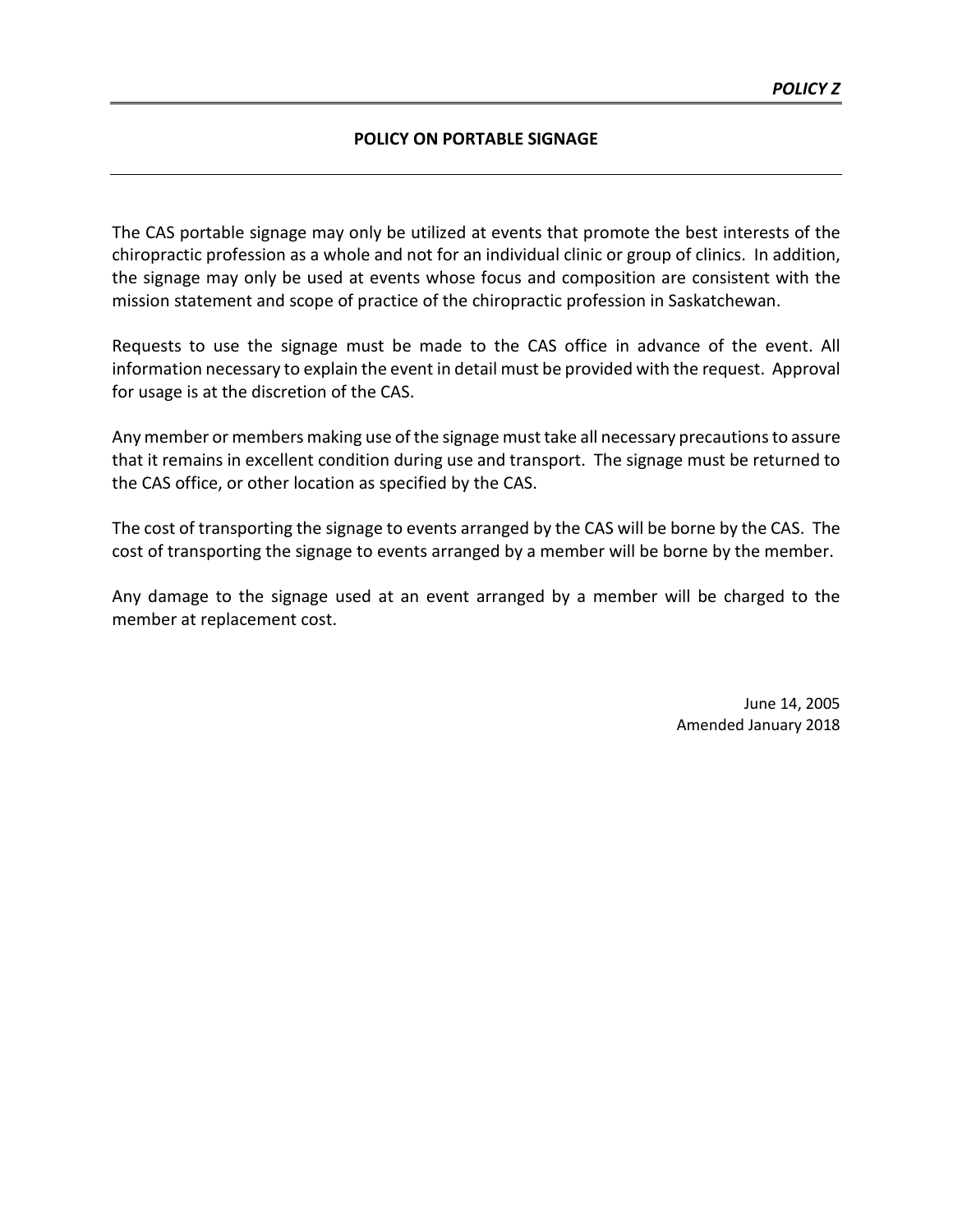# **POLICY ON MEMORIAL DONATIONS** \_\_\_\_\_\_\_\_\_\_\_\_\_\_\_\_\_\_\_\_\_\_\_\_\_\_\_\_\_\_\_\_\_\_\_\_\_\_\_\_\_\_\_\_\_\_\_\_\_\_\_\_\_\_\_\_\_\_\_\_\_\_\_\_\_\_\_\_\_\_\_\_\_\_\_\_\_\_

When the board has been made aware of the death of a member or a death in the member's immediate family (spouse, child, parent), the CAS may provide a donation of \$100, in memory of the deceased, to a charity specified by the family. If no charity is specified, a payment in this amount will be made to the chiropractic college from which the member graduated.

In special circumstances, on the basis of exemplary service to the profession, the board may increase the amount of the donation to a higher amount not to exceed \$500.

Such consideration may also be given to a former member if he or she was a member of the CAS for a minimum of ten years.

September 21, 2013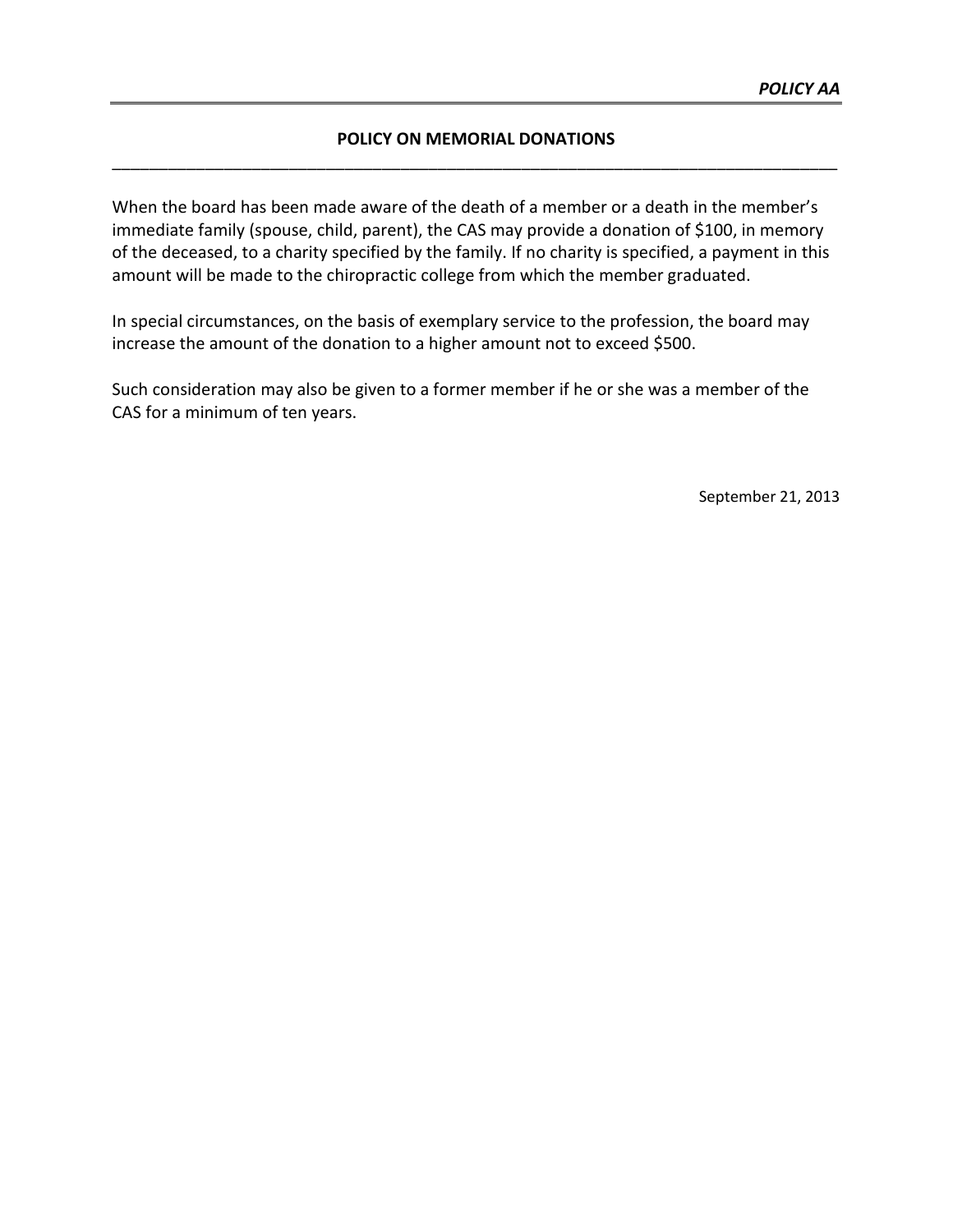# **POLICY ON CANADIAN CHIROPRACTIC EXAMINING BOARD REQUIREMENTS**

"The Chiropractors' Association of Saskatchewan supports the Canadian Chiropractic Examining Board provisions for examination.

August 13, 2013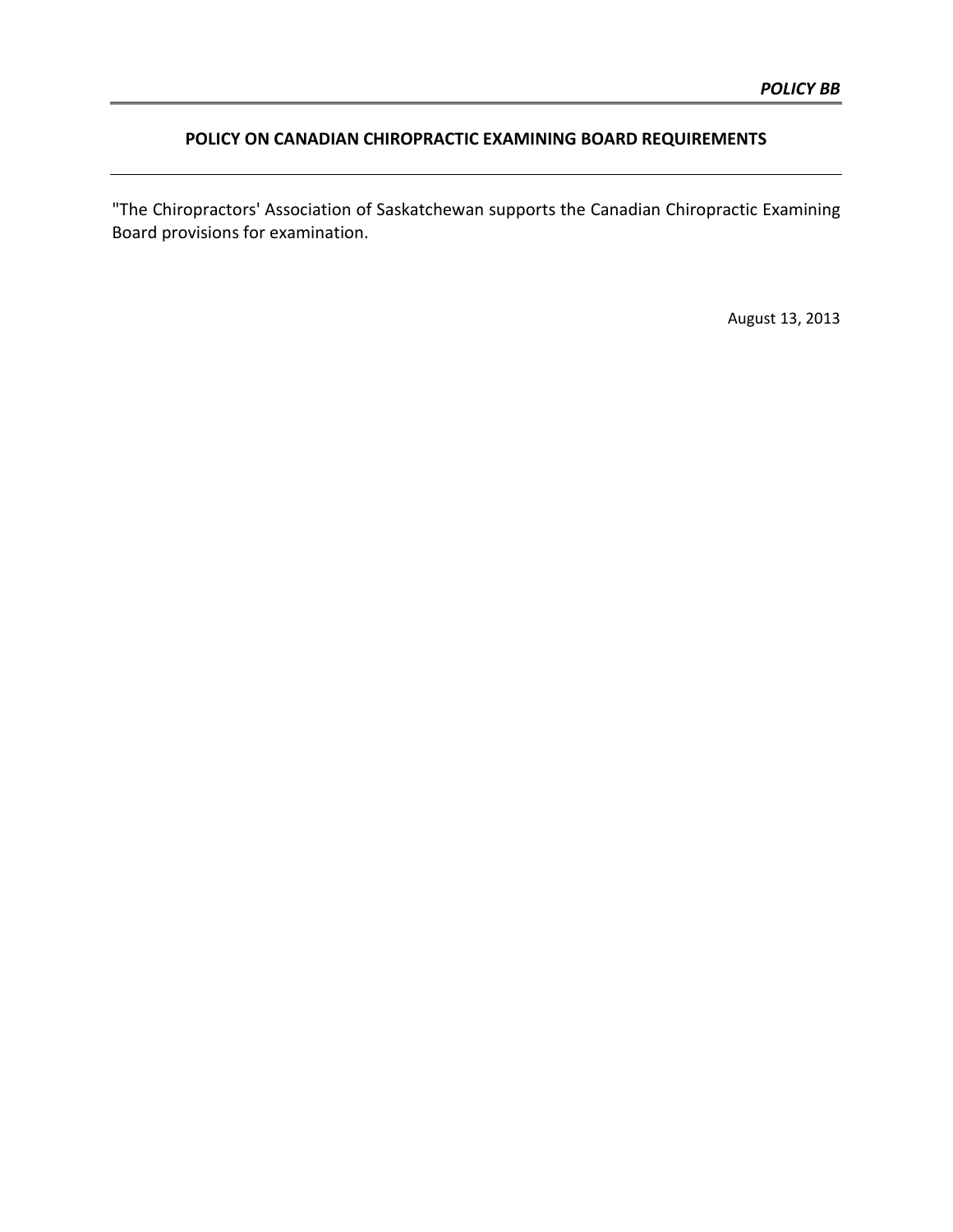## **POLICY ON THE CHIROPRACTIC CARE OF ANIMALS**

The Board of the Chiropractors' Association of Saskatchewan adopts as policy the following:

*The Chiropractic Act, 1994* states in subsection 2(e) "chiropractic" means: (i) the science and art of treatment, by methods of adjustment, by hand, of one or more of the several articulations of the **human** body.

Without appealing to the government to open the act to remove the word "human", the treatment of animals is clearly outside the scope of chiropractic practice in Saskatchewan. It is also understood that an attempt to change the wording of the act in this manner would meet with the opposition of the Saskatchewan Veterinary Medical Association.

The Canadian Chiropractic Protective Association does provide liability protection for Animal Chiropractic only within jurisdictions that include this within their scope of practice, and appropriate training has been completed. **In Saskatchewan, they will not provide this coverage to a member, regardless of training.**

Section 17 of *The Veterinarians Act, 1987*, prohibits diagnosis or treatment of animals by anyone other than a veterinarian. However, the definition of 'veterinary medicine' contained in subsection 2(1) of *The Veterinarians Act, 1987*, excludes from the definition of 'veterinary medicine' treatment of an animal administered by a non-veterinarian at the direction and under the direct supervision of a member. Accordingly, the prohibition contained in section 17 would not apply to a chiropractor providing treatment to an animal at the direction and under the direct supervision of a veterinarian.

For a member who wishes to pursue recognized training in the provision of care to animals, their only current option for providing treatment is as a lay-person under the direct supervision of a licensed veterinarian, as outlined in *The Veterinarians Act, 1987*, and related bylaws.

Any person providing care to an animal would be advised to have written direction from a veterinarian, directing the treatment be provided to the animal and certify that such treatment will be provided only under the direct supervision of the veterinarian. The veterinarian should date and sign the certification, confirming that the procedure was supervised when performed.

It is important to understand that the person providing care and the veterinarian would **both** be held liable for the outcome of care.

Approved August 25, 2009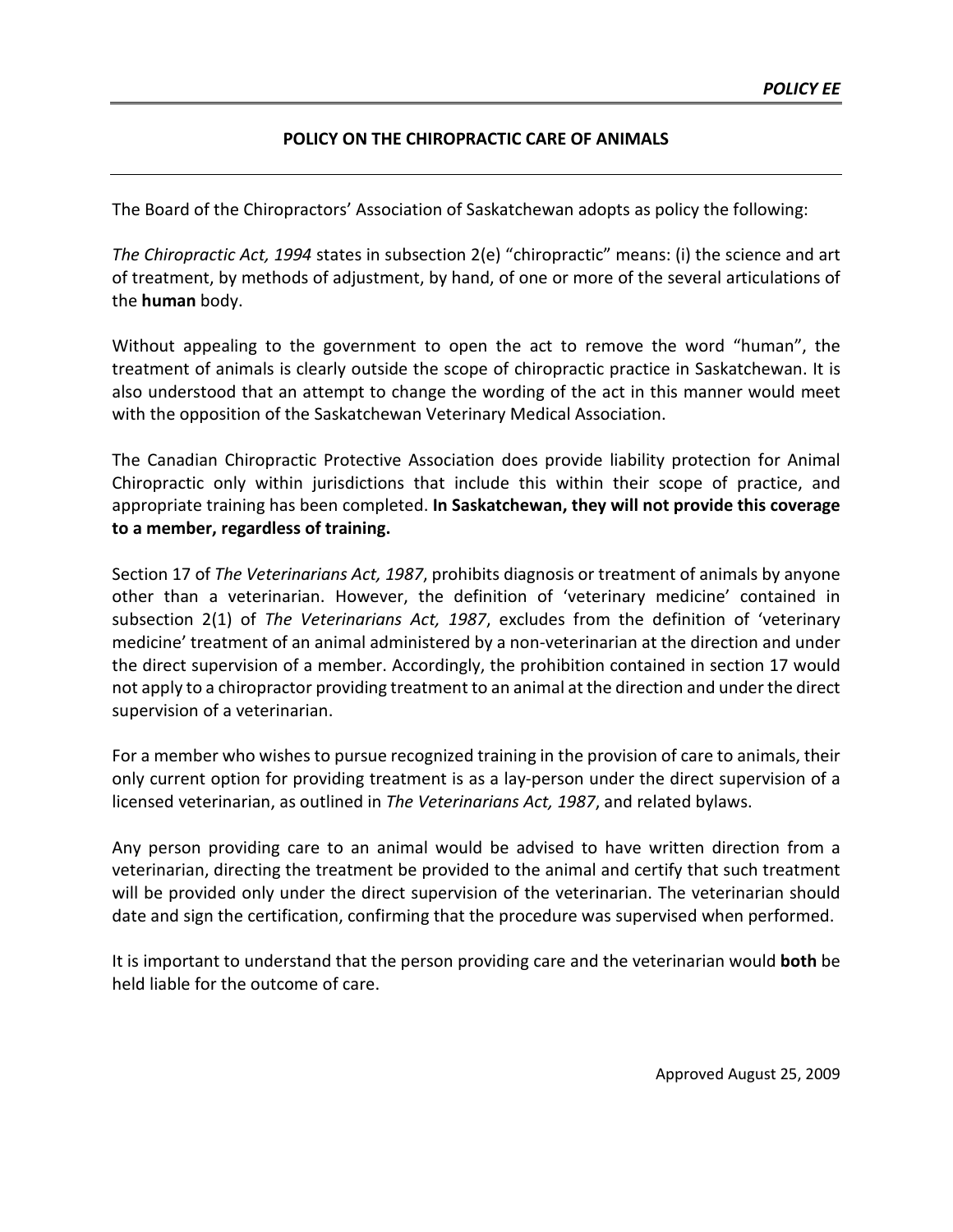| <b>Exercise - In Office</b><br>Constant supervision (one-on-one) | Designed for and provided to an individual<br>patient under constant supervision and<br>suitably<br>administered<br>by<br>qualified<br>individuals such as the chiropractor, an<br>occupational/physical therapist, and/or<br>exercise therapist/kinesiologist in order to | \$15.00 per 15<br>minute block.                  | \$15.00 per 15<br>minute block.                     |
|------------------------------------------------------------------|----------------------------------------------------------------------------------------------------------------------------------------------------------------------------------------------------------------------------------------------------------------------------|--------------------------------------------------|-----------------------------------------------------|
|                                                                  | prevent improper technique and further<br><b>Includes</b><br>comprehensive<br>injury.<br>instruction for a self directed program.                                                                                                                                          | \$30.00 per<br>30 minutes.                       | \$30.00 per 30<br>minutes                           |
|                                                                  | Normally would not expect to see time<br>exceed 45 minutes.                                                                                                                                                                                                                | \$45.00 per 45<br>minutes.                       | \$45.00 per 45<br>minutes.                          |
| <b>Exercise - In Office</b>                                      | performing<br>patients<br>prescribed<br>For<br>therapeutic exercises in the chiropractor's<br>facility where supervision is intermittent.                                                                                                                                  |                                                  |                                                     |
| Intermittent supervision or group<br>exercise                    | Expected exercises to be performed in a<br>semi-independent format or within a<br>group session.                                                                                                                                                                           | \$15.00 regardless<br>of duration of<br>session. | \$15.00<br>regardless of<br>duration of<br>session. |
|                                                                  | Exercise<br>supervision<br>qualified<br>by<br>individuals such as the chiropractor,<br>therapist/kinesiologist,<br>exercise<br>occupational/physical therapist.                                                                                                            |                                                  |                                                     |
|                                                                  | Recommended time is 30 minutes.                                                                                                                                                                                                                                            |                                                  |                                                     |

Approved August 25, 2009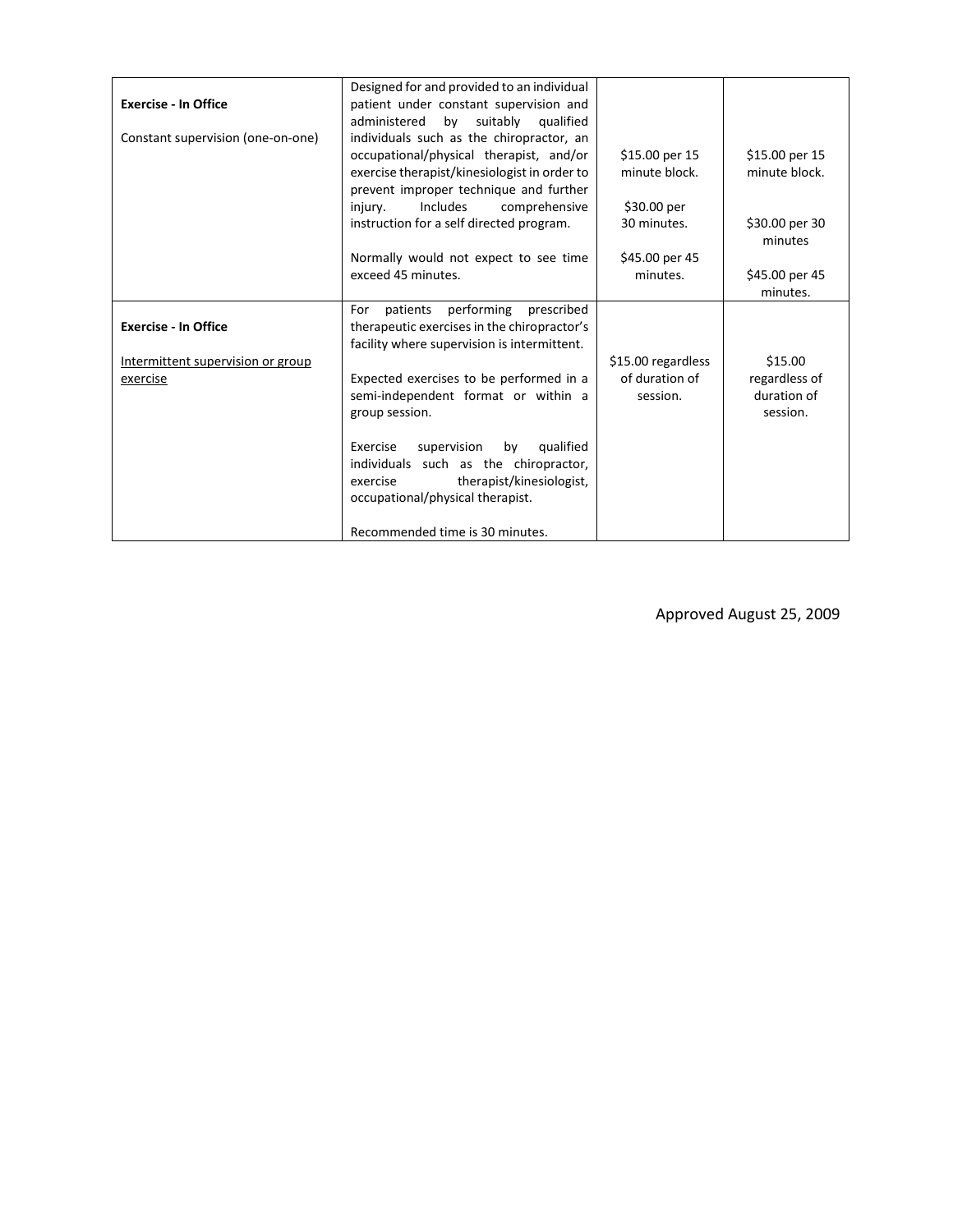## **POLICY ON LOW LEVEL/COLD LEVEL LASER**

- 1) This therapy is for the treatment of musculoskeletal complaints only and is not to be used for conditions outside the scope of practice of chiropractors including but not limited to: hair removal, skin conditions, smoking cessation, teeth whitening.
- 2) The machine must conform to Health Canada specifications and regulations.
- 3) The machine must be properly labeled, as supplied by the manufacturer, and must be legible and clearly visible to the patient.
- 4) All staff using these machines must have received appropriate training in their use and such training must be documented in writing and be readily available upon request.
- 5) Safety goggles appropriate for the wave-length of the machine must be worn by the patient and operator when the machine is in use.
- 6) Warning signs must be posted on doors when a machine is in use.
- 7) All machines must be tested and calibrated annually, and such testing and calibration must be documented in writing and be readily available upon request. Such documentation will be reviewed by the Quality Assurance Committee as part of the Chiropractic Professional Enhancement Peer Review Process.

**Note:** SLED/SLD (super luminous light emitting diode) and LED (light emitting diode) are not recommended for use given the lack of good quality, independent, research published in the scientific literature for the treatment of musculoskeletal complaints.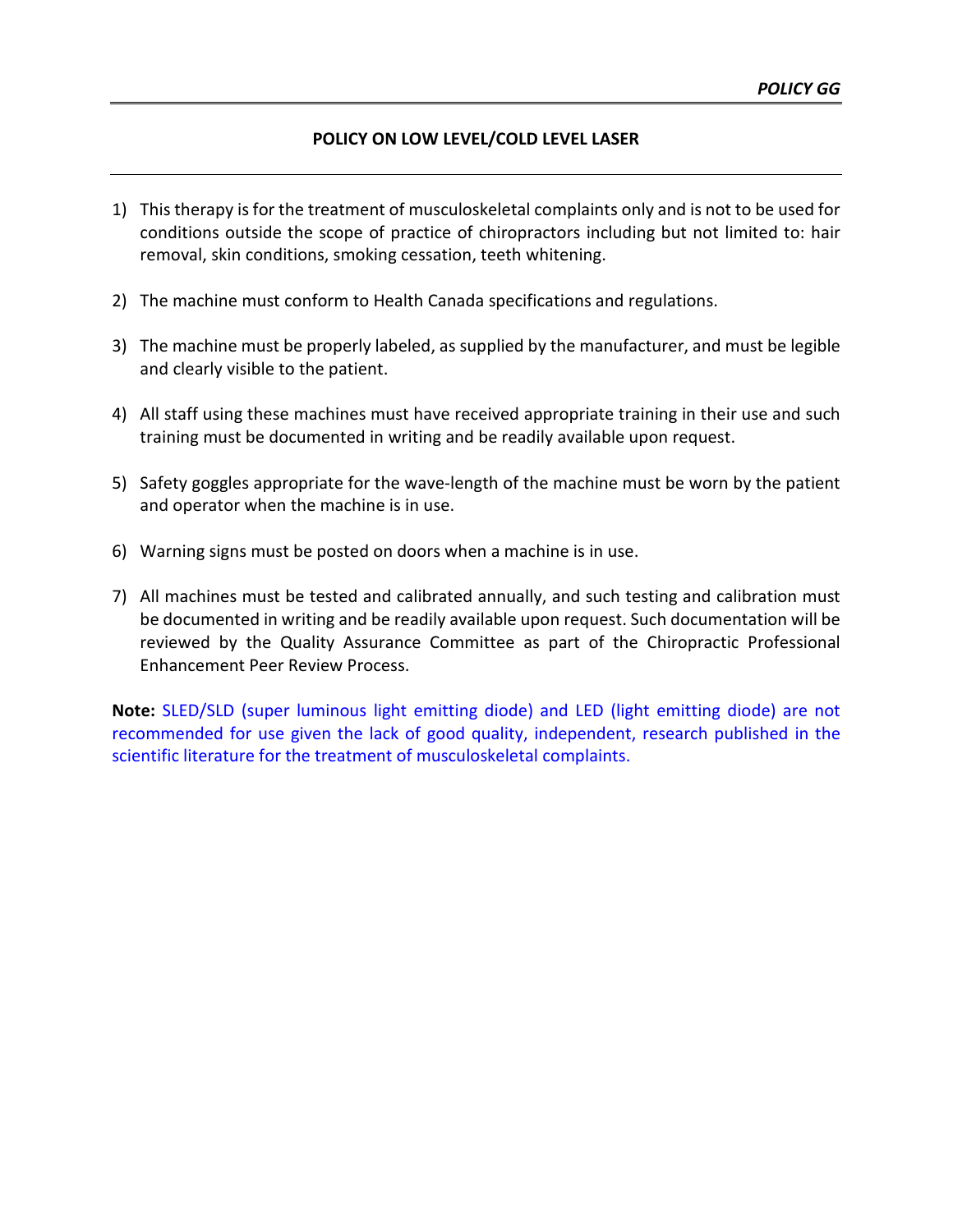## **POLICY ON EXTRA CORPOREAL SHOCKWAVE THERAPY (ESWT)**

While it is recognized that research on ESWT is currently equivocal it would appear that there may be some limited benefit pertaining to musculoskeletal problems related to the foot, elbow and shoulder. ESWT should only be used for such musculoskeletal conditions when other more proven options have been first tried without success.

If there is little or no change in the patient's condition after four ESWT treatments it should be discontinued.

Members must provide advance, written proof to the Registrar that the machine that they will be using is currently licensed by Health Canada.

Members wishing to use ESWT must provide advance, written proof of having completed adequate training on the device to use it safely and effectively according to the manufacturer's specifications.

Machines must be maintained as required by the manufacturer and written proof of such maintenance must be kept on file for review by the Registrar and Quality Assurance Committee on request.

Members using ESWT must be mindful of contraindications to and potential side effects of its use and advise patients accordingly.

Contraindications include: coagulation disorders, use of anticoagulants, thrombosis, tumor diseases/carcinoma, pregnancy, acute inflammations and infections and children receiving growth or cortisone therapy up to six weeks prior to treatment.

ESWT will continue to be evaluated as new research becomes available.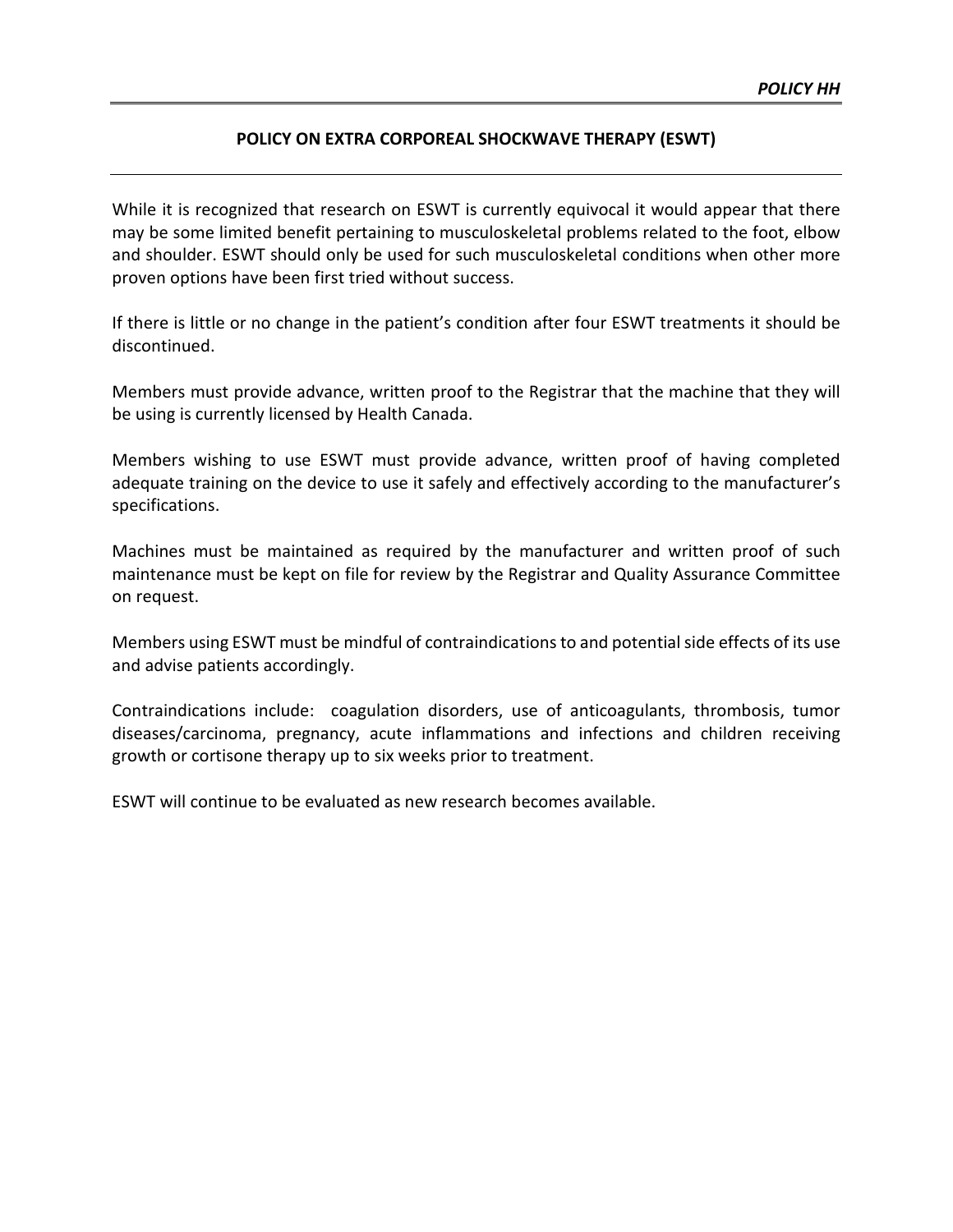### **POLICY ON WRITTEN MATERIAL DISPLAYED OR DISTRIBUTED BY MEMBERS**

This policy applies to all written materials displayed in and/or distributed by members in conjunction with their chiropractic practice.

Members are permitted to display in and distribute from their clinics written material such as pamphlets and brochures.

While such material may or may not be directly promotional in nature it is considered, in the manner described in section 22(1) of the Regulatory Bylaw, to fall under the generic heading of "advertising."

Without negating the generality of the foregoing statement, such written material is required to be:

- a) Compliant with *The Chiropractic Act, 1994* and all relevant sections of the CAS Advertising Standards, Code of Professional Ethics and Policy on Advertising;
- b) Pertaining solely to matters within the training and scope of practice of chiropractic;
- c) Respectful of other health care professions;
- d) Compliant with patient confidentiality requirements;
- e) Free from reference to matters for which there is limited or no objective research;
- f) Compliant with the CAS Mission, Vision and Goals.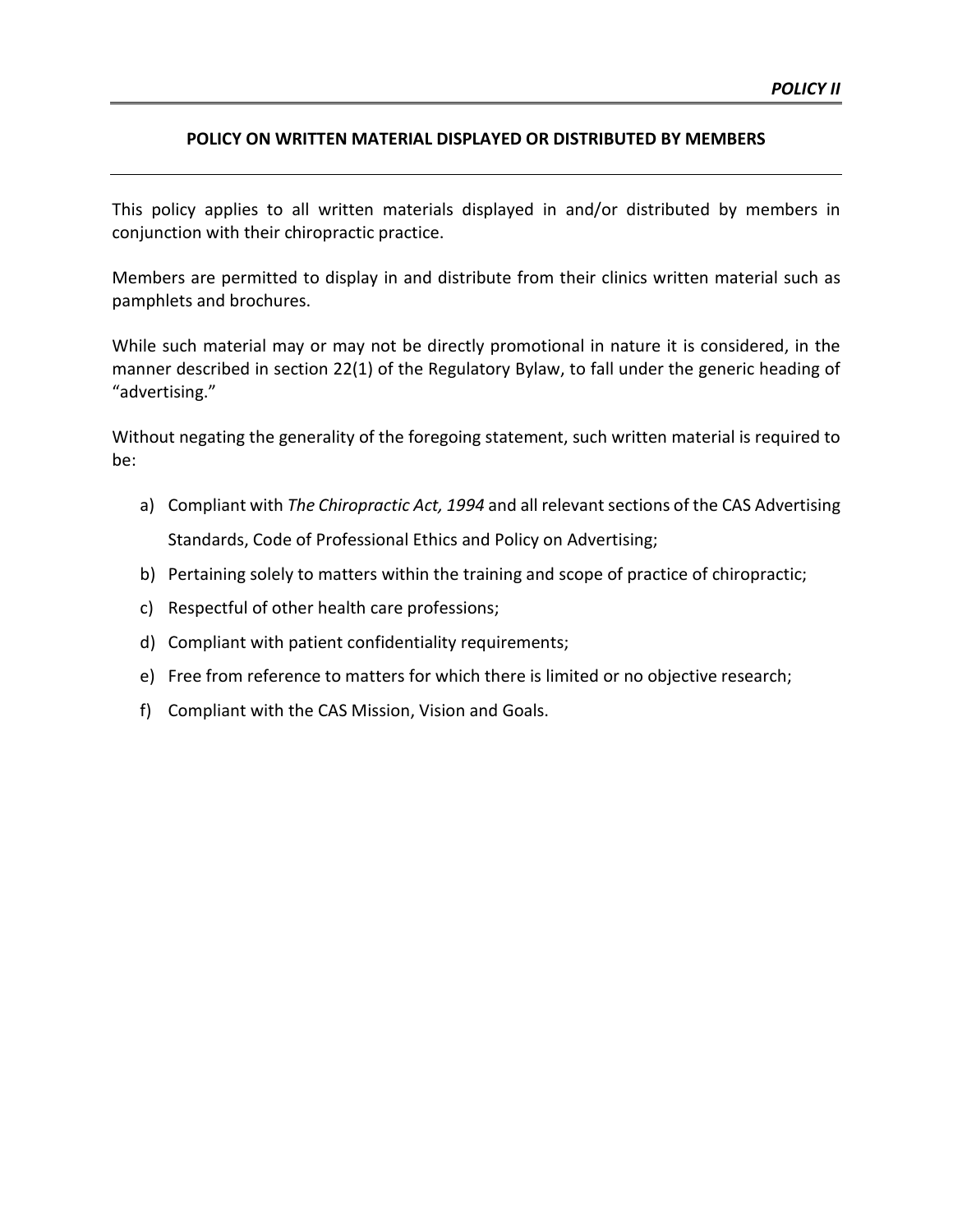# **POLICY ON LOCUM TENENS MEMBERSHIPS**

A locum tenens membership is one category of practicing membership, as set out in Section 5 of *The Chiropractic Regulatory Bylaws*.

The definition of a "locum" is: (a) a member who has been granted a locum tenens membership with the intent to do a locum for a fully licensed chiropractor; or (b) a fully licensed member substituting and providing services for another fully licensed chiropractor.

The "locum" definition was developed by the Board using the following criteria:

- Must have a specific start/stop date;
- Must be substituting/working for another chiropractor who is on holidays, ill or otherwise unable to work;
- Must be replacing another chiropractor on a temporary basis, not a permanent, regular basis; and
- Must be actively engaged in using skills as a chiropractor.

This is a temporary membership and professional liability protection applies. Locums must practice at least once per year to keep their status. All locum practitioners must notify the Registrar of their locum activities before the end of the current year.

A member who is having a locum covered by another chiropractor cannot work while the locum is being covered. This would no longer be considered a locum. "Double-dipping" using the locum's billing number is not allowed. This would only apply to paying agencies.

> December 2013 Amended November 2018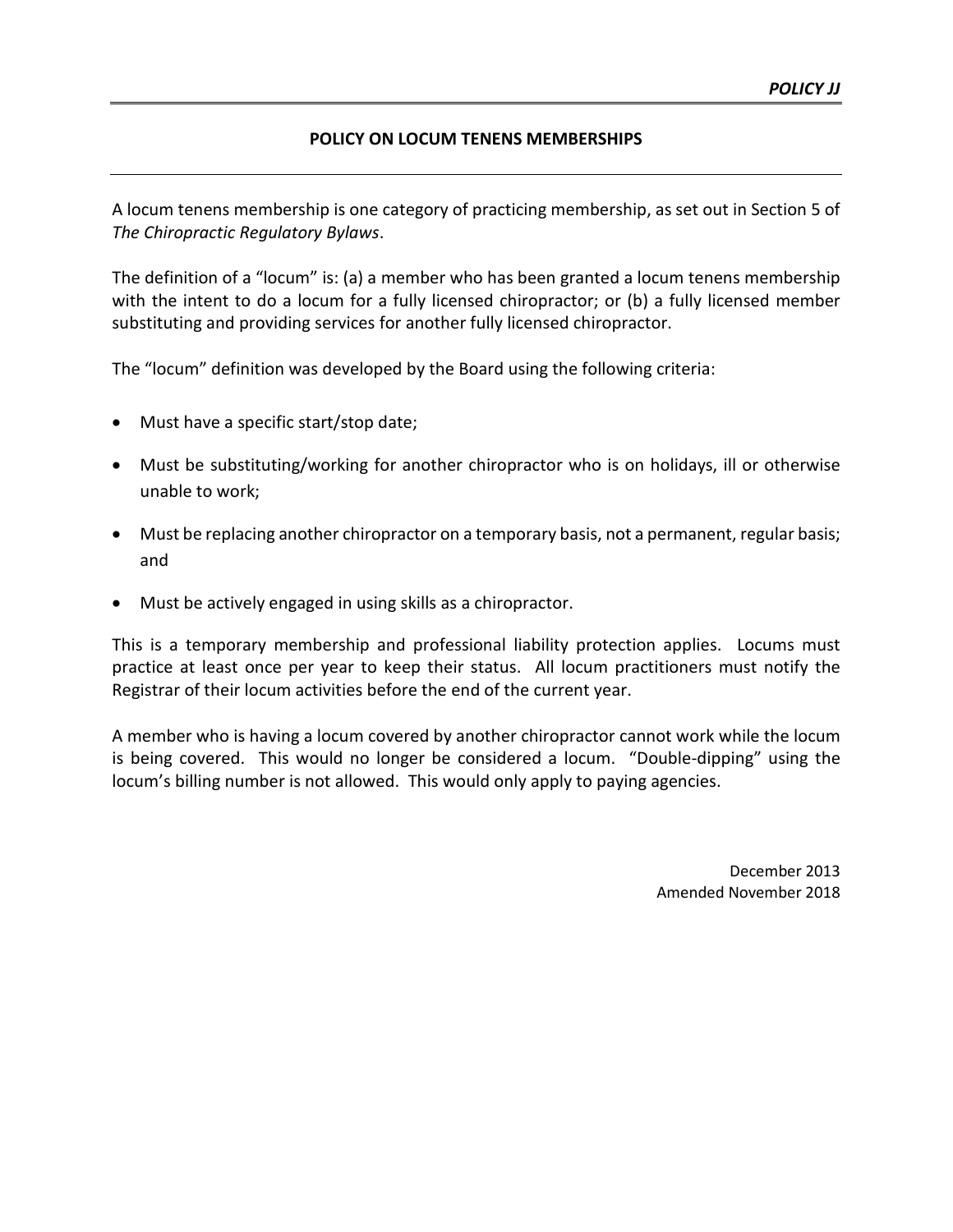### **POLICY ON TRADE SHOWS**

Members are allowed to participate in trade shows which are relevant to the chiropractic profession, specifically trade shows pertaining to health care and to industries that commonly utilize chiropractic care.

Participation in a trade show and/or having a booth at a trade show is considered "advertising" and, as such, members must comply with the advertising standards set out in Section 22 of The Chiropractic Regulatory Bylaws.

At a trade show, members are permitted to hand out business cards and discuss chiropractic care with the public. Members may also distribute chiropractic materials that are compliant with Policy II "Policy on Written Material Displayed or Distributed by Members."

Members are not permitted to perform any assessments/screenings or have any displays of chiropractic techniques.

Overall, members should adhere to the CAS goal of promoting chiropractors as neuromusculoskeletal specialists. Having a common message reinforces our professionalism and positive image.

> December 2013 Amended June 2022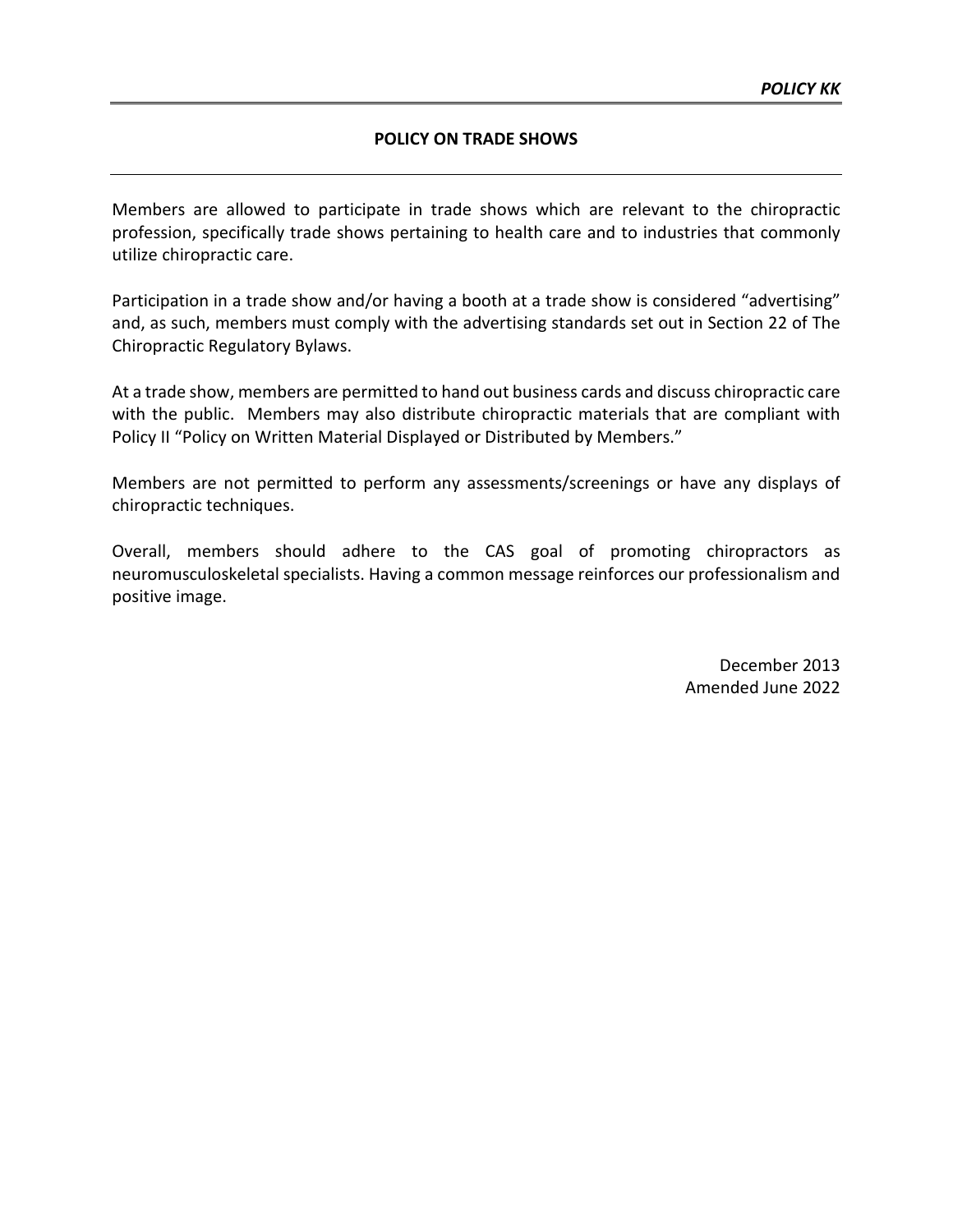As required, the Chiropractors' Association of Saskatchewan hires office staff. An outside firm may be contracted by the Board of Directors to assist with the hiring. The successful candidate shall be hired subject to a successful review of references.

## **A. Hiring the Executive Director**

The Past President Advisory Committee, consisting of the three immediate Past Presidents, (or a previous President if one or more of the three is not available), shall serve as the Executive Director Hiring Committee. The Executive Director Hiring Committee shall also include a member from the current Board of Directors as an advisory member, without a vote. The Board member shall be involved in the entire process. The current Executive Director may also be involved in the process as an advisory member. The Committee will recommend two or three candidates to the Board of Directors. The Board will be responsible for the final hiring decision and for approving the Executive Director's contract.

### **B. Hiring the Registrar**

The Past President Advisory Committee, consisting of the three immediate Past Presidents, (or a previous President if one or more of the three is not available), shall serve as the Registrar Hiring Committee. The Registrar Hiring Committee shall also include a member from the current Board of Directors as an advisory member, without a vote. The Board member shall be involved in the entire process. The current Executive Director may also be involved in the process as an advisory member. The Committee will recommend two or three candidates to the Board of Directors. The Board will be responsible for the final hiring decision and for approving the Registrar's contract.

### **C. Hiring other staff**

The Executive Director is responsible for the hiring of office staff necessary to successfully carry out the work of the CAS. The Executive Director may, where appropriate, ask for and utilize expertise from within the CAS or from an outside agency in the hiring of office staff (referred to as the "Hiring Committee").

For all positions, if possible, a minimum of three candidates will be interviewed. More candidates may be interviewed at the discretion of the Hiring Committee.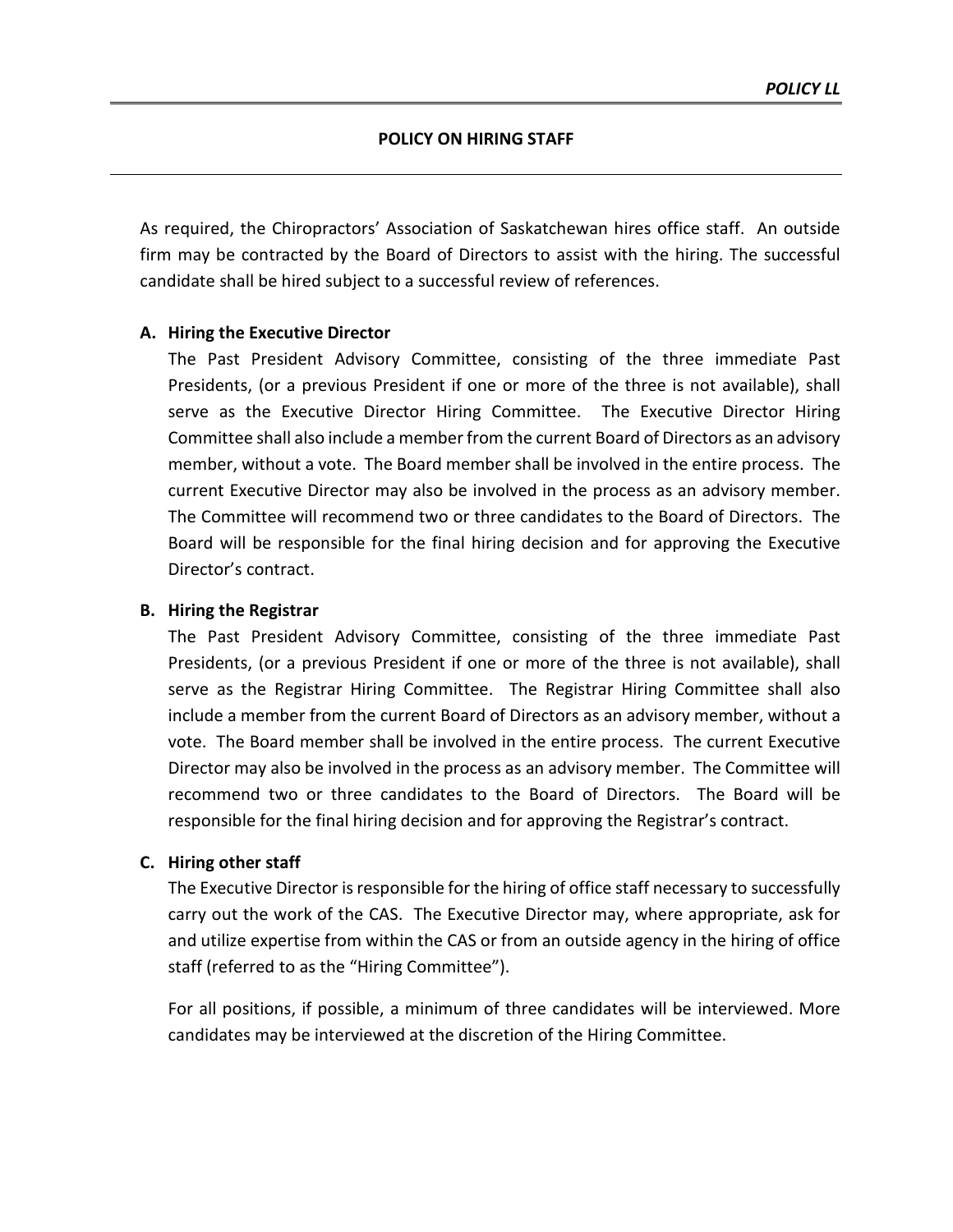The Executive Director is responsible for determining the remuneration and benefits of all office staff and may use whatever resources are reasonable to determine adequate levels of remuneration and benefits.

The Executive Director is responsible for the evaluation of office staff on a regular basis and for taking whatever reasonable remedial actions are required, if any, to improve performance.

The Executive Director is responsible for the termination of an employee when required, for cause and not for cause, in a manner that is lawful, fair and in the best interest of the CAS. Legal advice will be requested as required.

The Executive Director will keep the Board appropriately informed of all matters relating to the foregoing and take advice as necessary.

January 2015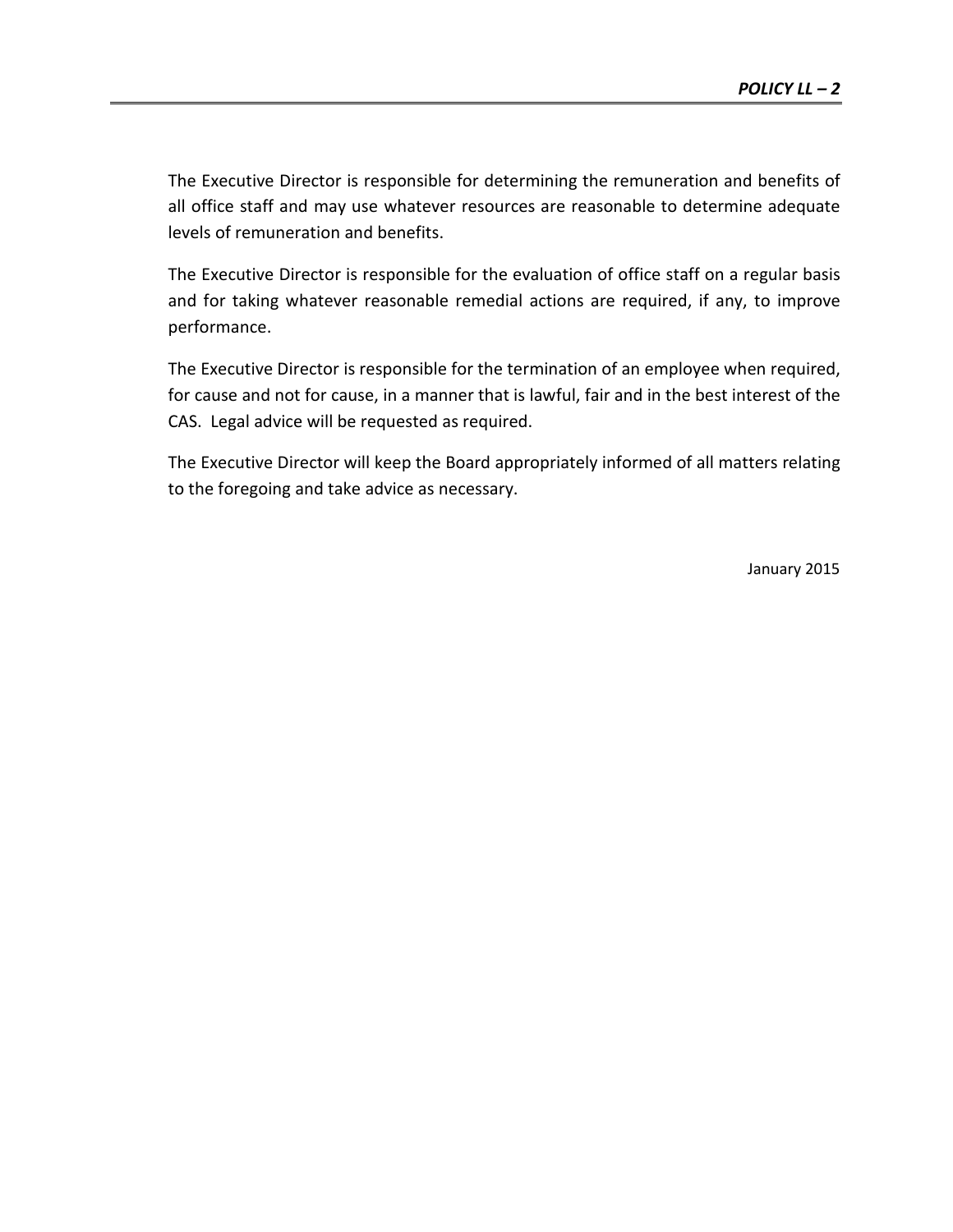#### **POLICY ON MEDIA INTERVIEWS**

Media and public interest in medicine is growing and there is increasing pressure on health care practitioners, including chiropractors, to participate in radio, television and newspaper interviews.

- 1. If a member of the CAS is contacted by the news media for an interview, the member shall direct the reporter/interviewer to the CAS Provincial office, or the member shall contact the office before conducting an interview.
- 2. Individual members of the CAS shall obtain permission from the provincial office to conduct a media interview.
- 3. From time-to-time, the provincial office may contact a member to conduct an interview, or to be available for a media interview.
- 4. Chiropractors shall not participate in interviews extolling their personal professional accomplishments or the availability through the chiropractor of a medical device, or mode of treatment.
- 5. In all statements and interviews, the chiropractor shall exercise caution that he/she be seen as speaking for the profession rather than promoting his/her own qualifications and professional services.
- 6. The content of interviews with the media shall conform to the relevant provisions of the Code of Professional Ethics and the Advertising Standards of the Chiropractors' Association of Saskatchewan.
- 7. The content of interviews with the media shall be limited to the scope-of-practice of chiropractic in Saskatchewan.

February 2014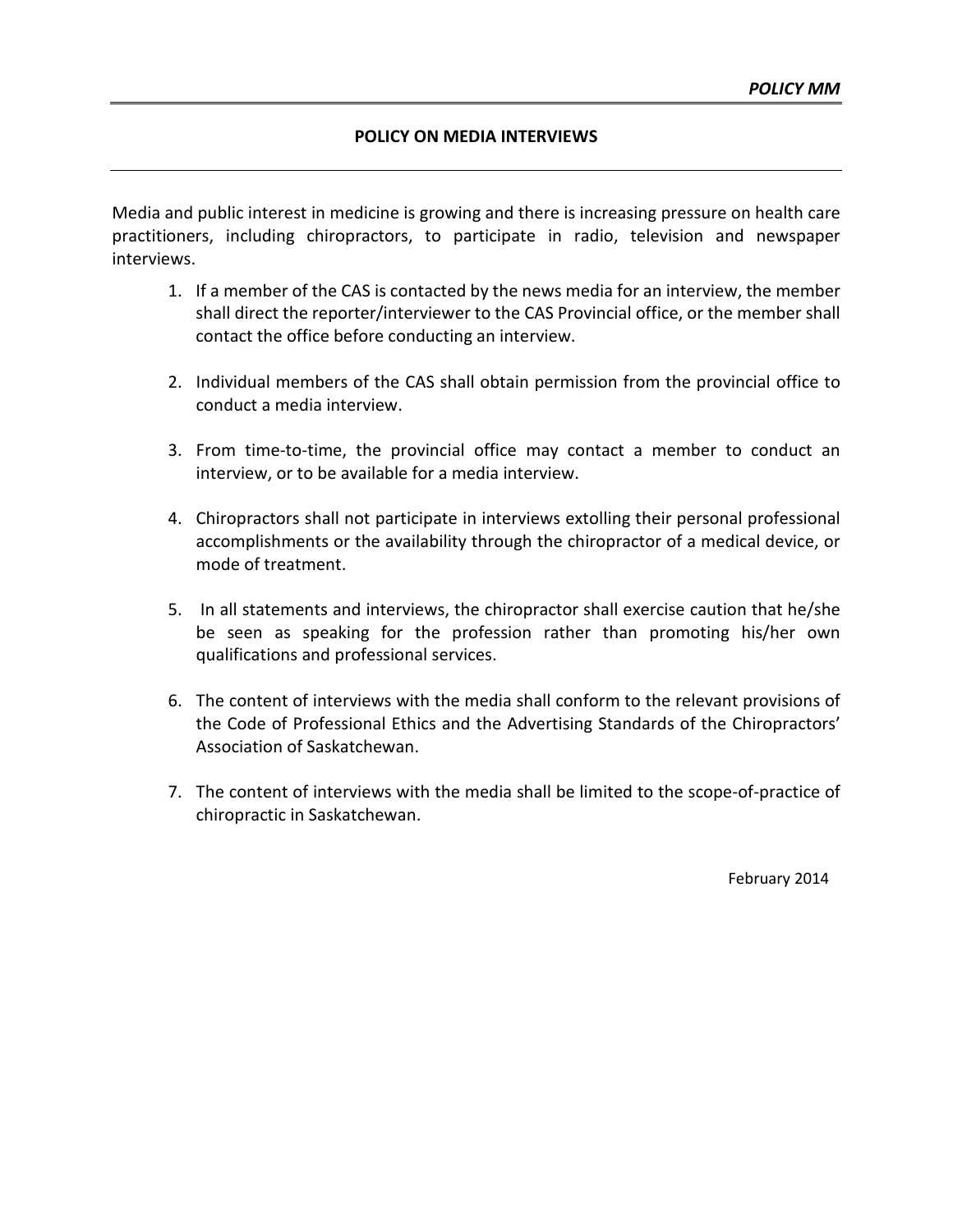## **POLICY ON TEMPORARY MEMBERSHIPS**

A temporary membership is a type of Limited Membership, as set out in Section 8 of *The Chiropractic Regulatory Bylaws*.

There are two forms of temporary memberships:

- 1. A locum membership for an out-of-province chiropractor; and
- 2. A temporary membership for an out-of-province chiropractor attending in Saskatchewan to provide chiropractic services at a sporting event.

Applicants for a temporary membership must apply in writing to the Registrar and submit the following:

- 1. Locum:
	- (1) CAS Locum Application Form (Form 2);
	- (2) Letter of Good Standing from practicing jurisdiction;
	- (3) Confirmation of professional liability protection; and
	- (4) Application fee (\$100 payable to CAS).
- 2. Sporting event:
	- (1) Letter providing contact information (home & clinic) and details of SK sporting event;
	- (2) Letter of Good Standing from practicing jurisdiction;
	- (3) Confirmation of professional liability protection; and
	- (4) Application fee (\$100 payable to CAS).

The Registrar will review the application, and if approved, will advise the applicant in writing of the term and conditions of the temporary membership.

May 2015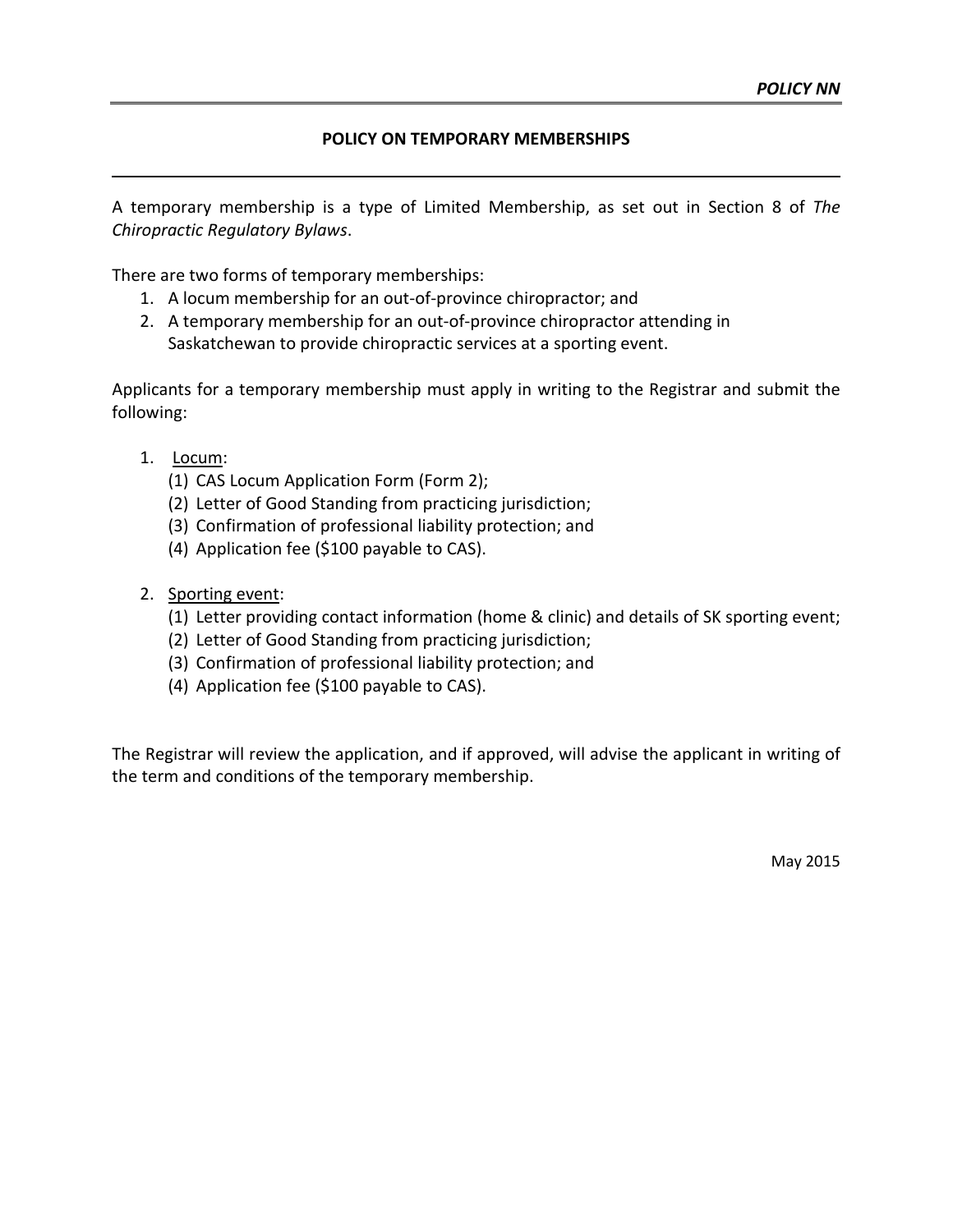# **POLICY ON DELEGATION OF CLINICAL DUTIES**

Members are responsible for the care and treatment of their patients. Members are also responsible for assessing the knowledge, training, experience and ability of clinical support staff and shall only delegate duties to support staff with the required knowledge, training, experience and ability to perform those duties.

# **RESPONSIBILITIES OF THE MEMBER**

In the delegation of any clinical duties to clinical support staff, members shall:

- Be physically present in the clinic and available to provide direction and supervision to clinical support staff
- Personally attend on patients each visit to ensure appropriateness of ongoing treatment plan
- Ensure clinical support staff are appropriately trained in and maintain the necessary competencies to perform the delegated duties (such training shall include manufacturer or industry supplied course training and hands-on training by a member)
- Ensure clinical support staff training meets manufacturer's and/or professional requirements to competently deliver the delegated duty via a therapeutic device (training for laser and ultrasound treatment must meet the requirements of *The Radiation Health and Safety Regulations, 2005*)
- Ensure a record of clinical support staff training is documented and updated as required
- Ensure that for any services provided by clinical support staff, appropriate chart entries have been made by these staff
- Ensure that clinical support staff's use and disclosure of any health information is within the context of *The Health Information Protection Act (HIPA)* and that these staff are fully aware of and compliant with all other requirements of *HIPA*
- Ensure that an appropriate policy and procedure for recording treatment notes by clinical support staff delivering the delegated treatment is in place and that these staff are well trained in recording treatment notes
- Ensure that an appropriate policy and procedure for the reporting and recording of adverse events is in place and that clinical support staff are trained in this procedure
- Ensure that clinical support staff are trained in and implement routine public health procedures such as hand hygiene and cleaning of equipment and environment

# **DUTIES THAT SHALL NOT BE DELEGATED**

A member shall not delegate any of the following duties to clinical support staff:

- Any reserved acts under *The Chiropractic Act, 1994* and *The Chiropractic Regulatory Bylaws* and any reserved acts specified in other Saskatchewan legislation, including but not limited to:
	- $\triangleright$  engaging in the practice of chiropractic
	- $\triangleright$  imaging production/application of ionizing radiation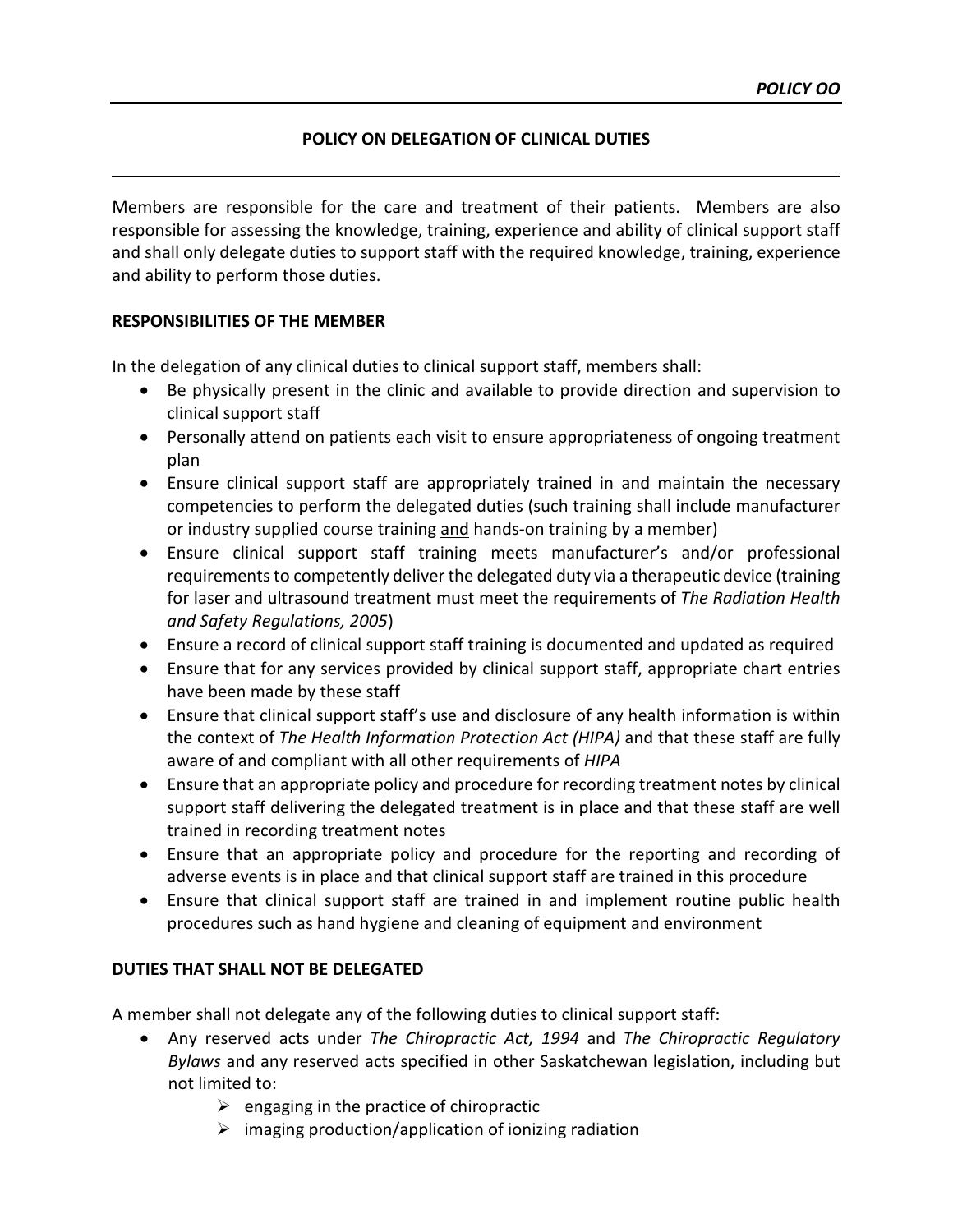- $\triangleright$  application of needle insertion acupuncture
- $\triangleright$  application of low-energy extracorporeal shock wave therapy (ESWT)
- Individual and specific case history elicitation
- Subjectively assessed physical examination procedures
- Assessment and interpretation of findings
- Diagnosis
- Initiating or altering a treatment plan
- Determining or changing any therapeutic modality application parameters
- Discharge planning
- Discussing a patient's condition with anyone other than the patient or their guardian

# **DUTIES THAT MAY BE DELEGATED**

A member may delegate any of the following duties to clinical support staff:

- Facilitating the completion of general intake forms and documents
- Assisting the member during diagnostic or treatment activities, for example, handling passive limb movement, gait training, exercise instruction, facilitating the practice of functional activities (such as passive and assisted range of motion activities) and positioning of the patient at imaging
- Carrying out basic diagnostic data gathering activities, such as vital signs, ranges of motion with instrumentation and thermographic scans
- Carrying out planned chiropractic treatment activities (preparing and applying chiropractic adjunctive modalities, with the exception of the reserved acts referred to above) for each patient following the supervising member's assessment, prescription and specific written instructions/treatment plan (include all details for treatment activities, application instruction, dosage settings and application area)
- Performing activities related to patient care but not part of the chiropractic treatment, such as accompanying patients, preparing patients for treatment and preparing patient files
- Providing follow-up explanation or clarification regarding home/self-care programs or exercise programs that were initially provided to the patient by the member

May 2015 Amended Aug. 2015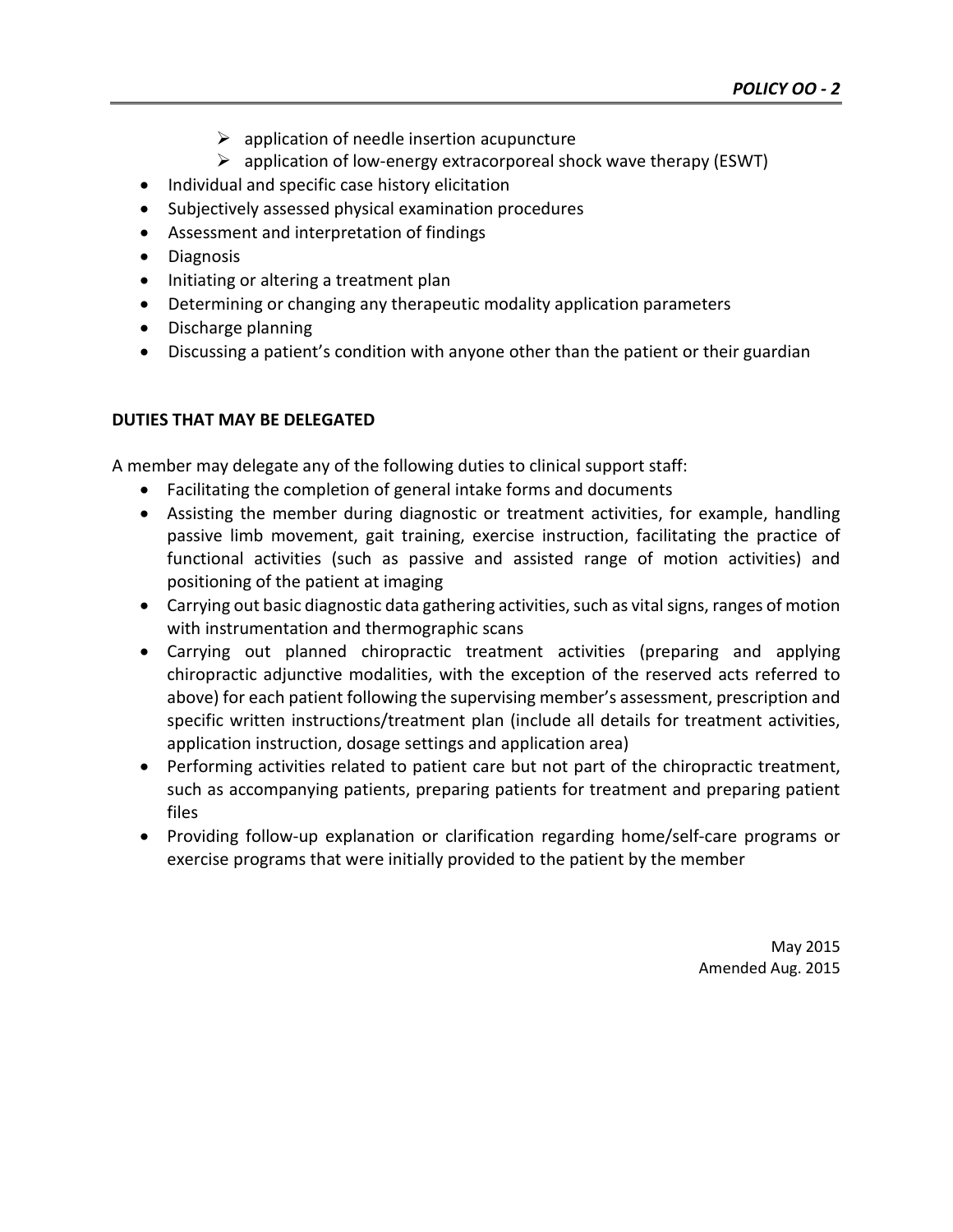## **POLICY ON MEMBER FEE ADJUSTMENTS**

Pursuant to *The Chiropractic Act, 1994,* and section 15(3) of the *Chiropractic Administrative Bylaws*, the Board of the Chiropractors' Association of Saskatchewan (CAS) has the discretionary power to reduce and/or waive member fees in the appropriate circumstances.

It is essential that the Board be promptly notified when a member's practice circumstances change. Payments for fee adjustments will only be calculated from the date on which the Board was advised, in writing, of the change in circumstances. No retroactive payments for fee adjustments will be considered or issued unless, in the opinion of the Board, there are valid, extenuating circumstances.

## **I. Fee Reductions**

**Practicing Senior Member** – where the sum of a member's age and years of practice as a practicing Regular member with the CAS equals a minimum of 90, that member will be entitled to a reduction in annual licensing fees, as specified in Appendix A to the *Chiropractic Administrative Bylaws*. The reduction shall be \$500.00 lessthan the Regular member CAS fees.

The Board will also consider requests for member fee reductions in the following circumstances:

- a) medical leave;
- b) maternity/parental leave;
- c) education leave;
- d) research position; and
- e) administrative position.

"Leave" is defined as an absence from practice for a period of not more than two years. Members must send their written request for a fee reduction, with supporting documentation,to the CAS Registrar. Any reduction applies to the CAS portion of annual fees only.

### **II. Fee Waivers**

### **a) Practicing Life Membership**

Where the Board has granted a Practicing Life Membership to a member pursuant to Regulatory Bylaw 6, the Board will waive the annual CAS fees for that member.

# **b) Student Membership/Preceptorship**

Where a Student member applies for a Regular Membership with the CAS upon the completionof a student preceptorship, the Board will waive the applicable application fee.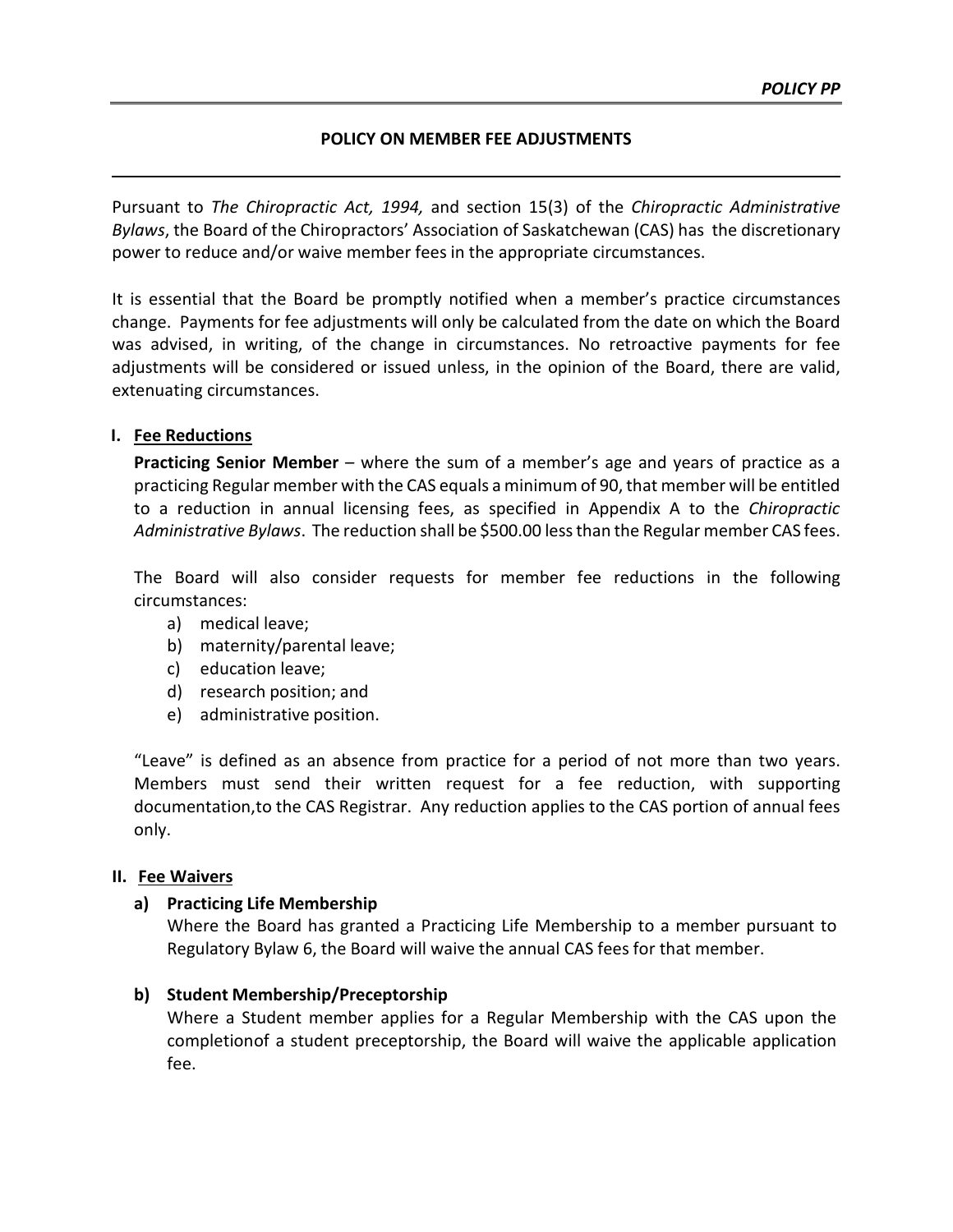# **c) New Graduates**

For new graduates, the Board will waive the CAS fees for the six (6) months following the completion of the final CCEB exam. The remainder of the annual fees will be prorated.

For the first full year following graduation and membership with the CAS, the Board will permit the member to pay their annual fees in two (2) installments, as follows: December 31 (Federation fee and Research) and February 28 (CAS fees and PR levy).

# **III. Fee Refunds**

# **a) Termination of Membership**

Where a member terminates their CAS membership mid-year, no refund of fees will be given.

# **b) Retirement**

Where a practicing member retires from practice mid-year and changesto a Retired nonpracticing membership, they will receive a pro-rated refund for the difference in membership fees for the remainder of that year.

# **c) Death**

In the event of the death of a member, a pro-rated refund of CAS fees for that year will be given to the member's family.

> January 2016 Amended August 2021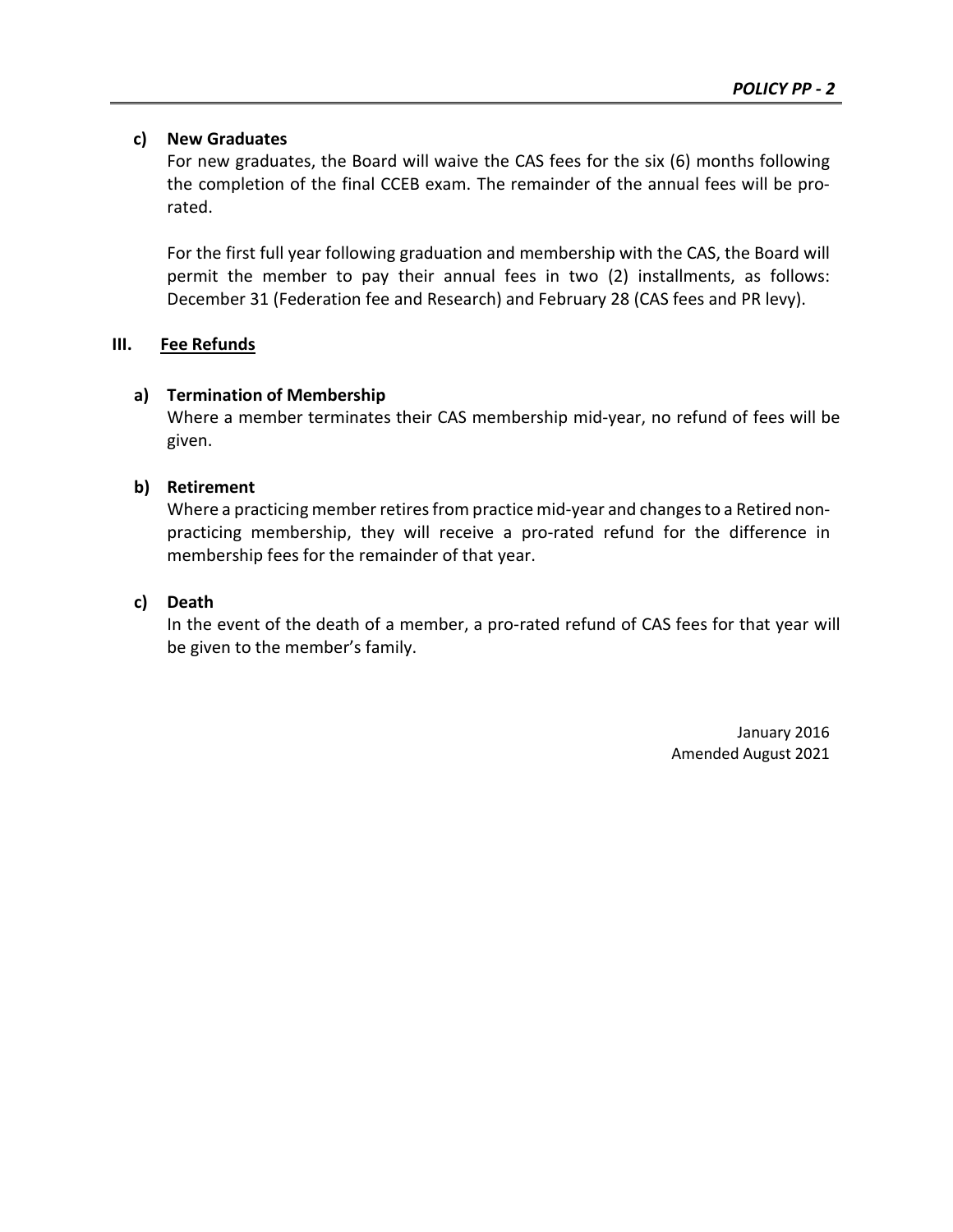# **POLICY ON ELECTRONIC HEALTH RECORDS**

All members using an electronic health record system must ensure the records meet all requirements as identified in "Practice Procedures" - Appendix V to the Chiropractic Regulatory Bylaws.

All members using an electronic health record system must ensure that the system has safeguards to protect the confidentiality and security of information, including but not limited to, ensuring:

- 1. An unauthorized person cannot access identifiable health information on electronic devices;
- 2. Each authorized user can be uniquely identified;
- 3. Each authorized user has a documented access level based on the individual's role;
- 4. Appropriate password controls or data encryption are used;
- 5. Audit logging is always enabled;
- 6. Firewalls and virus scanners are used;
- 7. Where electronic signatures are permitted, the authorized user can be authenticated;
- 8. Identifiable health information is transmitted or remotely accessed as securely as possible with consideration given to the risks of non-secured structures;
- 9. Secure backup of data to a secure medium (online storage, USB stick, CD ROM, etc);
- 10. Data recovery protocols are in place and the regular testing of these protocols;
- 11. Data integrity is protected such that information is accessible;
- 12. Practice continuity protocols are in place in the event that information cannot be accessed electronically; and
- 13. When hardware that contains identifiable health information is disposed of, all data is removed such that it cannot be reconstructed.

A member who engages the service of an information management service provider, as defined under *The Health Information Protection Act* (HIPA), to process, store, archive or destroy electronic health records under the custody or control of that member, must enter into a written agreement with the information management service provider to address the requirements of HIPA.

If a member has transferred paper patient files to electronic health records, the member may destroy the paper files in accordance with the CAS Information Destruction Policy.

March 2016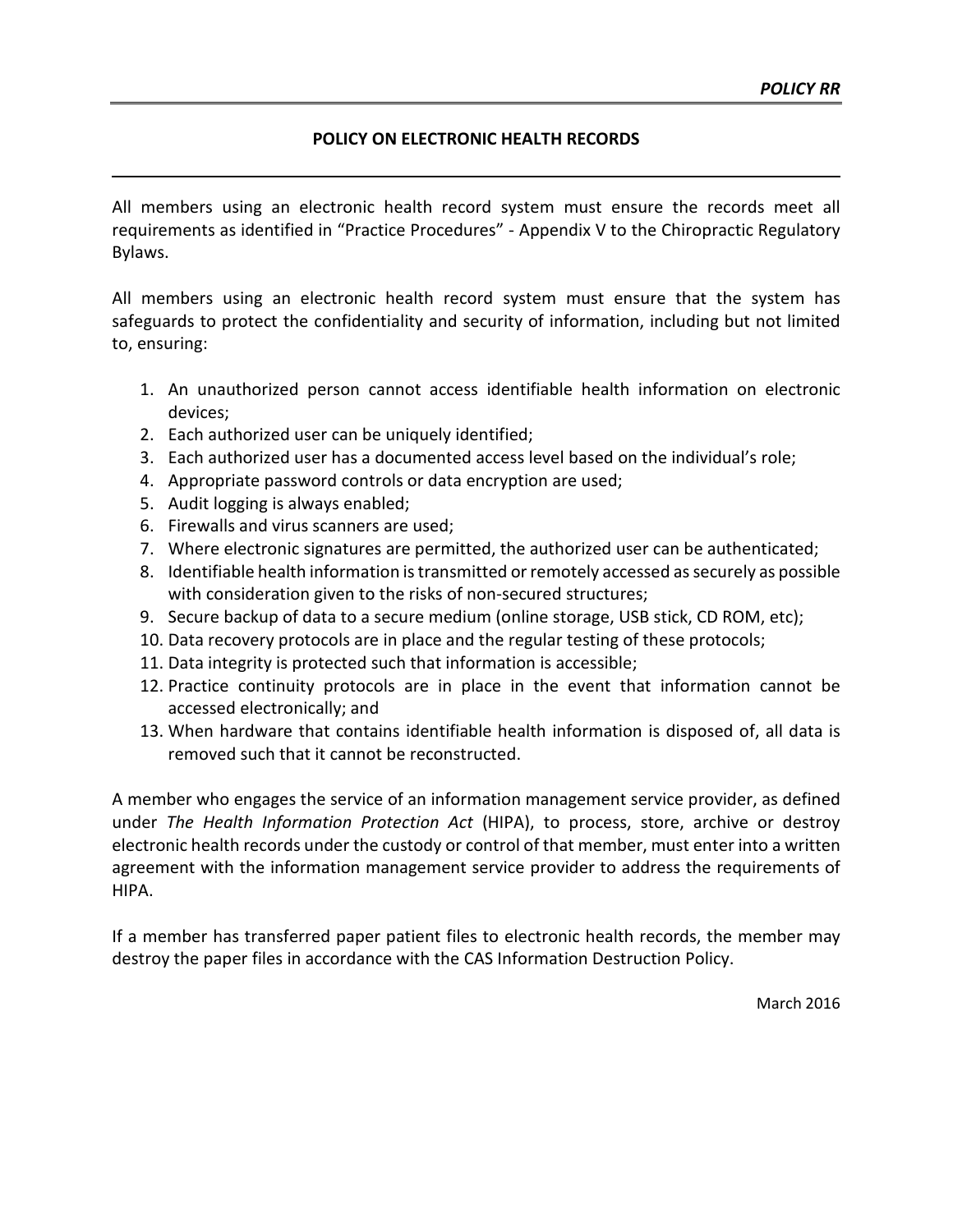#### **POLICY STATEMENT:**

The purpose of this Policy is to clarify what members are permitted to advertise on social media platforms and to provide guidance to members in understanding their professional responsibilities when using social media. Members are required to comply with all existing legal, regulatory and professional obligations when engaging in the use of social media, including all relevant legislation, bylaws, policies and directives.

#### **RATIONALE:**

The use of social media is rapidly expanding, and it has changed how we communicate, build relationships, interact and disseminate information. "Social media" refers to the online and mobile tools that people use to share content, opinions, experiences and perspectives, and includes websites and applications used for social networking. Commonly used social media platforms include, but are not limited to: Facebook, LinkedIn, Twitter, YouTube, Instagram, blogging sites and web pages.

Whether an online activity can be viewed by the public or is limited to a specific group of people, members need to maintain professional standards and be aware of the implications of their actions, as in all professional circumstances. Information circulated on social media may end up in the public domain, and remain there, irrespective of the intent at the time of posting. Members are reminded to remain professional on both professional and personal social media platforms, as you are considered a licensed professional in any and all interactions. If a complaint is received about something posted on a member's personal or professional social media account, the CAS is obligated by law to investigate it.

#### **GUIDELINES:**

- $\triangleright$  A member's use of social media in their practice falls within the broad definition of "advertising" as defined in *Regulatory Bylaw* 22(1) and must, therefore, comply with the CAS Advertising Standards set out in *Regulatory Bylaw* 22 and related Policies, Guidelines and Directives.
- $\triangleright$  A member must comply with all legal and professional obligations to maintain privacy and confidentiality in accordance with *The Health Information Protection Act* (HIPA) and CAS Regulatory Bylaws and Policies.
- $\triangleright$  A member must have a clear understanding of the privacy settings available in any use of social media and apply them appropriately. While patients or members of the public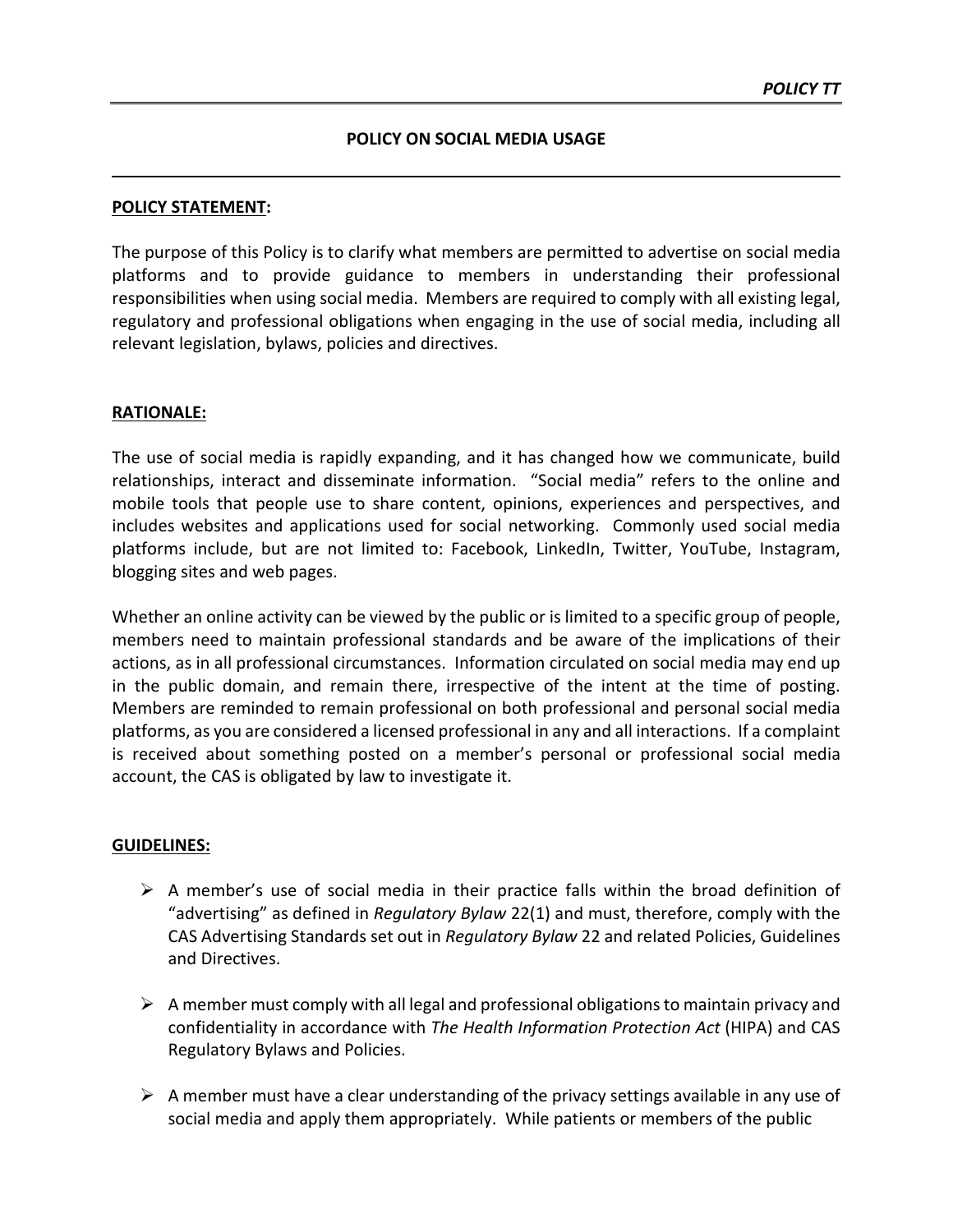- $\triangleright$  may make themselves publicly known through posting, a member must not breach the privacy or confidentiality of a patient in any context. A member must exercise caution when blogging so as not to identify a patient.
- $\triangleright$  A member must not provide any clinical advice, communicate a diagnosis and/or results to a patient or member of the public through social media. A member may, however, provide general health information within the chiropractic Scope of Practice for educational or informational purposes.
- $\triangleright$  A member must be cognizant of the risks of using social media in their professional practice, such as a member of the public incorrectly applying information found online to their personal health situation. Whenever a member uses his/her professional designation or provides health related information, that member is viewed as acting in a professional capacity. A member must exercise caution when posting health related information, so that it is clearly used for education or informational purposes, and not as clinical advice.
- $\triangleright$  A member must maintain appropriate professional boundaries and avoid posting information, comments or images that may be perceived as undignified or unprofessional. A member must be respectful of other members and other health professions in posting any material.

June 2019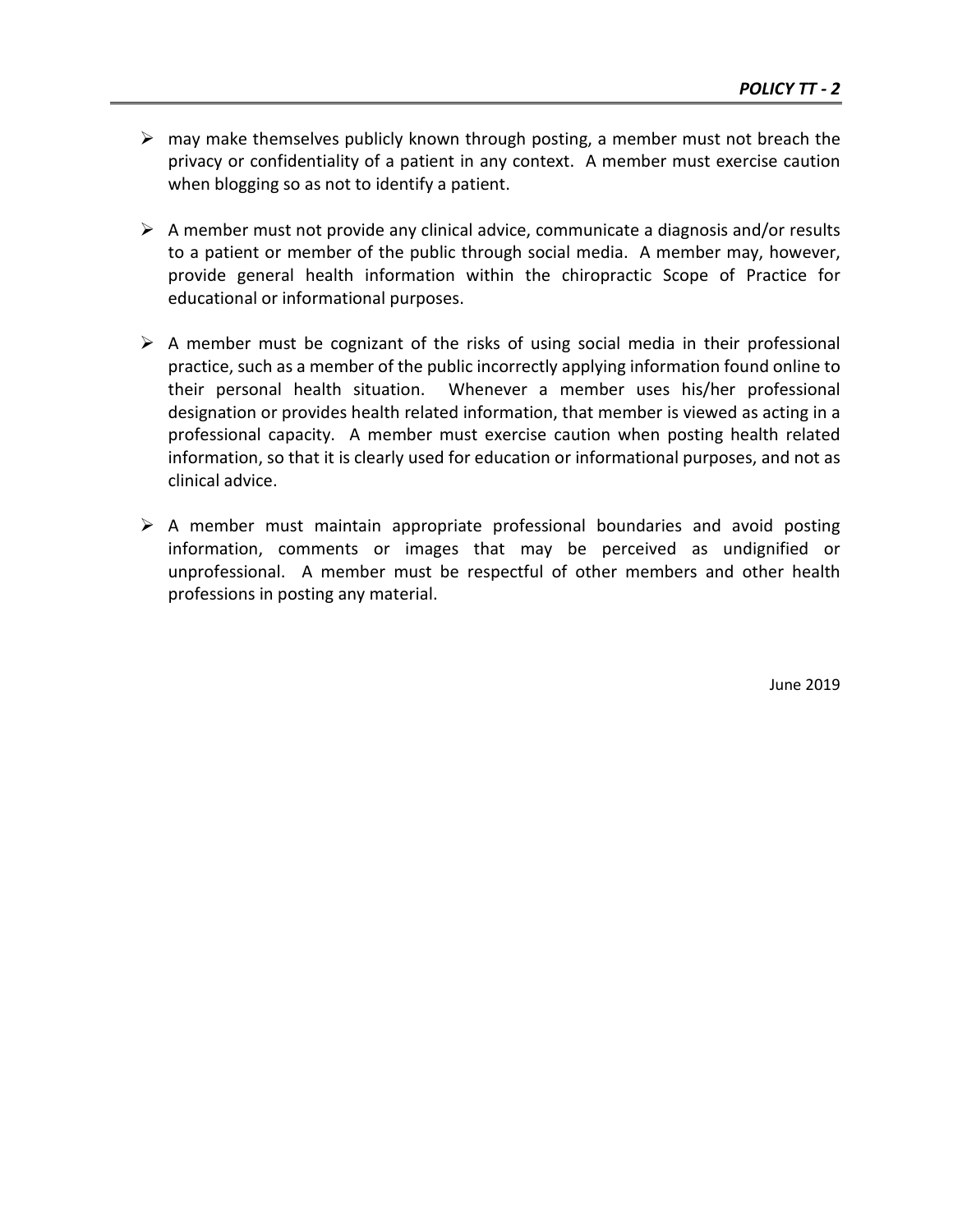#### **TEMPORARY POLICY ON VIRTUAL CARE**

#### **PREAMBLE:**

To facilitate ongoing care of patients in a manner that does not risk further spread of COVID-19, the CAS is permitting members to provide temporary virtual care services to patients, including consultation and the provision of chiropractic care information and direction to patients through the use of telephone and/or video communication.

#### **VIRTUAL CARE SERVICES:**

Virtual Care services that may be provided include the following:

- a. Consult with a new or existing patient, obtaining a history or update and observing the condition described by the patient. This must occur by video only but may be supplemented by email.
- b. Make physical observations and conduct examinations that can reasonably occur via telehealth. This must occur by video only.
- c. Distribute and receive outcome measures from the patient. This may occur via email or video.
- d. Make a diagnosis or working diagnosis for new patient consultations. This must occur by video and be followed up by an email as required to provide any further guidance for the patient.
- e. For new patients, a treatment plan based on the history, diagnosis and examination must be delivered via video and followed up by an email as required to provide any further guidance for the patient. If changes to the treatment plan occur, an email can confirm the changes or provide further information.
- f. Monitor, observe and prescribe new or changes to therapeutic exercise programs. This must occur by video and be followed up by an email as required to provide any further guidance for the patient.
- g. Recommend modifications for supports and devices already in the possession of the patient. This may occur via email or video.
- h. Advise and counsel on matters related to the condition of the spine or other joints of the body and the associated tissue, the nervous system and the overall health of the individual. This may occur via email or video.

Members may refer for diagnostic imaging or diagnostic testing based on a virtual care consultation.

Virtual care services encompass all forms of remote consultation and provision of care information and direction regardless of the communication technology used or whether different terminology is used by a member to describe the patient interaction.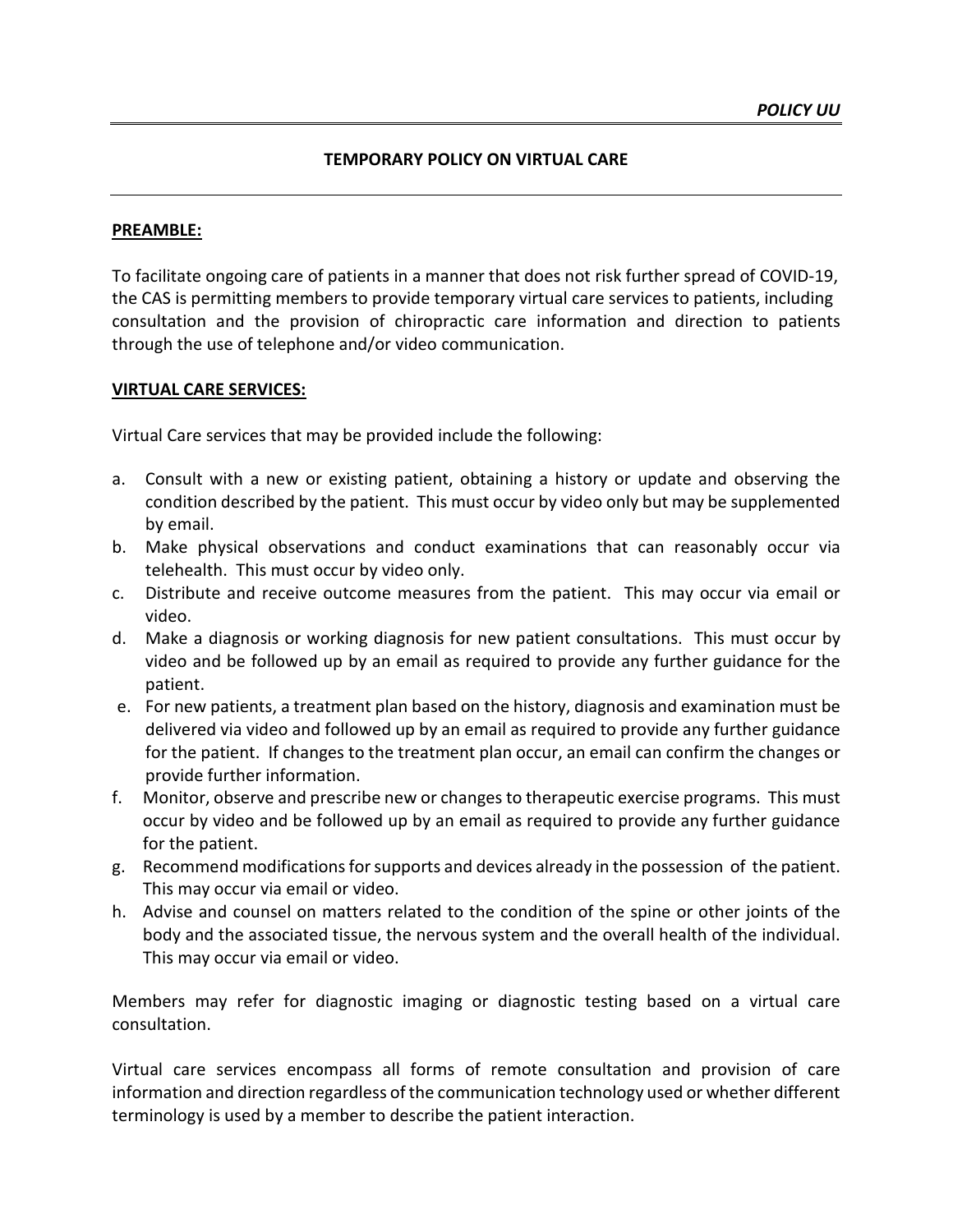The CAS reminds members that the use of technology does not alter the ethical, professional and legal requirements that apply to the provision of chiropractic care. Members who choose to participate in virtual care services must continue to meet all the same legal, ethical, and professional obligations that apply to in-person services.

Only a chiropractor may provide virtual services. A chiropractor must not delegate any aspect of virtual care services.

Subject to the standards for virtual care services described below, members must use their professional judgment when determining whether virtual care services are appropriate for a patient.

Before providing virtual care services, members must confirm with their professional liability protection or insurance provider that they have appropriate coverage in accordance with the CAS Regulatory Bylaws.

## **STANDARDS FOR VIRTUAL CARE SERVICES:**

- 1. A member may provide virtual care services to a new patient if the virtual care consultation will be an appropriate method to deliver services to the patient, and if the requirement for a direct physical examination is not necessary to provide a complete diagnosis, working diagnosis or differential diagnosis and treatment plan. The member must obtain informed consent from the patient prior to providing any virtual care services. The Informed Consent form may be provided to the patient electronically and the signed form returned to the member electronically. If a signed copy cannot be obtained, the member must ensure that the informed consent discussion is documented in the patient file.
- 2. A member may provide virtual care services to a patient who the member has previously treated and for whom the member has a clinical file, including a record of a physical assessment conducted in the preceding 12 months and a signed Informed Consent form.
- 3. The member and the patient must be in SK at the time of the consultation. Virtual care services are not permitted for persons who are outside of SK at that time.
- 4. A member may only provide virtual care services if:
	- a. providing virtual care services is in the patient's best interest, considering the patient's current condition and care needs; and
	- b. virtual care services allow for adequate assessment of the patient's presenting problem and care needs.
- 5. When providing to virtual care services to a patient, a member must:
	- a. confirm the patient's identity and confirm his or her identity to the patient;
	- b. obtain an informed consent from a new patient and augment the existing informed consent from the patient by informing patients of any limitations that virtual care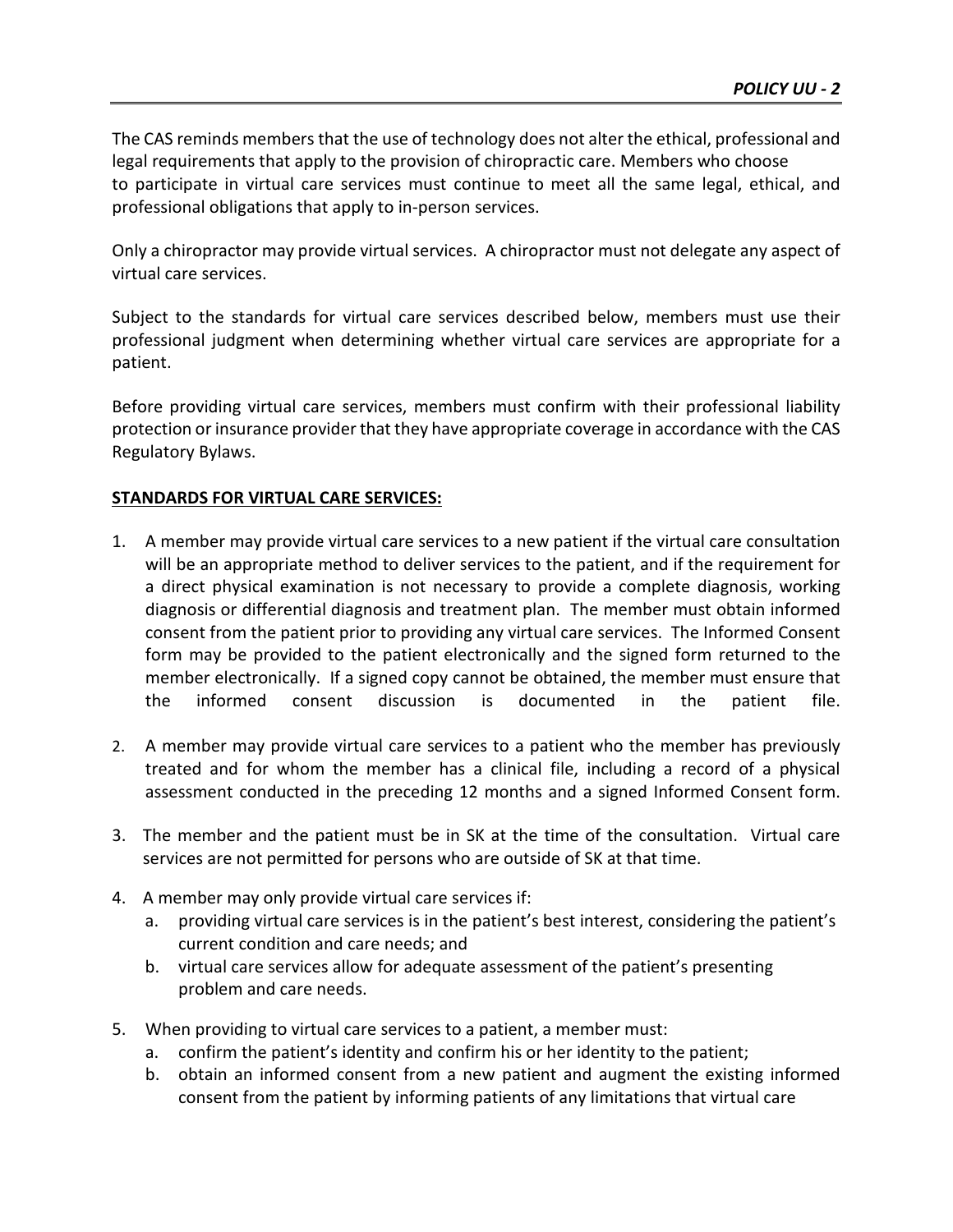services impose and the risks inherent in the delivery of virtual care services, including the risk to privacy of patient information, and create a written record of having done so;

- c. maintain a clinical record for all provided services in accordance with the requirements for in-person care;
- d. ensure that the communication technology used and the physical location of both the member and the patient does not compromise the privacy and confidentiality of the patient's personal health information; and
- e. provide follow-up consultation and care as appropriate.
- 6. Before providing virtual care services, a member must advise the patient what application or format they are using for the communication and advise that it may not be totally secure. The patient must confirm that they are willing to proceed with the virtual care service using that application before any services are provided, and the member shall record this in the patient file. Members shall use a video conference solution that protects the privacy of the appointment and is compliant with the *Personal Information Protection and Electronic Documents Act.*
- 7. If a member does make an audio or video recording, the patient must be informed of the recording and provide consent to be recorded, and the chiropractor must retain that audio or video recording as part of the clinical record.
- 8. Before providing virtual care services, a member must inform the patient of any applicable fees.
- 9. The patient's record must include a detailed summary of all services provided, including the start and stop time of the consultation. Only time spent communicating with the patient can be claimed as part of the service. Time spent on administrative tasks cannot be claimed.
- 10. A member may only claim one virtual care consultation per patient in a single day. A member may not claim for an in-person service for a patient on the same day a claim for a virtual care consultation is billed for the same patient.
- 11. All receipts for virtual care services must clearly state that the services were delivered using virtual care.
- 12. If seeking reimbursement of fees for virtual care services from a third-party payor, a member must advise the third-party payor that the services were provided using virtual care.

THIS POLICY WILL REMAIN IN EFFECT UNTIL FURTHER NOTICE FROM THE BOARD AND WILL BE REVIEWED ANNUALLY.

March 24, 2020 Amended April 13, 2020 Amended April 22, 2020 Amended August 14, 2020 Amended August 20, 2021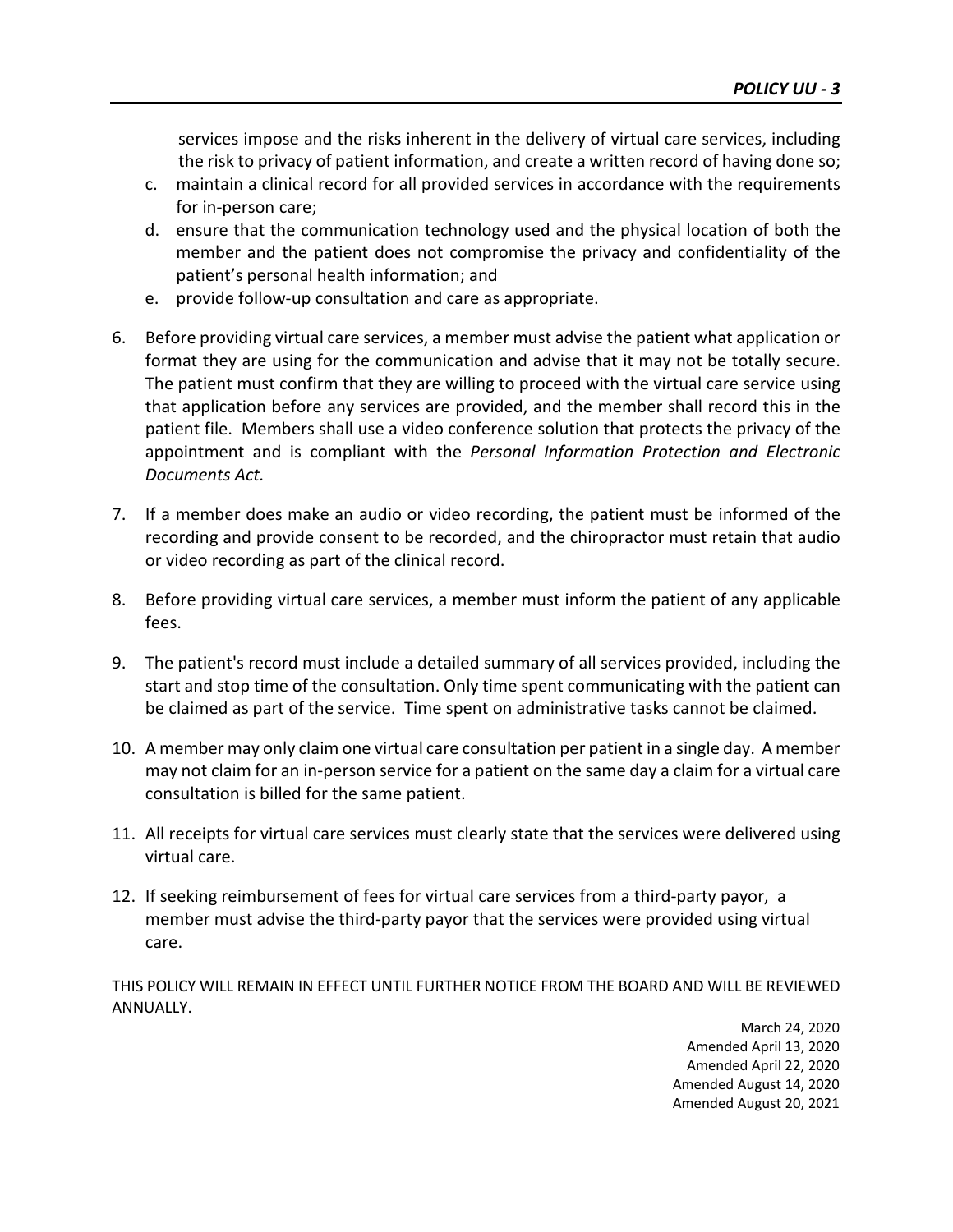### **POLICY ON COVID-19 INFECTION PREVENTION AND CONTROL**

#### **PREAMBLE**

The COVID-19 pandemic has created a very fluid, rapidly evolving environment and clinicians and clinics will need to respond quickly to the changes signaled from Government. The CAS remains committed to providing direction and guidance to help chiropractors address this challenge. During this time of transition, the provincial health system is continuing to adhere to COVID-19 related infection prevention and control policies. CAS members are required to:

- 1. Follow all mandates and recommendations from Public Health and the Government of Saskatchewan regarding your personal and professional conduct. As a regulated health professional, you have a fiduciary responsibility to follow all civil orders that originate from any level of government.
- 2. Read and follow all communications from the CAS.
- 3. Consider virtual care services as an option to meet patient care needs, when indicated bythe risks associated with providing in-person services and the services required. (see *Policy UU – Temporary Policy on Virtual Care)*

The CAS is consulting with the Ministry of Health and others and will adapt this policy based on ongoing expert recommendations. The CAS exists to protect the public, and this policy is created to protect the public and instill confidence that patients can access safe chiropractic care.

To facilitate ongoing care of patients, the Board has approved the following policy on infection prevention and control.

#### **GUIDELINES:**

This Policy includes guidelines regarding:

- 1. Screening
- 2. Hand Hygiene
- 3. Environmental Cleaning and Disinfection
- 4. Physical Distancing
- 5. Use of PPE
- 6. Exclusion or Work Restrictions during Staff Illness

#### **1. Screening**

Members must assess and screen patients for symptoms of COVID-19 as per the guidance of Public Health.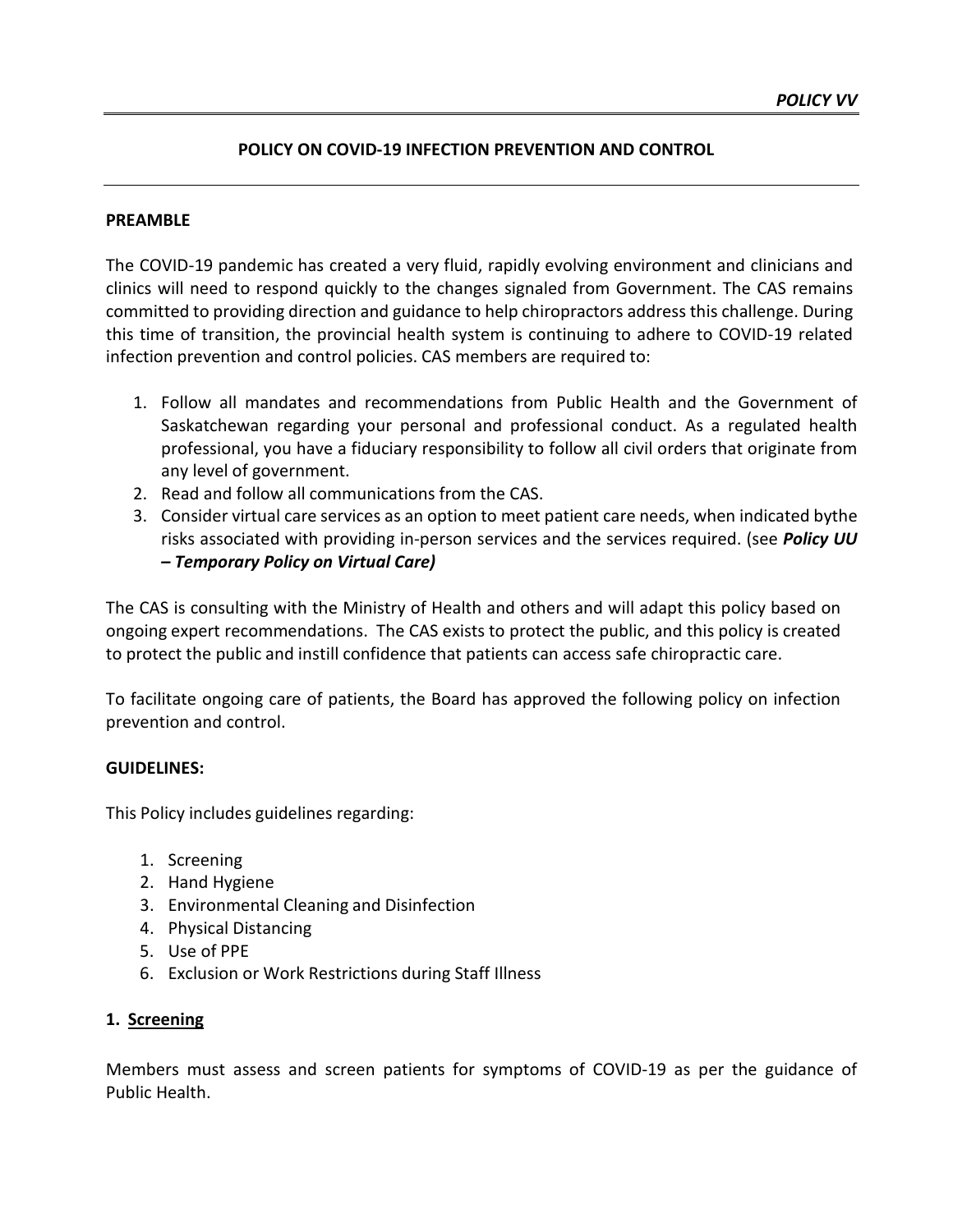Clinic staff shall screen patients in one or more of the following ways:

- (1) verbally at the time of patients' attendance at the clinic;
- (2) by posting the screening questions on the clinic online booking system; or
- (3) by posting the questions at the front desk for patients to read and acknowledge upon arrival.

## **(See Appendix "A" for screening questions)**

Members should advise patients to reschedule their chiropractic appointment if they are feeling ill or exhibiting symptoms of COVID-19.

Signage indicating screening criteria should be posted in a location that is visible in the clinic.

## **2. Hand Hygiene**

Hand hygiene is the most effective way of preventing the transmission of infections to patients and staff in clinics. All employees shall be educated in proper hand hygiene techniques. Members shall ensure that hand hygiene products are available for employees and patients.

Hand hygiene includes washing hands with soap and water or using alcohol-based hand sanitizer. Washing hands is preferred whenever possible. Alcohol-based hand sanitizer must be approved by Health Canada (DIN or NPN number).

Hand hygiene shall be performed:

- Members when enter clinic; before contact with a patient and after contact with a patient (hand wash)
- Patients when enter clinic (hand sanitizer)
- Staff when enter clinic (hand sanitizer)

*Note: if hand sanitizer is unavailable, hand washing is acceptable.*

See **Appendix "B"** for proper procedures for hand washing and sanitizing.

## **3. Environmental Cleaning and Disinfection**

The COVID-19 virus can survive for a period of time on different surfaces and objects. Frequent cleaning and regular disinfection is important for infection prevention and control. Cleaning products remove dirt, dust and oils, but don't always kill germs. Disinfectants are applied after cleaning to destroy germs.

- It is recommended that clinical contact surfaces (e.g. chiropractic tables, therapeutic tools and devices, procedural work surfaces, clinic room seats, etc.) be cleaned after each patient encounter.
- It is further recommended that clinical contact surfaces be disinfected daily.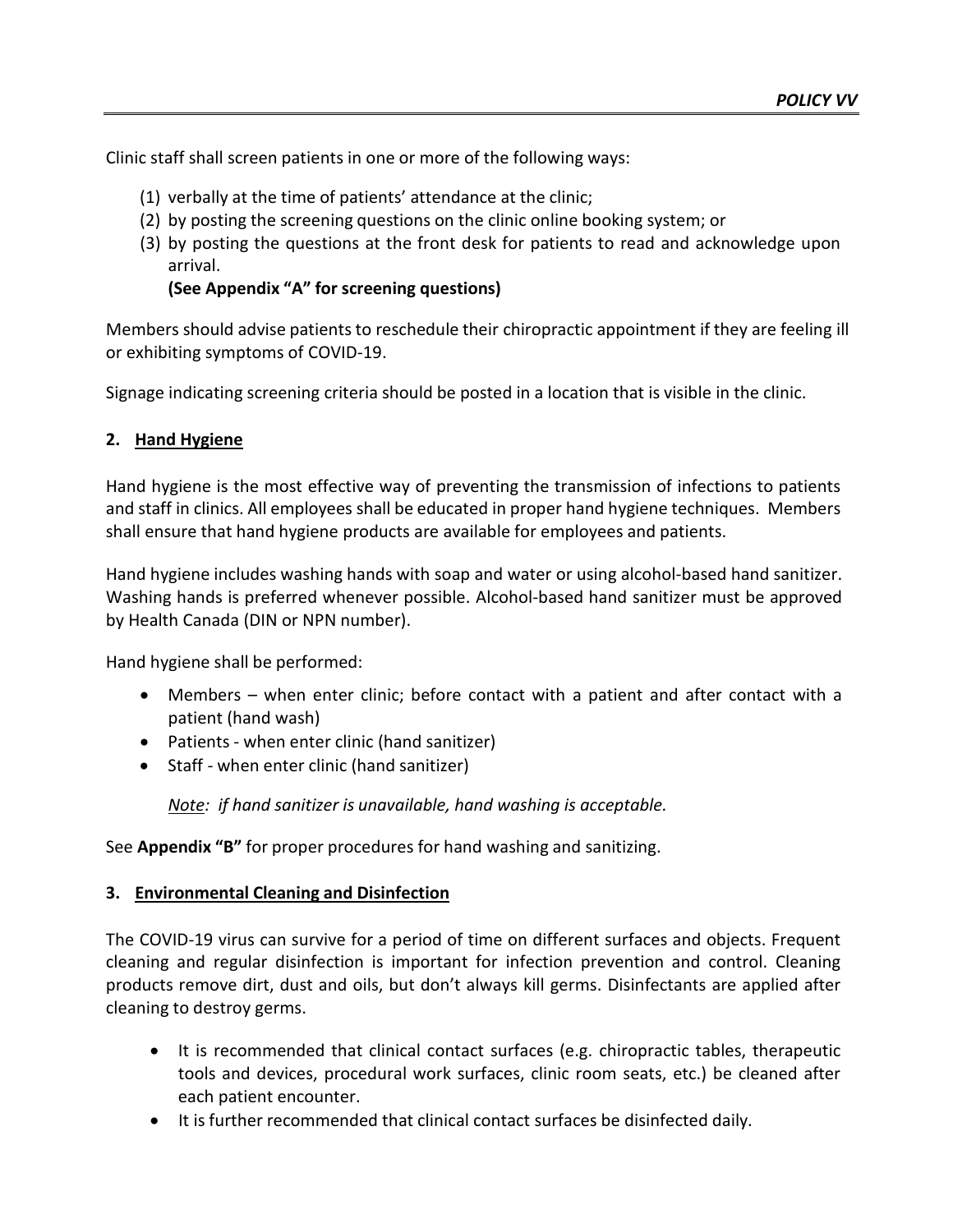A regular schedule for periodic environmental cleaning should be established.

## **4. Physical Distancing**

Physical distancing has proven to be an effective way to reduce the spread of COVID-19. It is recommended that members maintain physical distancing in their clinics, such that members of the public are (2) metres from each other in treatment areas, waiting areas and transition areas.

Consideration should be given to scheduling off-hours treatment for high-risk populations.

# **5. Use of PPE**

Personal protective equipment (PPE) is an essential element in preventing the transmission of disease-causing microorganisms. If used incorrectly, PPE will fail to prevent transmission and may facilitate the spread of disease.

It is strongly recommended that a Health Canada authorized Level 1 medical mask be worn by the member when treating patients where a physical distance of two metres cannot be maintained.

One mask may be used for the entire work shift, but must be discarded and replaced when wet, damaged or soiled, when taking a break, and at the end of the day. N95 respirators are not required. Cloth masks are not permitted for members as they are not PPE.

PPE must be donned and doffed using the following specific sequence to prevent contamination:

## Donning mask:

- 1. Perform hand hygiene.
- 2. Put on mask. Secure ties to head or elastic loops behind ears. Mould the flexible band to the bridge of nose (if applicable). Ensure snug fit to face and below chin with no gaping or venting.

Doffing mask:

- 1. Perform hand hygiene.
- 2. Carefully remove mask by bending forward slightly, touching only the ties or elastic loops. Undo the bottom tie first then undo the top tie. Discard the mask in the garbage.
- 3. Perform hand hygiene.

Members may wear eye protection when treating patients where a physical distance of two metres cannot be maintained, but it is not required.

Single use gloves may be used, but are not required for most chiropractic services. If gloves are used, they must be changed in between each patient encounter and be accompanied by proper hand hygiene between every glove change.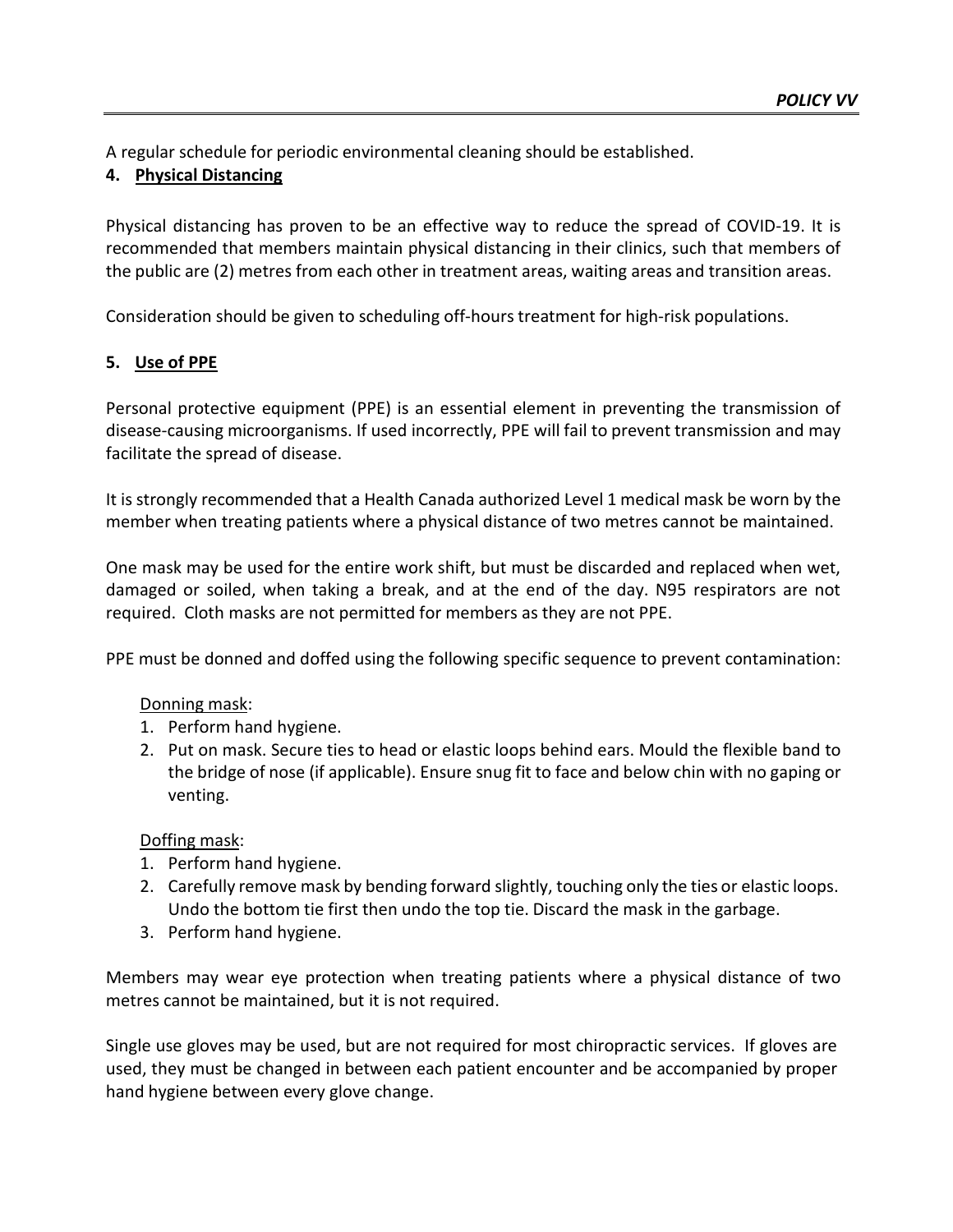More information on proper PPE use can be found at:

[https://www.saskhealthauthority.ca/intranet/about-sha/news/covid-19-information-health](https://www.saskhealthauthority.ca/intranet/about-sha/news/covid-19-information-health-care-providers/ppeinfection-prevention-and-control)[care-providers/ppeinfection-prevention-and-control.](https://www.saskhealthauthority.ca/intranet/about-sha/news/covid-19-information-health-care-providers/ppeinfection-prevention-and-control)

*Note: It is recommended that members practice in different clothes than they wear into the clinic. The clothes that you practice in should be cleaned each day. You should change back into the clothes you wore to the clinic to return home in.*

## **6.** *Exclusion or Work Restrictions during Staff Illness*

If a member or staff exhibits any symptoms of COVID-19, they must stay home or be sent home and should follow the advice of public health before returning to work. When employees go home sick, their work areas must be cleaned and disinfected.

## *Additional Resources:*

[Policy UU – Temporary Policy on Virtual C](https://saskchiro.ca/wp-content/uploads/2022/01/POLICIES-2022-1.pdf)are [Government](http://www.saskatchewan.ca/coronavirus) of [Saskatchewan](http://www.saskatchewan.ca/coronavirus) COVID-19 Resource Page [COVID-19 Resources for Health Care Providers – Government of Saskatchewan](https://www.saskatchewan.ca/government/health-care-administration-and-provider-resources/treatment-procedures-and-guidelines/emerging-public-health-issues/2019-novel-coronavirus/information-for-health-care-providers) [Government of Saskatchewan Support for Businesses and Business Response Team](https://www.saskatchewan.ca/government/health-care-administration-and-provider-resources/treatment-procedures-and-guidelines/emerging-public-health-issues/2019-novel-coronavirus/covid-19-information-for-businesses-and-workers/support-for-businesses) [Government](https://www.canada.ca/en/public-health/services/diseases/coronavirus-disease-covid-19.html) of Canada COVID-19 Resources

> Effective date: May 4, 2020 Amended: May 7, 2020 November 16, 2020 March 12, 2021 July 11, 2021 September 17, 2021 November 25, 2021 January 25, 2022 February 28, 2022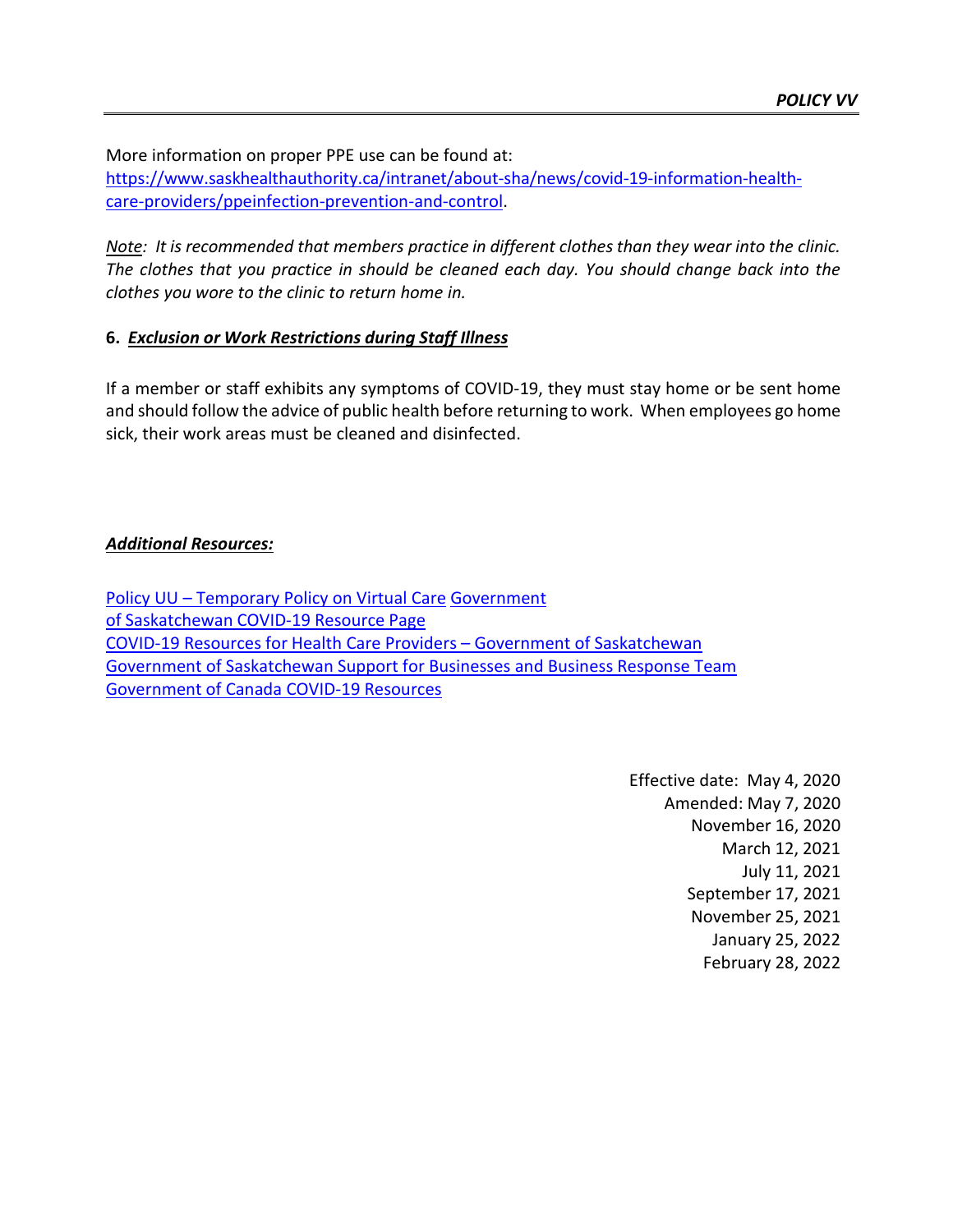## *APPENDIX "A" Policy VV*



Chiropractors' Association of Saskatchewan

#### **COVID-19 Screening Questions**

1. Are you feeling ill or exhibiting any symptoms of COVID-19?

Yes

 $\Box$  No

2. In the last 7 days, have you tested positive for COVID-19?

Yes

 $\Box$  No

*Answering YES to question 1 indicates that an individual may be symptomatic of COVID-19 and should be advised to self-isolate and use testing options available. If the individual is a patient, they may not be eligible for treatment at this time. If the individual is a practitioner or staff, they may not be eligible for work at this time. Answering YES to question 2 indicates the individual may be required to self-isolate and may not be eligible for treatment depending on the required length of self-isolation. See self-isolation informatio[n here.](https://www.saskatchewan.ca/government/health-care-administration-and-provider-resources/treatment-procedures-and-guidelines/emerging-public-health-issues/2019-novel-coronavirus/about-covid-19/self-isolation)*

*February 28, 2022*